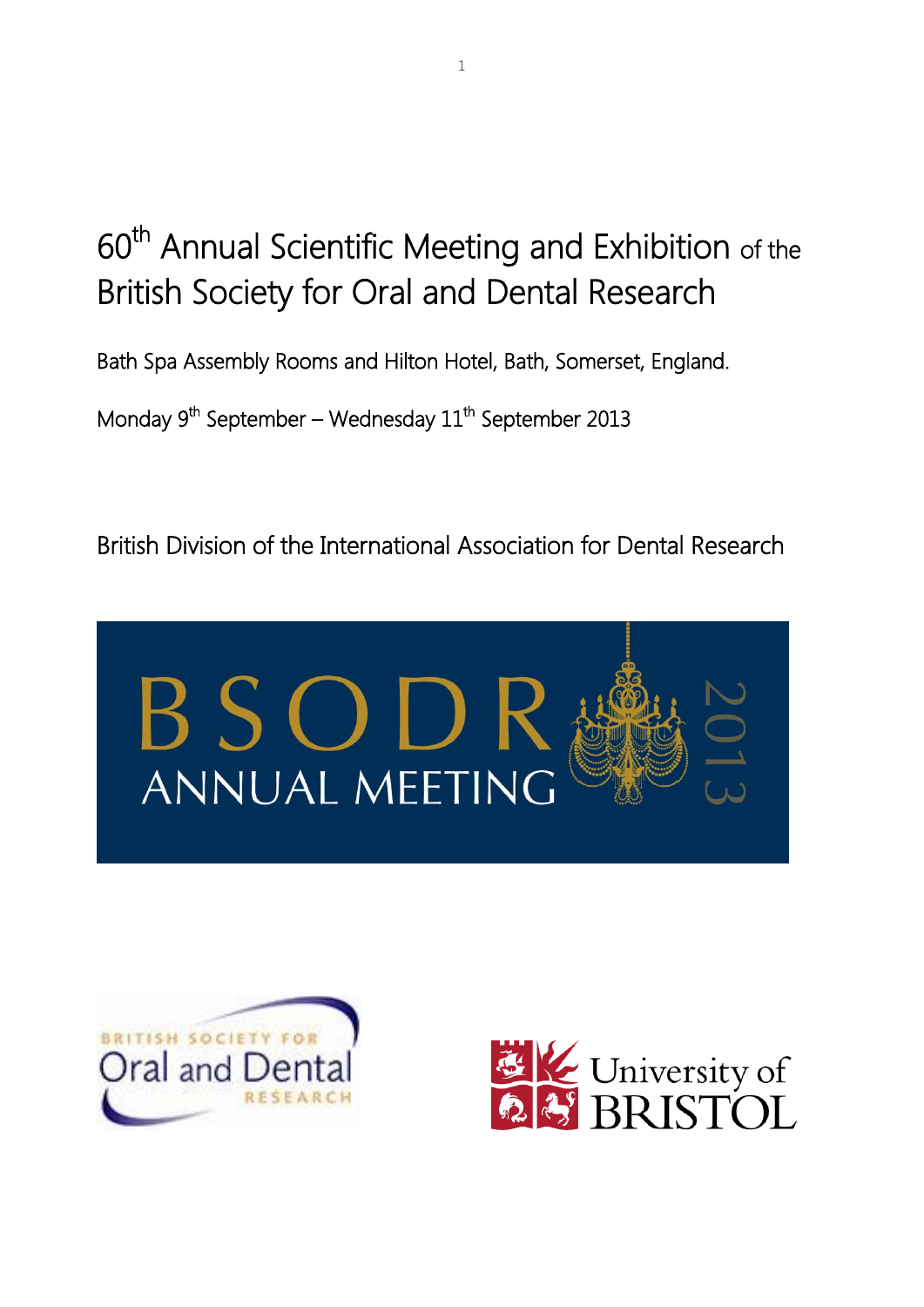## British Society for Oral and Dental Research 60<sup>th</sup> Annual Scientific Meeting and Exhibition

Bath Spa Assembly Rooms and Hilton Hotel Monday 9<sup>th</sup> – Wednesday 11<sup>th</sup> September 2013

> Hosted by The University of Bristol School of Oral and Dental Sciences bristol.ac.uk/dental

### Local Organizing Committee

Howard F. Jenkinson Angela H. Nobbs Lindsay C. Dutton Laura Milne-Day Laura Greenwood Lucy Setter (InAnyEvent Inc.) Victoria Hancock (InAnyEvent Inc.)

### Programme Committee

Peter G. Robinson Howard F. Jenkinson David W. Williams Marcello Riggio Simon Whawell Timothy Watson Paul Anderson Dave Spratt Francis Hughes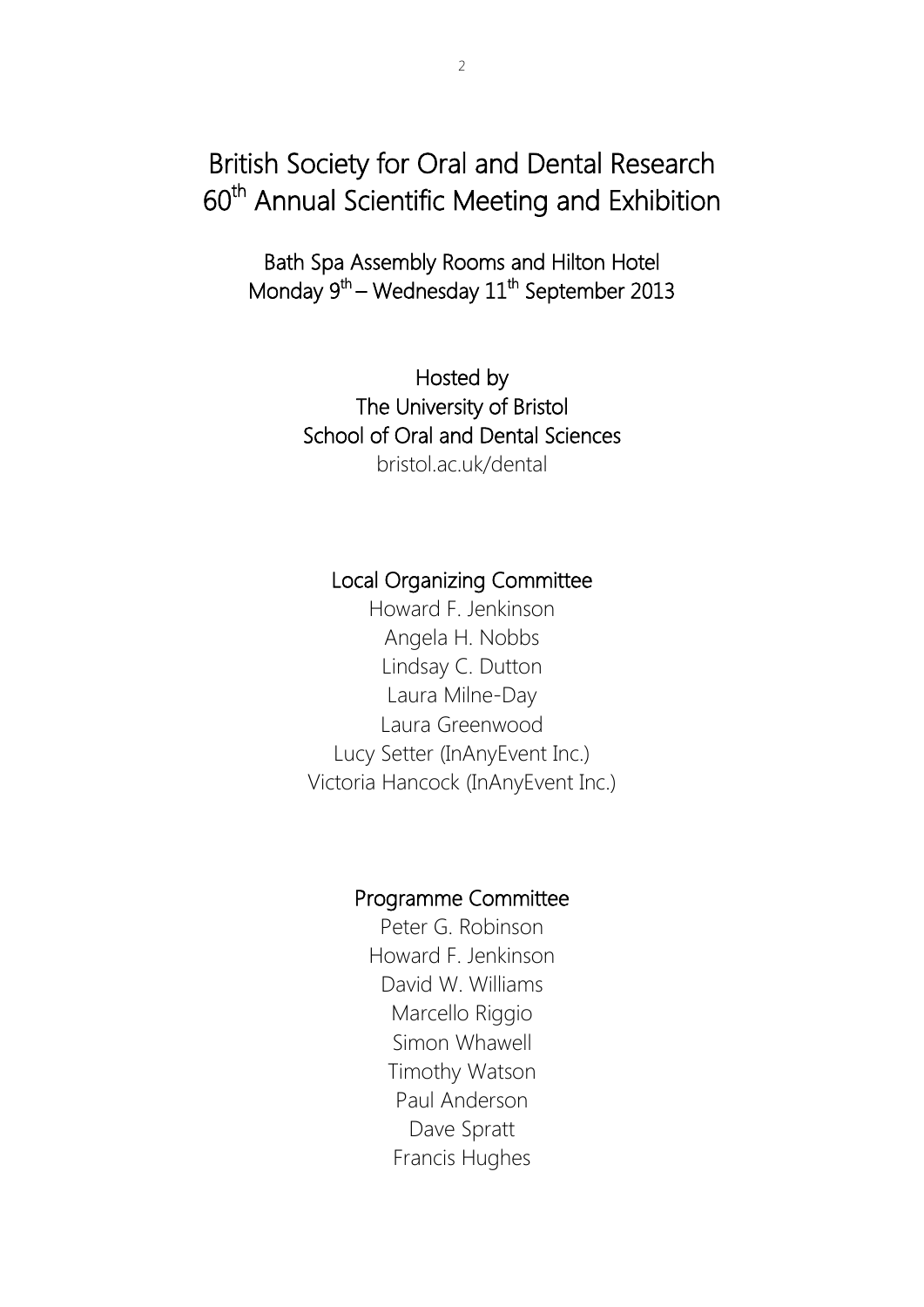## BSODR COMMITTEES 2013-4

### Management Committee

Professor TF Watson, King's College London (President): timothy.f.watson@kcl.ac.uk Professor MAO Lewis, Cardiff University (President Elect): lewismao@cf.ac.uk Dr DW Williams, Cardiff University (Secretary): williamsdd@cf.ac.uk Professor C Tredwin, Universities of Exeter and Plymouth (Assistant Secretary): christopher.tredwin@pcmd.ac.uk Professor D Bartlett, King's College London (Treasurer): david.bartlett@kcl.ac.uk Professor P Farthing, University of Sheffield (Assistant Treasurer): p.farthing@sheffield.ac.uk Dr M Riggio, University of Glasgow (Webmaster): marcello.riggio@glasgow.ac.uk Dr S Whawell, University of Sheffield (Chair of Awards): s.whawell@sheffield.ac.uk Professor PG Robinson, University of Sheffield (Editor): peter.g.robinson@sheffield.ac.uk Professor HF Jenkinson, University of Bristol (Councillor co-opted Chair of Local organising committee BSODR 2013): howard.jenkinson@bristol.ac.uk Professor P Speight, University of Sheffield (Councillor co-opted): p.speight@sheffield.ac.uk Professor P Stephens, Cardiff University (Councillor): StephensP@cf.ac.uk Professor L MacPherson, University of Glasgow (Councillor): I.macpherson@dental.gla.ac.uk Professor P Moynihan, University of Newcastle (Councillor): paula.moynihan@newcastle.ac.uk Professor D Walmsley, University of Birmingham (Councillor): a.d.walmsley@bham.ac.uk Professor A Banerjee, King's College London (Councillor): avijit.banerjee@kcl.ac.uk

### Scientific Groups, Presidents and Contacts 2013

Behavioral, Epidemiologic and Health Services Research (BEHSR): Blanaid Daly (blanaid.daly@kcl.ac.uk)

Dental Materials Group (DMG): Owen Addison (o.addison@bham.ac.uk) Mineralised Tissue Research Group (MINTIG): Rachel Waddington (WaddingtonRJ@cardiff.ac.uk), Paul Anderson (p.anderson@qmul.ac.uk)

Oral Biology: Gordon Proctor (gordon.proctor@kcl.ac.uk)

Oral Medicine and Pathology Group (OMPG): Paula Farthing (P.Farthing@sheffield.ac.uk) Oral Microbiology and Immunology Group (OMIG): Dave Spratt (d.spratt@ucl.ac.uk) Periodontal Research Group (PRG): Francesco D'Aiuto (f.daiuto@eastman.ucl.ac.uk)

### Business Meetings, BSODR Bath 2013

OMIG: Monday 9<sup>th</sup> September, 13:00, Tea Room (Assembly Rooms) BEHSRG: Tuesday 10<sup>th</sup> September, 13:00, Card Room (Assembly Rooms) OMPG: Tuesday 10<sup>th</sup> September, 13:00, Ball Room (Assembly Rooms) MINTIG: Tuesday 10<sup>th</sup> September, 15:30, Gloucester Room (Hilton Hotel) BSODR: Tuesday 10<sup>th</sup> September, 17:00, Tea Room (Assembly Rooms)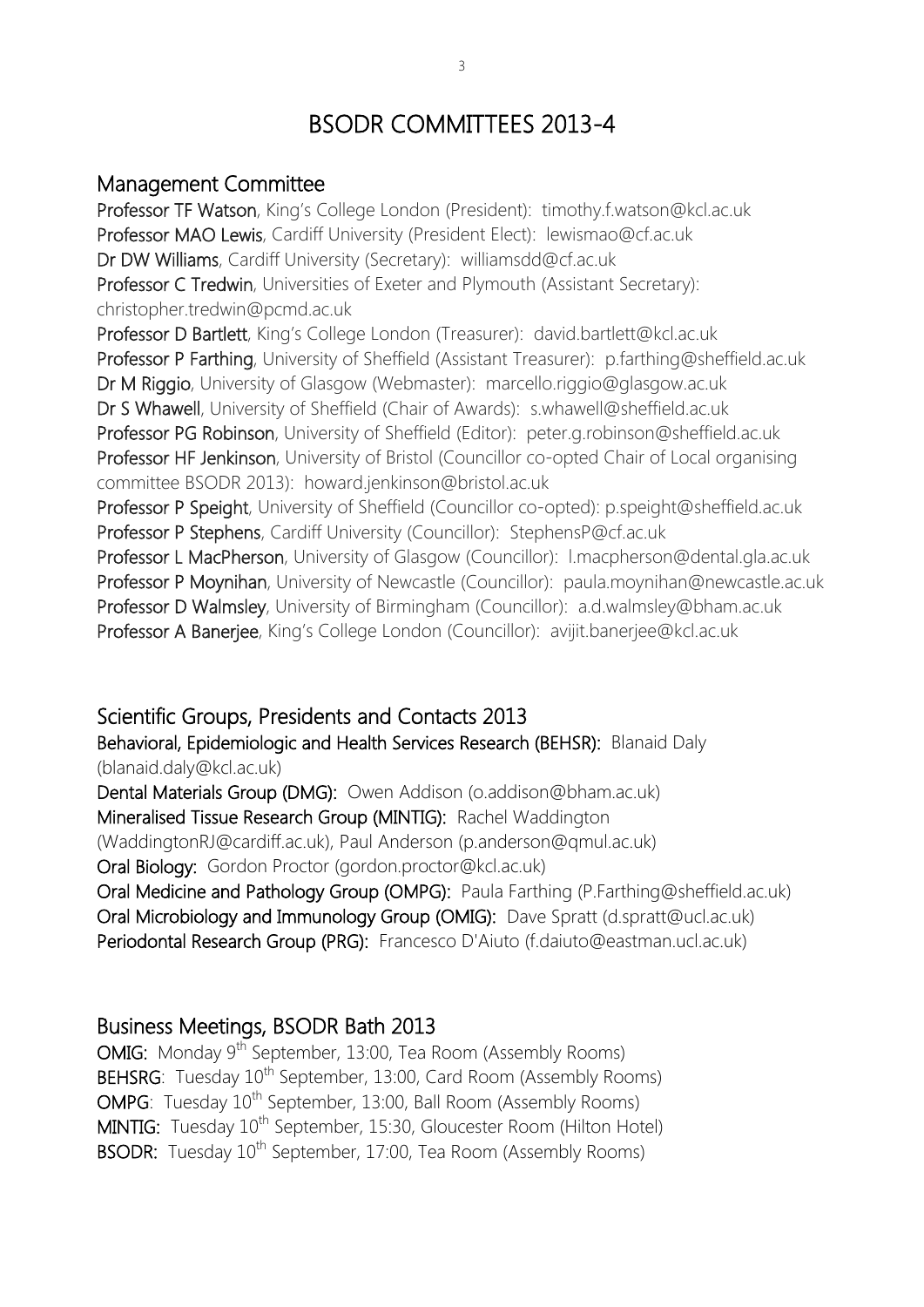## GENERAL INFORMATION

### Location

The meeting will take place at the Hilton, Walcot St, Bath, BA1 5BJ and the Bath Assembly Rooms, Bennett St, Bath, BA1 2QH.

### Conference Badges

Please wear your name badge at all times to promote networking, help staff in identifying you, for entrance to the Assembly Rooms, and for entrance to the Pump Room Dinner.

### Maps and Directions

In the back of your badge holder there is a folded Programme Summary together with a map of the immediate area and some useful information.

### Assistance

Look out for an assistant wearing a bright yellow sash for help with directions, programme, posters, audio-visual, computers, seating etc. Use the Registration Desk for replacement programmes or badges, restaurant information, invoicing, payments, ticketing transfers.

### Scientific Session Protocol

Photography, audio or video recording of the scientific sessions is not permitted.

### Internet Access

Wireless internet access is available throughout the Assembly Rooms and in the lobby of the Hilton Hotel. In room internet access at different hotels is subject to individual hotel provision.

### Oral Presentations

Please provide an electronic copy of your talk to a member of the AV team in the Slide Preview Rooms located in the Assembly Rooms or Hilton Hotel, according to where you are speaking. Your talk must be loaded onto the presentation computer at least 60 min before the start of the session in which you are speaking. Talks will be subject to strict timing by light box: Green (to 10 min), Orange (at 10 min), Red (at 15 min end). Symposium speakers only are permitted laptops.

### Poster Presentations

Posters will be displayed on Tuesday from 10:00 to 16:00 in the Ballroom. Presenters may mount their posters on their numbered boards either on Monday evening (up until 20:00) or on Tuesday morning (from 08:00). Presenters are requested to attend their posters during morning (10:30-11:00) and afternoon (15:30-16:00) refreshment breaks. Buffet lunch will also be served on Tuesday in the vicinity so there will be further opportunities for presenters to discuss their work.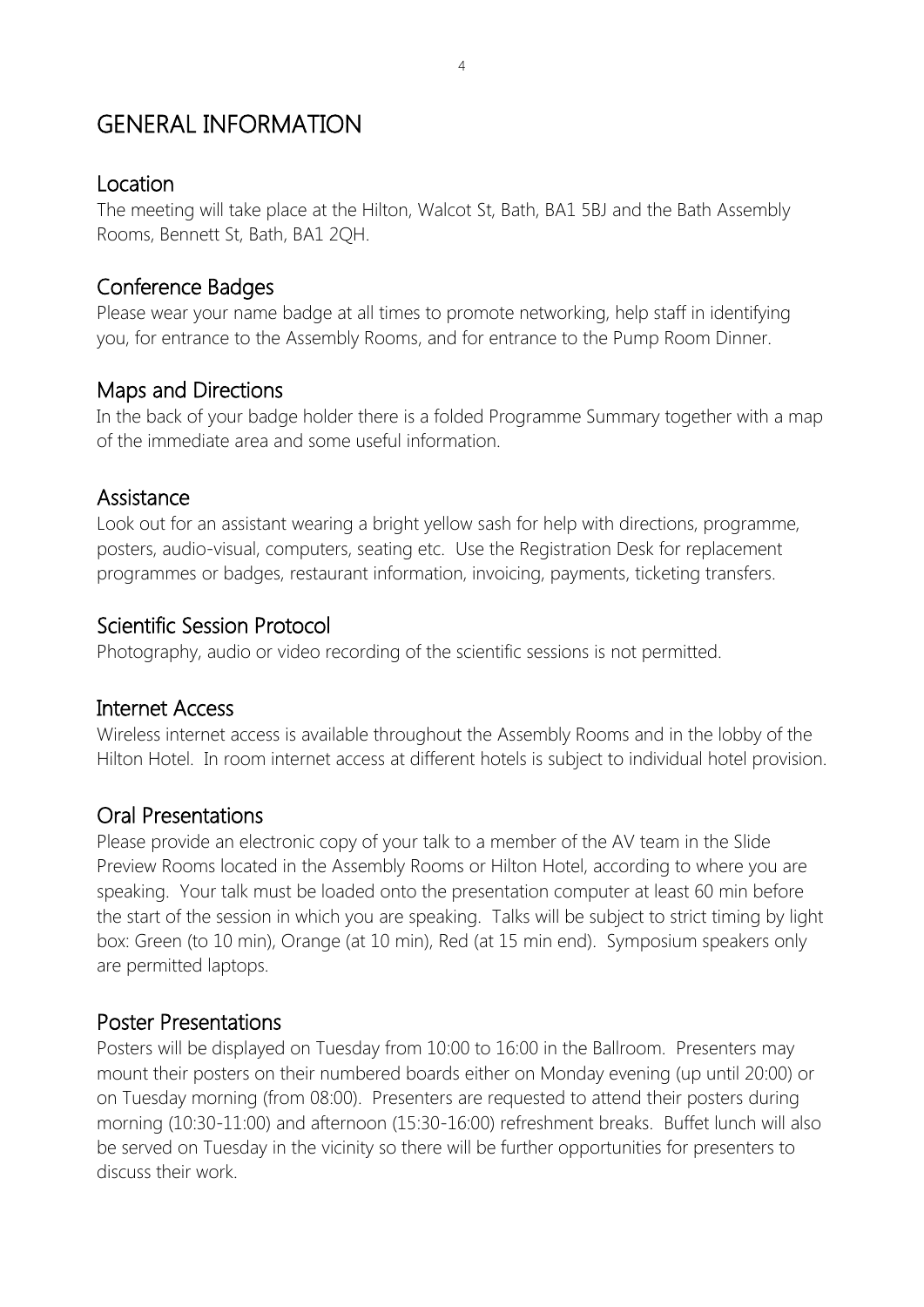### Conference Meals

Breakfast is served at the Hotels. Coffee and tea will be available throughout the day at the Hilton Hotel, in addition to the designated refreshment breaks listed in the programme. Buffet lunch will be provided on Tuesday at the Octagon area of the Assembly Rooms from 13:00.

### Social Events

A reception will be held in the Assembly Rooms (Octagon and Tea Room) on Monday 9<sup>th</sup> starting at 18:00. Complimentary drinks will be served in the first instance, including a selection of local ale and cider, wines, and soft drinks, with a cash bar available throughout until 22:30. Food will be provided by a local bakery chef with a selection of meat or vegetarian pies and mash.

### Conference Dinner (not included in Registration fee)

This will be held on Tuesday  $10<sup>th</sup>$  starting at 19:00 at the Roman Baths and Pump Room. Complimentary drinks will be served alongside the Roman Baths (please note that floors around the Baths are uneven), and a three course dinner with wine and coffee will be served in the Pump Room beginning 20:00. Cash bar will be available all evening (20:15-23:30). Prize awards will be announced at this event.

### **Messages**

All messages will be posted on the board near the Registration Desk in the Assembly Rooms. Messages for delegates can be left on telephone number 07779989934. If you have any queries please do not hesitate to contact a member of staff wearing a yellow sash.

### Parking

Car parking is available at the Podium Car Park next door to the Hilton Hotel. Guests have to take a token to enter the car park and then this token must be validated by reception at the Hotel. The Validation amends the price to £15.00. This is payable directly upon exiting the car park (and not the Hotel). Other car park locations are shown on the local map provided.

### Taxis

Bath Spa is easy to cover on foot but, if needed, local taxi services include: Abbey Taxis 01225 444444, or Bath Taxis 01225 650018.

### Eating and Drinking in Bath

A short list of restaurants, cafes, bars and pubs is available in your Registration Bag.

### Sites to Visit

Bath Visitors guide suggestions are included in your Registration Bag, but highlights are: Pulteney Bridge and Weir, The Circus, Royal Crescent, Pump Room, and Roman Baths (fed by the only natural thermal spring in Britain).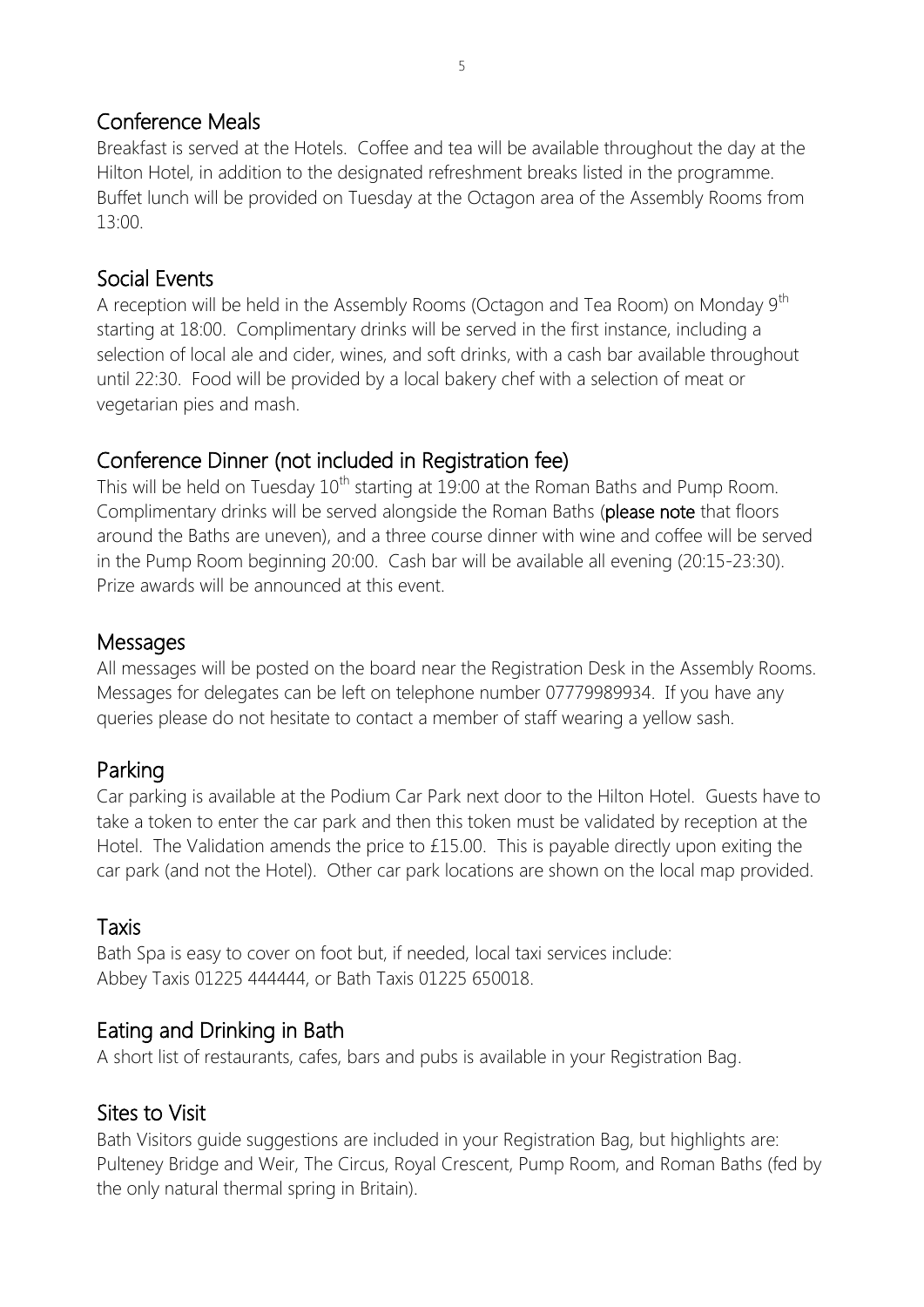### BSODR Meeting 2013 Bath Spa Assembly Rooms and Hilton Hotel

## SCHEDULE OF EVENTS

## Monday 9<sup>th</sup> September

| 09:00-11:00<br>11:00-17:00<br>11:00-17:00<br>11:00-12:00<br>16:00-20:00 | Trades exhibition set-up<br>Registration open<br>Slide Preview Rooms open<br>Prize posters set-up open<br>Main posters set-up open                                                            | Assembly Rooms (AR)<br>Assembly Rooms (AR)<br>AR and Hilton Hotel (HH)<br>Yale Room (HH)<br>Ballroom (AR) |
|-------------------------------------------------------------------------|-----------------------------------------------------------------------------------------------------------------------------------------------------------------------------------------------|-----------------------------------------------------------------------------------------------------------|
| 14:00-17:30                                                             | Exhibition                                                                                                                                                                                    | Octagon (AR)                                                                                              |
| 14:00-17:00                                                             | Poster prizes (closed session)<br>Unilever, Clinical and ABOAMS                                                                                                                               | Yale Room (HH)                                                                                            |
| 14:00-15:30                                                             | Symposium*<br>OMIG                                                                                                                                                                            | Tea Room (AR)                                                                                             |
| 14:00-15:30                                                             | Oral Papers<br>Dental Care Professionals<br><b>MINTIG Prize session</b><br>Tissue Engineering<br>VOCO I                                                                                       | Ballroom (AR)<br>Card Room (AR)<br>Gloucester Room (HH)<br>Somerset Room (HH)                             |
| 15:30-16:00                                                             | Refreshments                                                                                                                                                                                  | Octagon (AR) and HH                                                                                       |
| 16:00-17:30                                                             | Oral Papers<br>Oral Microbiology<br>Lay Experience of Oral Health<br>VOCO II                                                                                                                  | Tea Room (AR)<br>Card Room (AR)<br>Somerset Room (HH)                                                     |
| 18:00-23:00                                                             | Reception<br>Professor Tim Watson, President BSODR<br>Professor Peter Mathieson, Dean<br>Faculty of Medicine and Dentistry<br>University of Bristol<br>Professor Angus Walls, GSK/ODRT Awards | Octagon and Tea Room (AR)                                                                                 |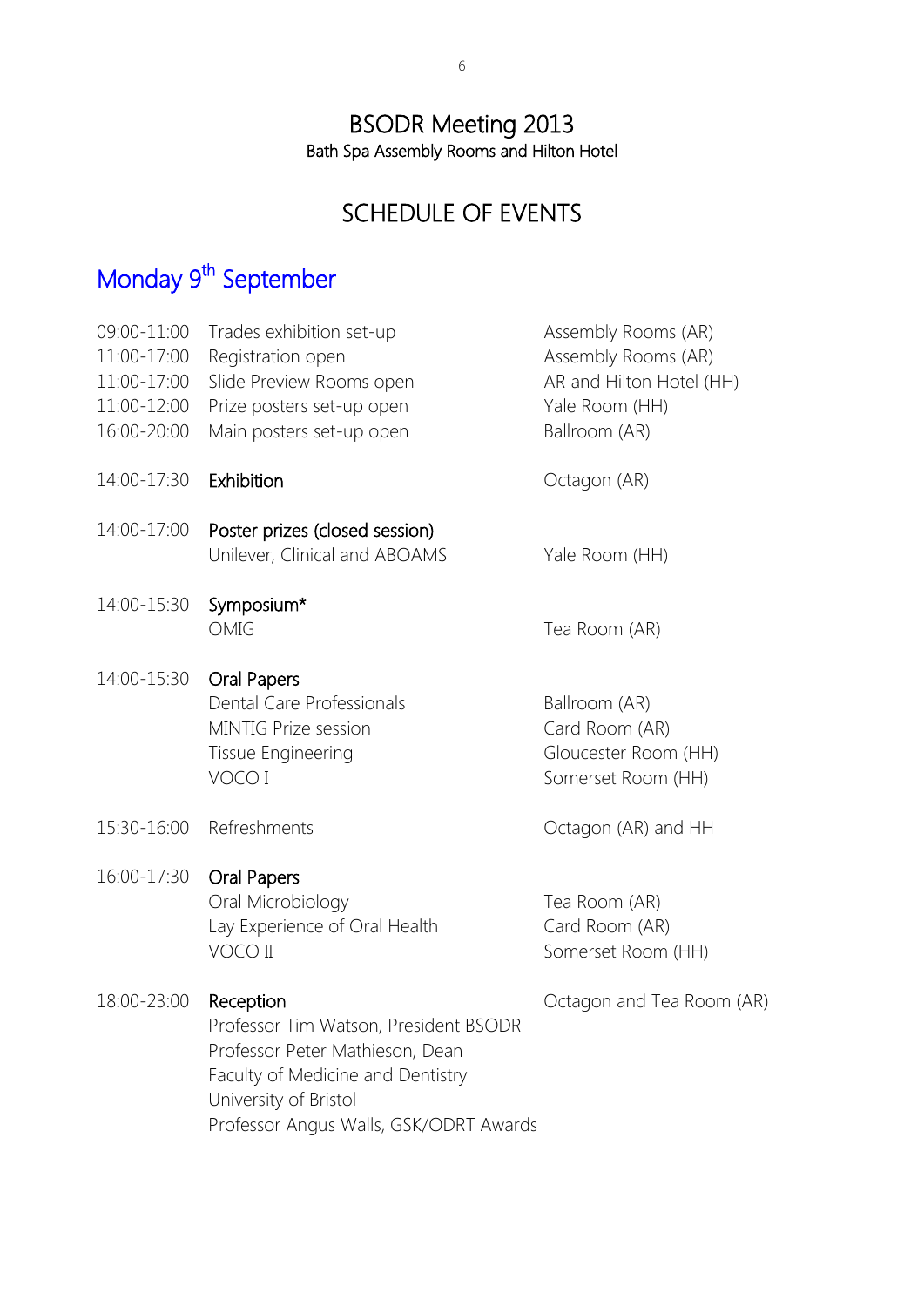## Tuesday 10<sup>th</sup> September

| 08:00-16:00<br>08:00-16:00<br>08:00-10:00<br>09:00-16:00 | Registration open<br>Slide Preview Rooms open<br>Poster set-up open<br>Exhibition                                                             | Assembly Rooms and Hilton Hotel<br>AR and HH<br>Ballroom (AR)<br>Octagon (AR) |
|----------------------------------------------------------|-----------------------------------------------------------------------------------------------------------------------------------------------|-------------------------------------------------------------------------------|
| 09:00-10:30                                              | Opening and Plenary Lecture<br>Professor Paul Martin, University of Bristol                                                                   | Tea Room (AR)                                                                 |
| 10:30-11:00                                              | Refreshments                                                                                                                                  | Octagon (AR)                                                                  |
| 10:30-16:00                                              | <b>Poster Viewing</b><br>Presenters to attend 10:30-11:00 and 15:30-16:00                                                                     | Ballroom (AR)                                                                 |
|                                                          | 10:30-16:00 Senior Colgate Prize Competition                                                                                                  | Tea Room (AR)                                                                 |
| 11:00-13:00                                              | Junior Colgate Prize Competition                                                                                                              | Card Room (AR)                                                                |
| 11:00-13:00                                              | <b>Oral Papers</b><br>Periodontal Research                                                                                                    | Somerset Room (HH)                                                            |
| 13:00-14:00                                              | <b>Buffet Lunch and Posters</b>                                                                                                               | Octagon (AR)                                                                  |
| 14:00-15:30                                              | Symposia*<br>BEHSRG/Periodontal Research Group<br>MINTIG/Oral Biology Group                                                                   | Card Room (AR)<br>Gloucester Room (HH)                                        |
| 14:00-15:30                                              | Oral Papers<br>Glasses                                                                                                                        | Somerset Room (HH)                                                            |
|                                                          | 15:30-16:00 Refreshments                                                                                                                      | Octagon (AR) and HH                                                           |
| 16:00-17:00                                              | <b>Graham Embery Lecture</b><br>Professor Iain Chapple,<br>University of Birmingham                                                           | Tea Room (AR)                                                                 |
| 17:00-17:30                                              | <b>BSODR Annual Business Meeting</b>                                                                                                          | Tea Room (AR)                                                                 |
| 19:00-23:30                                              | BSODR 60 <sup>th</sup> Anniversary Dinner<br>Professor Tim Watson, President BSODR<br>Professor Helen Whelton, President IADR<br>Prize Awards | Roman Baths and Pump Room                                                     |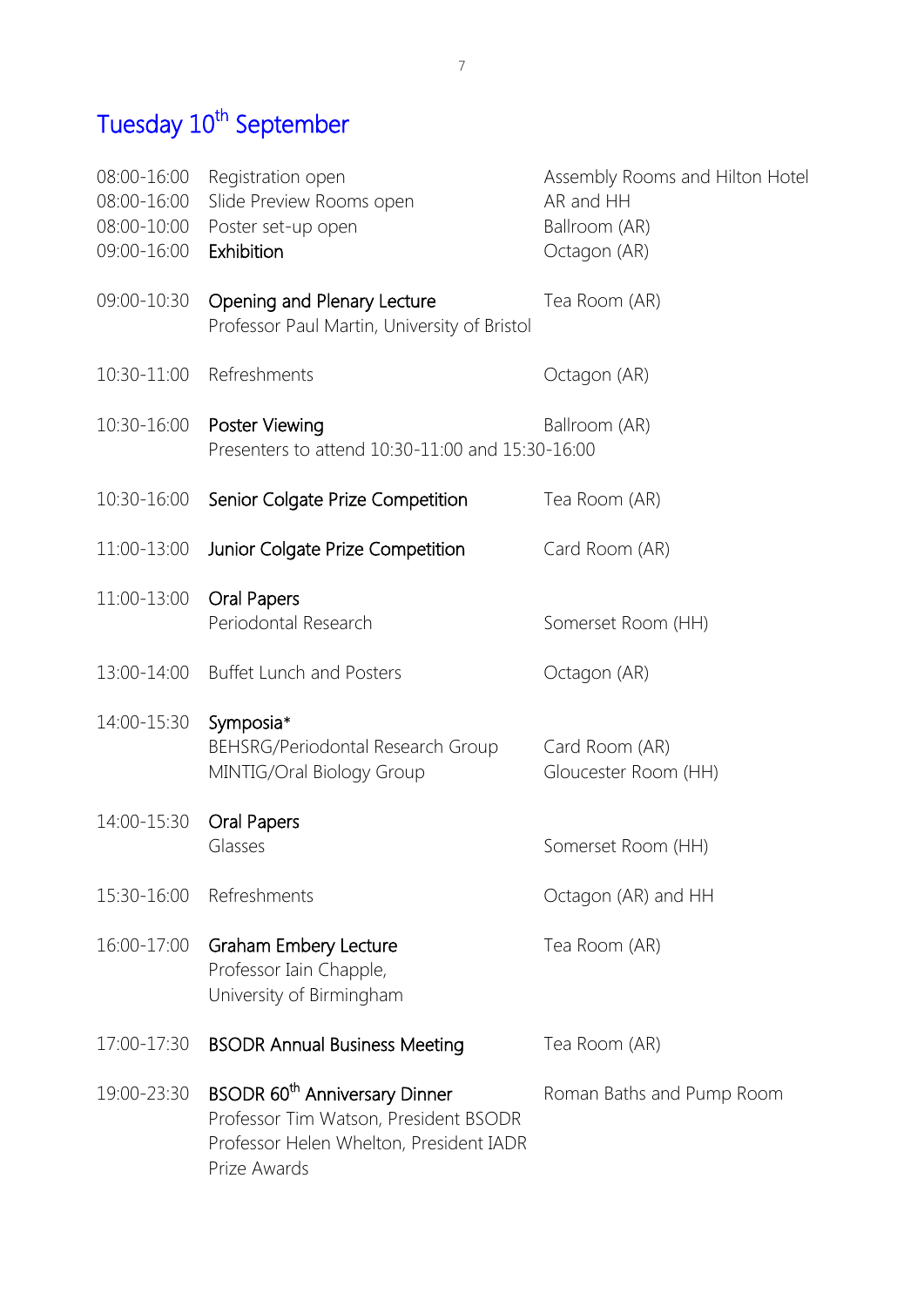## Wednesday 11<sup>th</sup> September

| 08:00-10:00<br>08:00-11:00 | Registration open<br>Slide Preview Rooms open                                                             | AR and HH<br>AR and HH                                                 |
|----------------------------|-----------------------------------------------------------------------------------------------------------|------------------------------------------------------------------------|
| 09:00-13:00                | Exhibition                                                                                                | Octagon (AR)                                                           |
| 09:30-10:30                | <b>TC White Lecture</b><br>Dr Imran Shafi, University of Glasgow                                          | Tea Room (AR)                                                          |
| 09:00-10:30                | Oral Papers<br><b>General Dental Practice</b><br>Dentistry<br>Dentine, Enamel and Pulp                    | Card Room (AR)<br>Gloucester Room (HH)<br>Somerset Room (HH)           |
|                            | 10:30-11:00 Refreshments                                                                                  | Octagon (AR) and HH                                                    |
| 11:00-13:00                | Oral Papers<br>Oral Medicine & Pathology<br>Periodontal Pathogenesis<br><b>BEHSRG</b><br>Dental Materials | Tea Room (AR)<br>Ballroom (AR)<br>Card Room (AR)<br>Somerset Room (HH) |
|                            |                                                                                                           |                                                                        |

13:00 Meeting Ends

### \*SYMPOSIA PROGRAMMES (see also pages 10-12)\_\_\_\_\_\_\_\_\_\_\_\_\_\_\_\_\_\_\_\_\_\_\_\_\_\_\_\_\_\_\_\_\_\_\_\_\_\_\_\_\_\_

Caries Revisited (Oral Microbiology and Immunology Group). Speakers: David Bradshaw (GSK), Wim Crielaard (ACTA, Netherlands), Shauna Culshaw (Glasgow), Richard Watt (UCL). Monday 9<sup>th</sup> Sept. 14:00-15:30, Tea Room.

Are Periodontal Diseases a Public Health Problem? (Joint Behavioural, Epidemiological and Health Sciences Research Group and Periodontal Research Group). Speakers: Peter Robinson (Sheffield), Francis Hughes (KCL), Paul Batchelor (UCLH), Sue Gregory (Deputy Chief Dental Officer, PHE). *Tuesday 10<sup>th</sup> Sept. 14:00-15:30, Card Room.* 

The Enamel-Saliva Interface -The Role of Salivary Peptides in Protecting Enamel (Joint Mineralized Tissue Research Group and Oral Biology Group). Speakers: Gordon Proctor (KCL), Paul Anderson (QMUL), Michele Barbour (Bristol), Gary Burnett (GSK). Tuesday 10<sup>th</sup>Sept. 14:00-15:30, Gloucester Room, Hilton.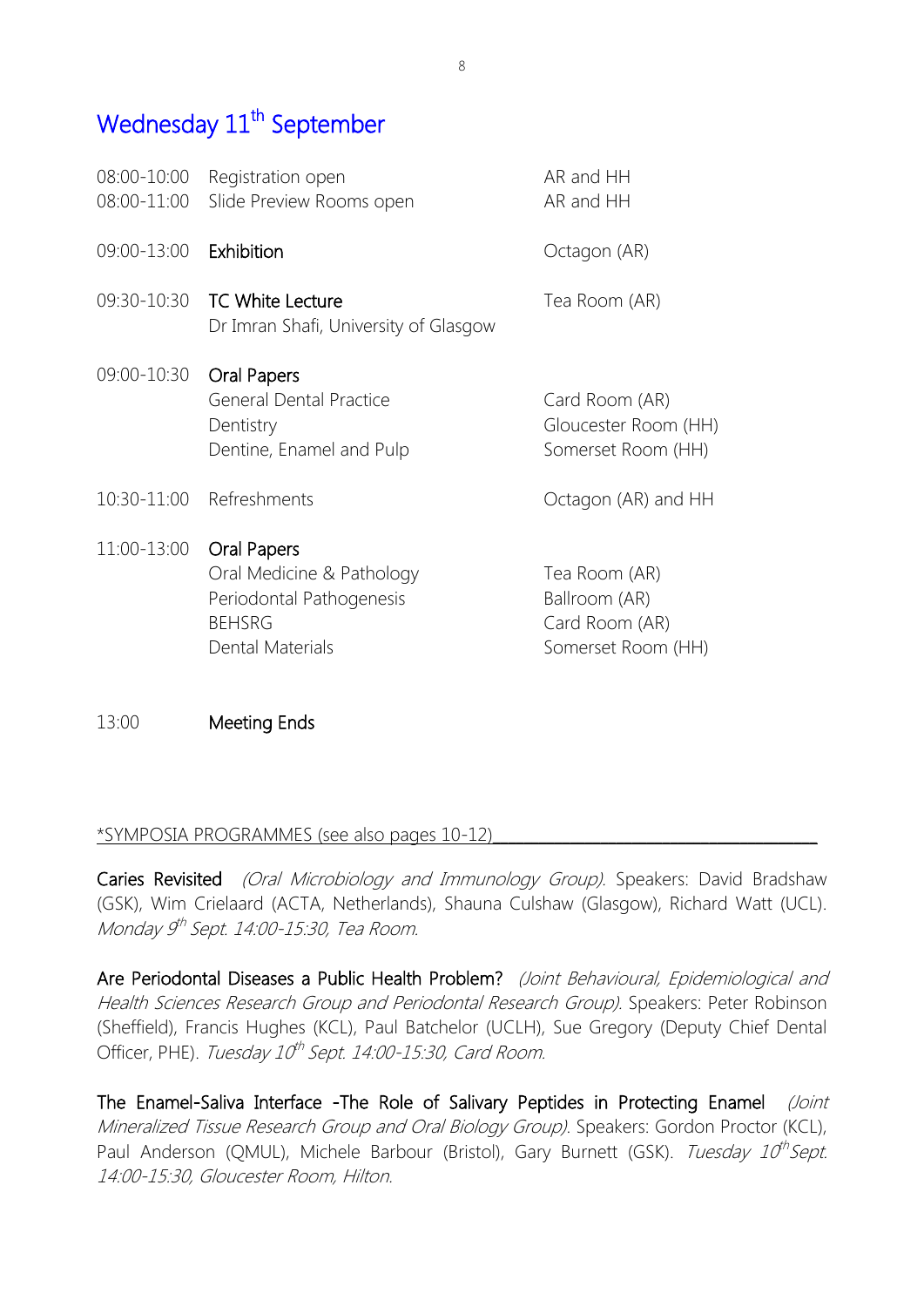Conference Sponsors.

The Conference Organizers acknowledge the generous support from the following organizations

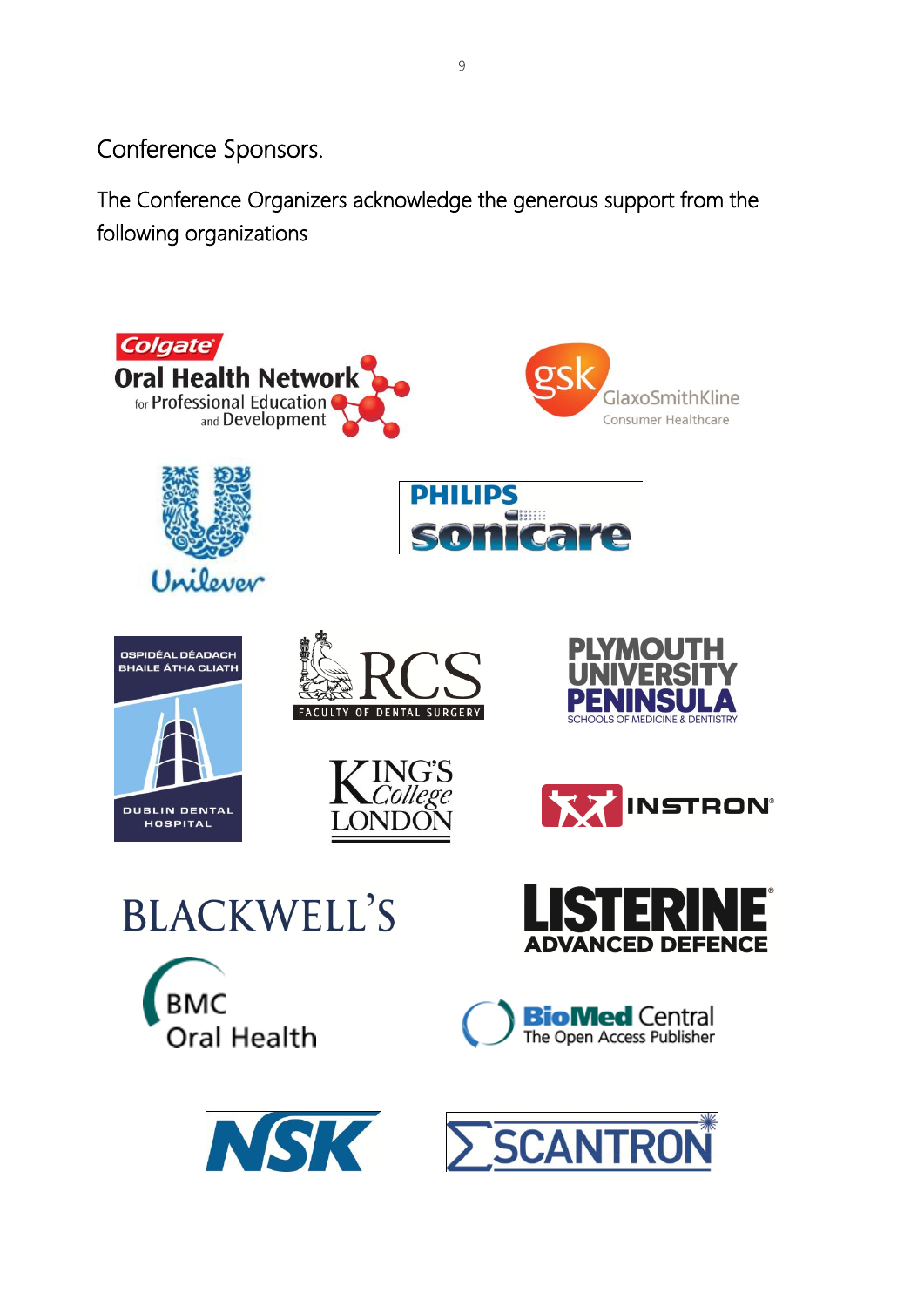## SCIENTIFIC SYMPOSIUM

## Monday 9<sup>th</sup> September

Oral Microbiology and Immunology Group

Tea Room, Assembly Rooms, 14:00-15:30

Sponsored by GlaxoSmithKline

## CARIES REVISITED

Chair: D. Spratt (Eastman Dental Institute, UCL)

| 14:00 | Diet, caries and the oral microbiota: new perspectives<br>D. Bradshaw (GlaxoSmithKline)         |
|-------|-------------------------------------------------------------------------------------------------|
| 14:20 | Analysis of plaque by high throughput sequencing techniques<br>W. Crielaard (ACTA, Netherlands) |
| 14:50 | Immune protection – Streptococcus mutans<br>S. Culshaw (University of Glasgow)                  |
| 15:10 | Public health aspects of caries - a new perspective<br>R. Watt (University College London)      |

Aim: To inform the scientific and clinical community of the recent advances in caries research. We have created a "one stop shop" for BSODR delegates to update themselves on where we are currently with caries research. The symposium will consider the nature of bacterial communities present and how they change in health and disease (Crielaard), how the immune system protects (Culshaw), and new measures for caries detection, control and prevention.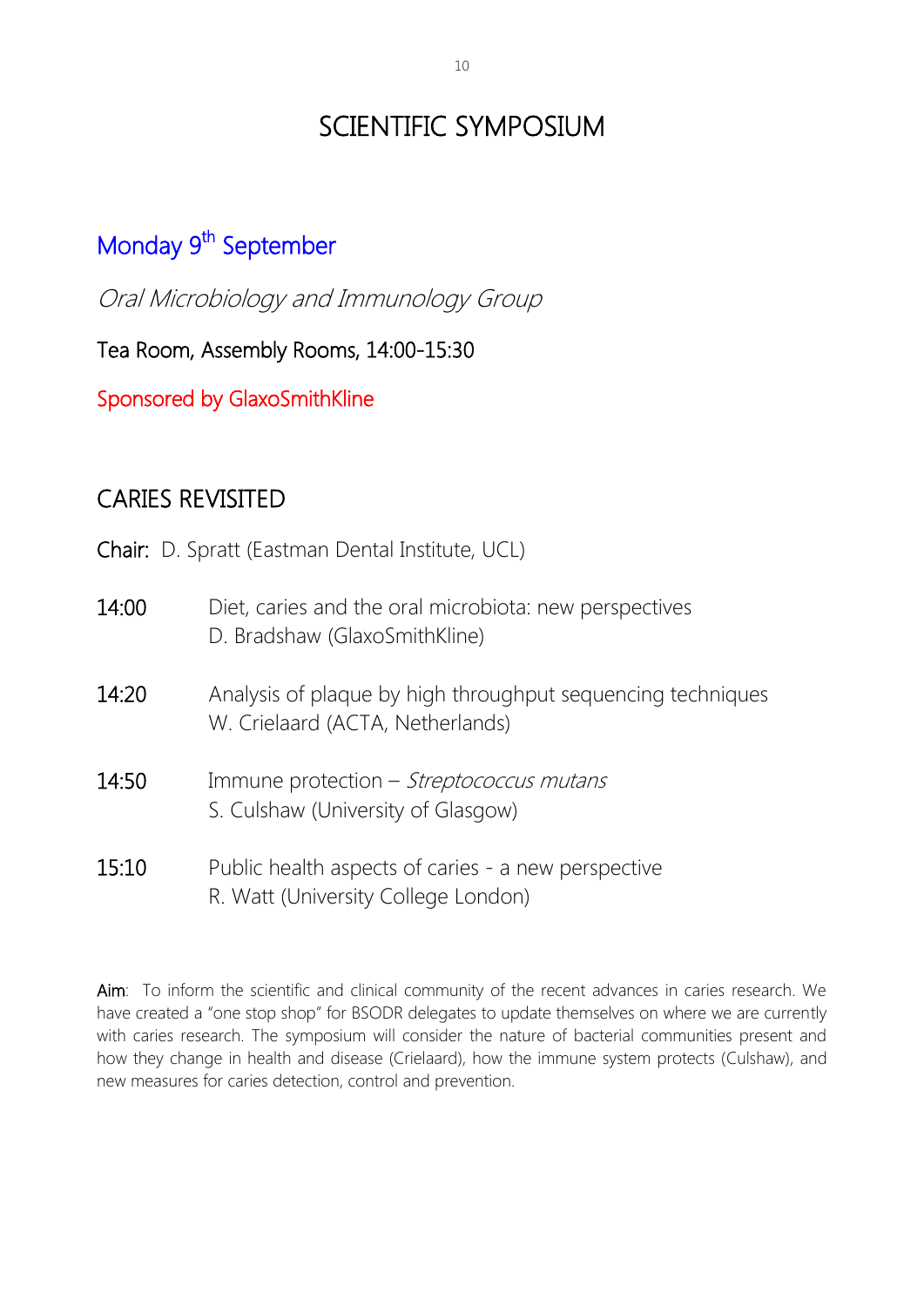## SCIENTIFIC SYMPOSIUM

## Tuesday 10<sup>th</sup> September

BEHSR Group and Periodontal Research Group.

Card Room, Assembly Rooms, 14:00-15:30

Sponsored by Colgate-Palmolive

## ARE PERIODONTAL DISEASES A PUBLIC HEALTH PROBLEM?

Chair: I. Needleman (Eastman Dental Hospital, UCL)

| 14:00 | Periodontal diseases as a public health problem: review of the data<br>P. G. Robinson (University of Sheffield) |
|-------|-----------------------------------------------------------------------------------------------------------------|
| 14:20 | Periodontal diseases are a public health problem<br>F. Hughes (King's College London)                           |
| 14:40 | Periodontal diseases are not a public health problem<br>P. Batchelor (UCL Hospital)                             |
| 15:00 | Periodontal diseases within primary care dentistry<br>S. Gregory (Public Health England)                        |

Aim: This symposium will take the form of a debate. To be a public health problem, a disease must be widespread or serious; the consequences to the community and individuals must be severe; the costs to the community and to individuals must be great; and effective methods must be available to prevent, alleviate or cure them. The data pertaining to these four criteria will be presented and will then be interpreted by Francis Hughes and Paul Batchelor, adopting strong positions for or against periodontal diseases as a public health problem. Ms Sue Gregory will consider periodontal diseases within Primary Care Dentistry. Time will be left for audience contributions to the debate.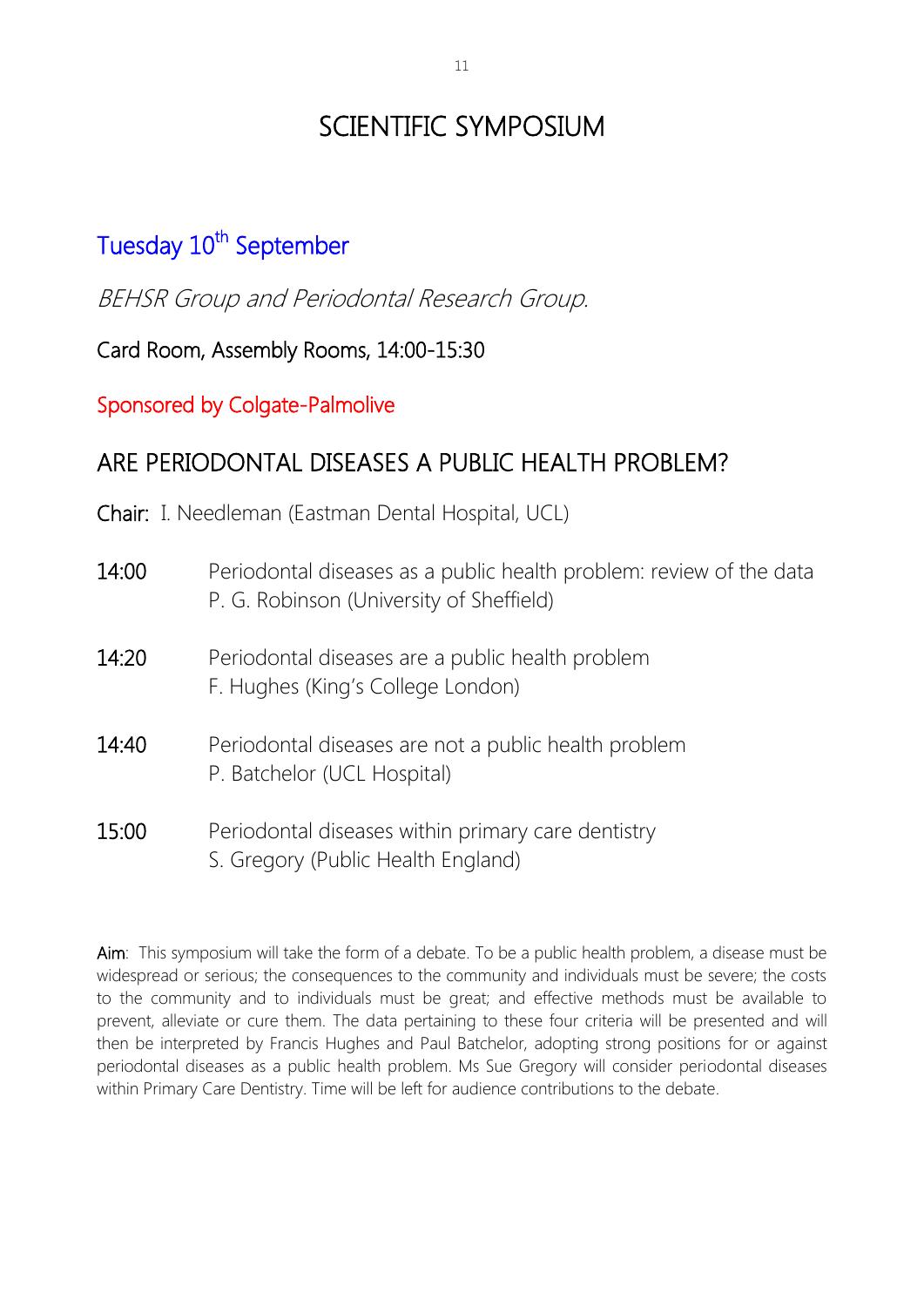## SCIENTIFIC SYMPOSIUM

## Tuesday 10<sup>th</sup> September

MINTIG and Oral Biology Group

Gloucester Room, Hilton Hotel, 14:00-15:30

## ENAMEL-SALIVA INTERFACE: ROLE OF SALIVARY PEPTIDES IN PROTECTING ENAMEL

Chair: R. Waddington (Cardiff University)

| 14:00 | Changes in salivary proteins associated with dental erosion<br>G. Procter (King's College London Dental Institute)                  |
|-------|-------------------------------------------------------------------------------------------------------------------------------------|
| 14:30 | Salivary protein protection of enamel surfaces<br>P. Anderson (Queen Mary, University of London)                                    |
| 14:50 | Novel nanofunctional glass ionomer cements and their interaction<br>with artificial saliva<br>M. E. Barbour (University of Bristol) |
| 15:10 | Factors influencing the physical properties of salivary pellicles<br>G. Burnett (GlaxoSmithKline)                                   |

Aim: Dental hard tissue diseases remain a significant problem. There is increasing awareness of the role of the components of saliva, particularly proteins, in protecting enamel surfaces from carious and erosive challenges. This symposium seeks to address the roles of salivary protein, and how these functions can be emulated in the development of novel therapeutic treatments.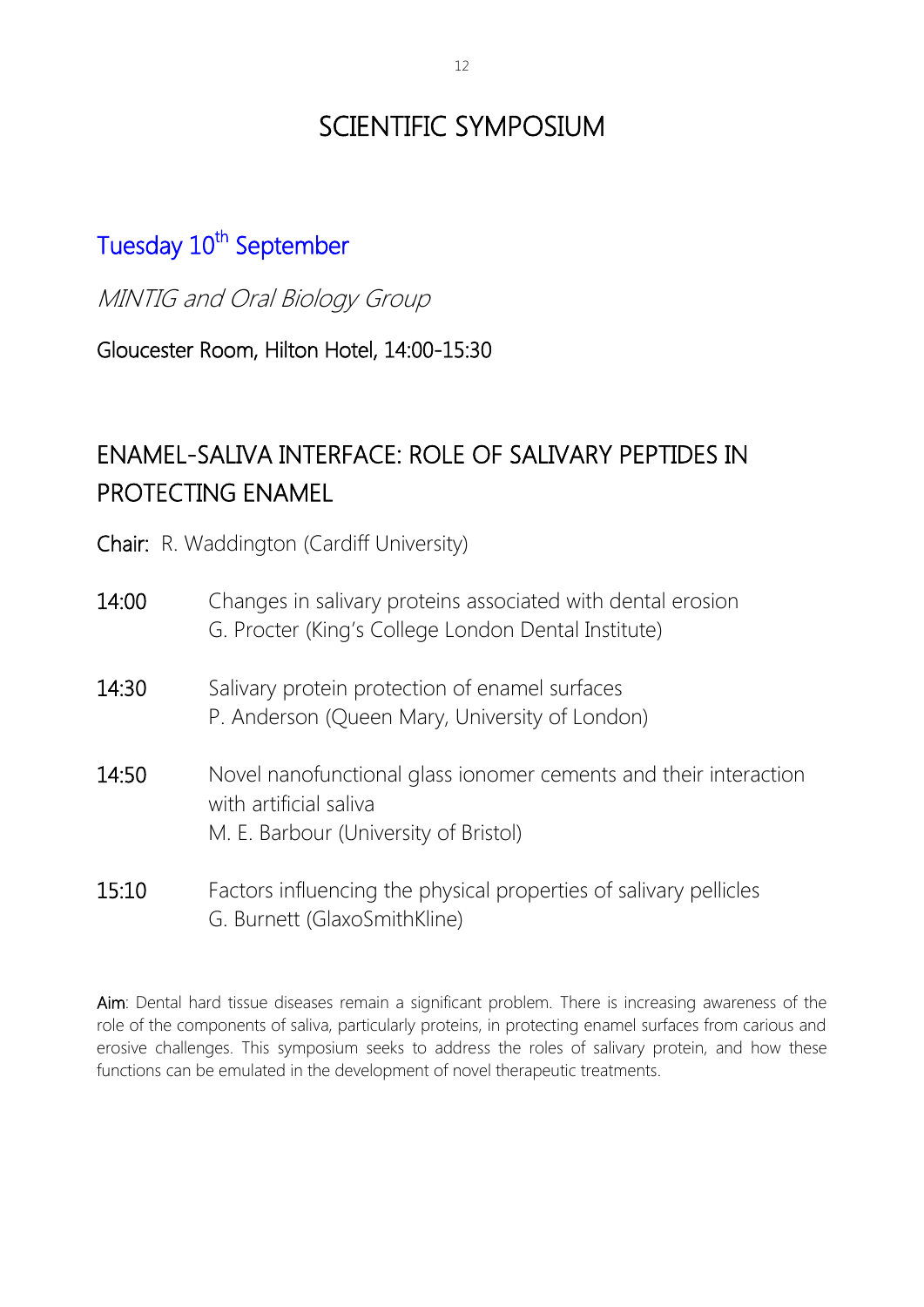## PLENARY and PRIZE LECTURES

## Tuesday 10<sup>th</sup> September

Introductory address and Plenary Lecture

Tea Room, Assembly Rooms, 09:00-10:30

P. MARTIN (Professor of Cell Biology, University of Bristol) Parallels between inflammation in tissue repair and cancer initiation

## Tuesday 10<sup>th</sup> September

Graham Embery Lecture Sponsored by Unilever

Tea Room, Assembly Rooms, 16:00-17:00

I. CHAPPLE (Professor of Periodontology, University of Birmingham) The real Webs of Science - Neutrophil extracellular traps (NETs): a new paradigm in innate immunity

## Wednesday 11<sup>th</sup> September

T. C. White Lecture

Tea Room, Assembly Rooms, 09:30-10:30

I. SHAFI (Royal Alexandra Hospital and University of Glasgow) Computer prediction systems for planning the surgical correction of facial deformities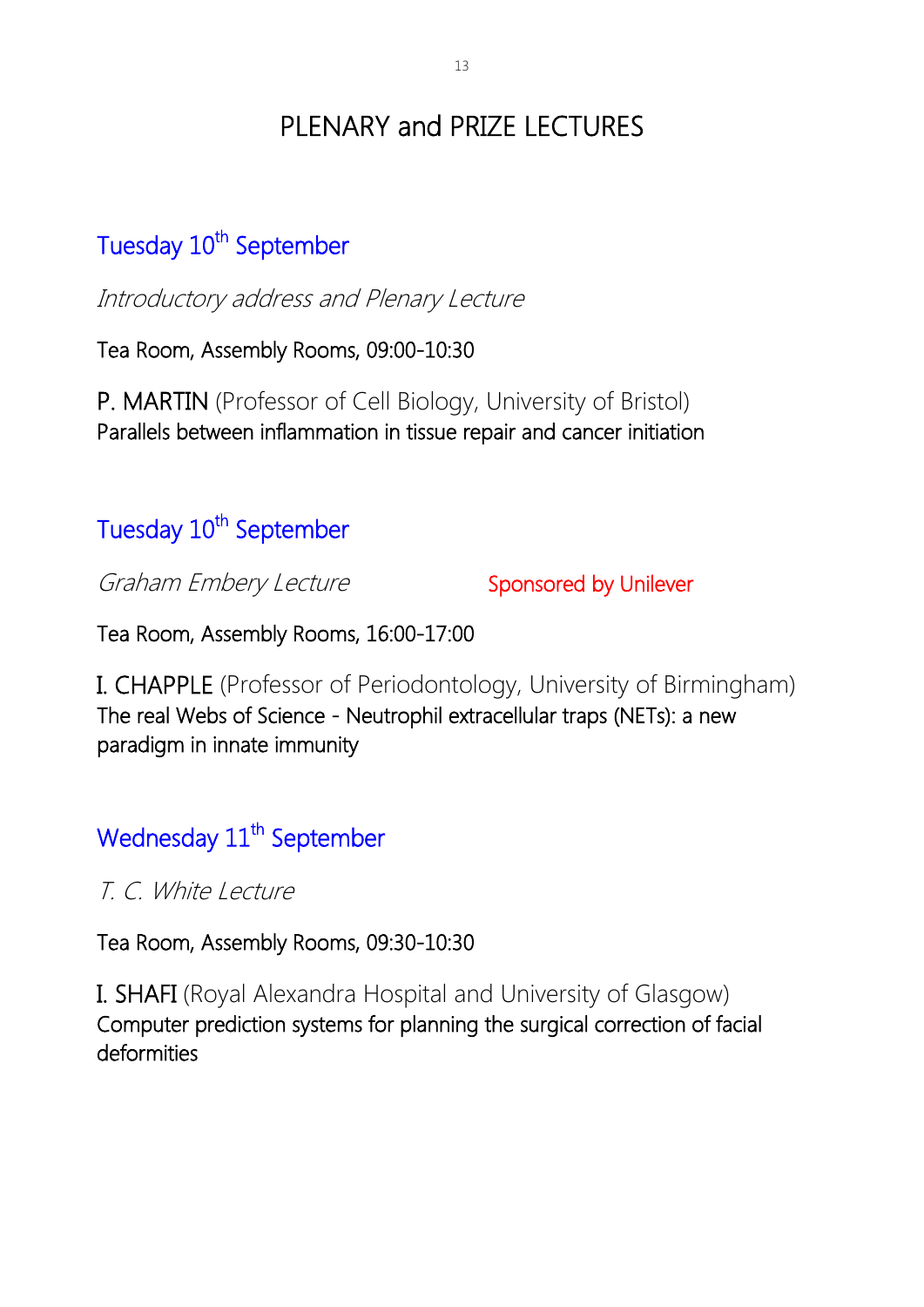## **SCIENTIFIC PROGRAMME**

### **MONDAY 9 SEPTEMBER 2013**

**Seq#: 1** Monday, 9 September 2013, 2:15 PM - 3:30 PM Oral Session, Ballroom (Assembly Rooms, Bath)

Sponsored by Philips

Scientific Groups - *Dental Care Professionals*

Chairperson: M. Ross

**0002** 2:15 PM Predictors of Attrition in the Dental Nurse Workforce. S. TURNER\* and M. ROSS *(University of Edinburgh, Scotland)*

**0003** 2:30 PM Benefits and Risks of Direct Access: What's the Evidence? S. TURNER\*, S. TRIPATHEE, and S. MACGILLIVRAY *(Dundee Dental School, Scotland)*

**0004** 2:45 PM Dental Auxiliaries for Dental Care. T.A. DYER\*, P. BROCKLEHURST, A.-M. GLENNY, L. DAVIES, A. ISSAC, M. TICKLE, and P. ROBINSON *(University of Sheffield, England)*

**0005** 3:00 PM Performance of Dental Therapy Students in an Operative Skills Course. A. JOWETT\*, M. PARSONS, and J. RUSHFORTH *(University of Sheffield, England)*

**0006** 3:15 PM Disgust and Attitudes Towards Inpatient Oral Care. I. JOHNSON\*, E. TREASURE, and A.P. SMITH *(Cardiff University, Wales)*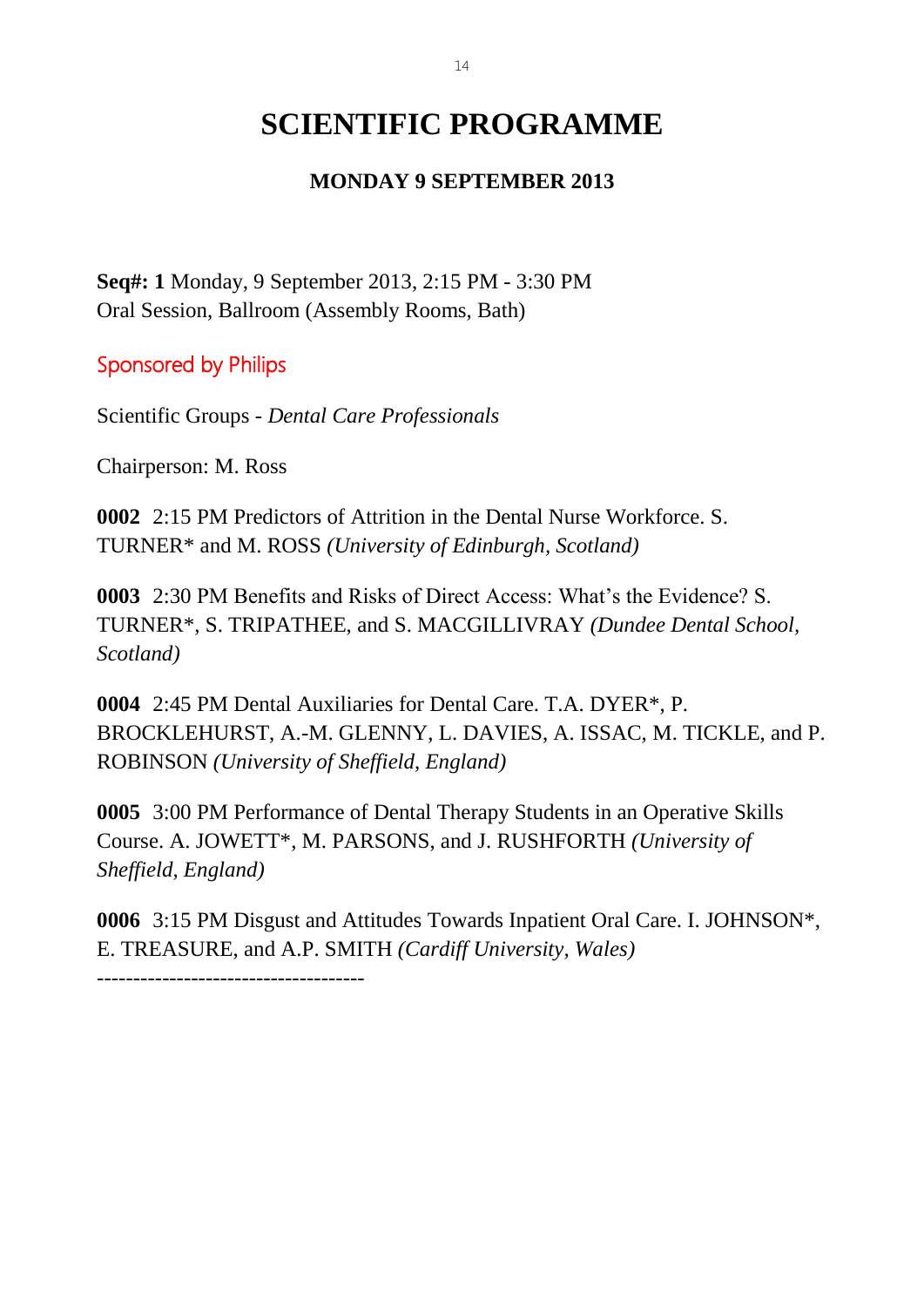**Seq#: 2** Monday, 9 September 2013, 2:00 PM - 3:30 PM Oral Session, Card Room (Assembly Rooms, Bath)

Scientific Groups - *MINTIG Prizes and Orals*

Chairperson: R. Waddington

**0007** 2:00 PM Bioactive Glasses For The Treatment of Dentine Hypersensitivity. M. MNEIMNE\*, R. HILL, D.G. GILLAM, J. EARL, and R. LANGFORD *(Dental Institute, Barts and The London School of Medicine and Dentistry, Queen Mary University of London, England)*

**0008** 2:15 PM Factors Affecting Dietary Acid-based Erosion: A Nano-indentation Investigation. J. PATTEM\* *(University of Newcastle-upon-Tyne, Newcastle upon Tyne, England)*

**0009** 2:30 PM Differentiation of Dental Pulp Progenitor Cells on Conditioned Dentine Surface. L. SADAGHIANI\*, H. GLEESON, R. WADDINGTON, A. GILMOUR, C.D. LYNCH, and A. SLOAN *(Cardiff University, Wales)*

**0010** 2:45 PM Dissolution Products from MTA Release Novel Growth Factors from Dentine. P.L. TOMSON\*, M. SANDHOLZER, P. LUMLEY, T. SUI, A. KORSUNSKY, A. SMITH, and P. COOPER *(University of Birmingham, Oral Biology, England)*

**0011** 3:00 PM Micro- and Nano-structure of Enamel Affected by Hypomaturation Amelogenesis Imperfecta. S. SIDDIQUI\*, G. DAVIS, and M. AL-JAWAD *(Queen Mary University of London, England)*

**0012** 3:15 PM The Effect of Different Acids On Erosion and Erosion/Abrasion. M. MISTRY\*, R. MOAZZEZ, R. AUSTIN, and D. BARTLETT *(King's College London, England)*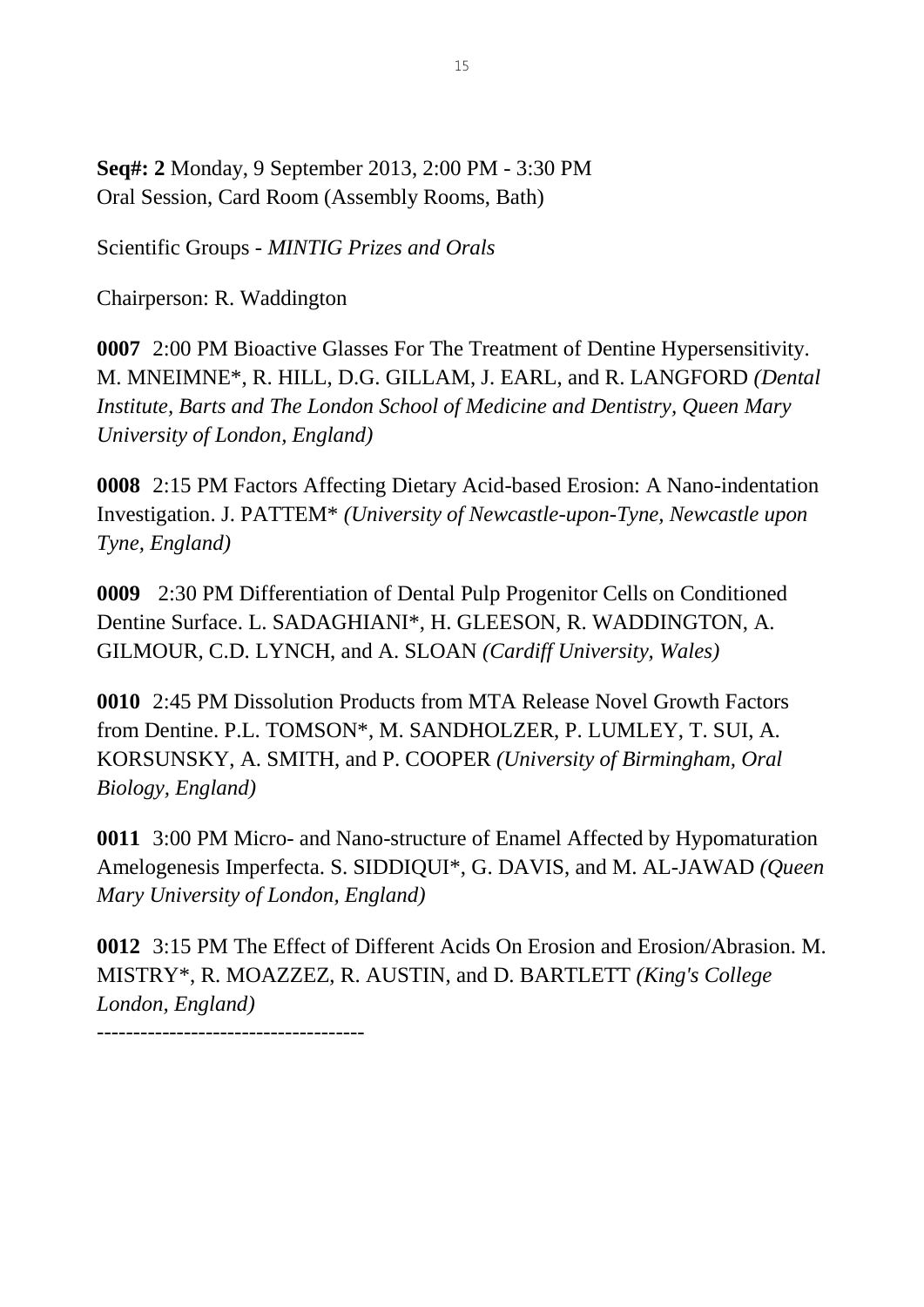**Seq#: 3** Monday, 9 September 2013, 2:00 PM - 3:30 PM Oral Session, Somerset (Hilton Hotel, Bath)

Scientific Groups - *VOCO Orals*

Chairperson: T. Watson

**0013** 2:00 PM Mechanical and Adhesion Properties of Modified Dental Composites. S. LIAQAT\* and A. YOUNG *(University College London, England)*

**0014** 2:15 PM Preparation and Characterisation of a Silver-doped Nanoscale Hydroxyapatite Paste. C. WILCOCK\*, M. FATIMA, G. STAFFORD, C.A. MILLER, Y. RYABENKOVA, G. MOEBUS, and P.V. HATTON *(University of Sheffield, England)*

**0015** 2:30 PM Electrospun Poly(lactide-co-glycolide): Hydroxyapatite Composite Membranes Intended for Bone Tissue Regeneration. H. DROUIN\*, C.A. MILLER, P. GENTILE, P. GENEVER, and P.V. HATTON *(University of Sheffield, England)*

**0016** 2:45 PM Chlorhexidine-Hexametaphosphate Nanoparticles as Antimicrobial Coatings for Dental Implants. N.J. WOOD\*, H.F. JENKINSON, D. O'SULLIVAN, S. DAVIS, and M. BARBOUR *(Bristol Centre for Functional Nanomaterials, England)*

**0017** 3:00 PM Polymerisation Shrinkage-Exotherm of Commercial and Experimental Provisional Restorative Materials. B. ABDULMOHSEN\*, D. SAMARAWICKRAMA, and M. PATEL *(Queen Mary University of London, England)*

**0018** 3:15 PM Using Solid-State NMR for Structural Characterisation of Dental Glass-ceramics. J. ALMUHAMADI\*, N. KARPUKHINA, R. HILL, and M. CATTELL *(Institute of Dentistry, Barts and The London School of Medicine and Dentistry, Queen Mary University of London, England)*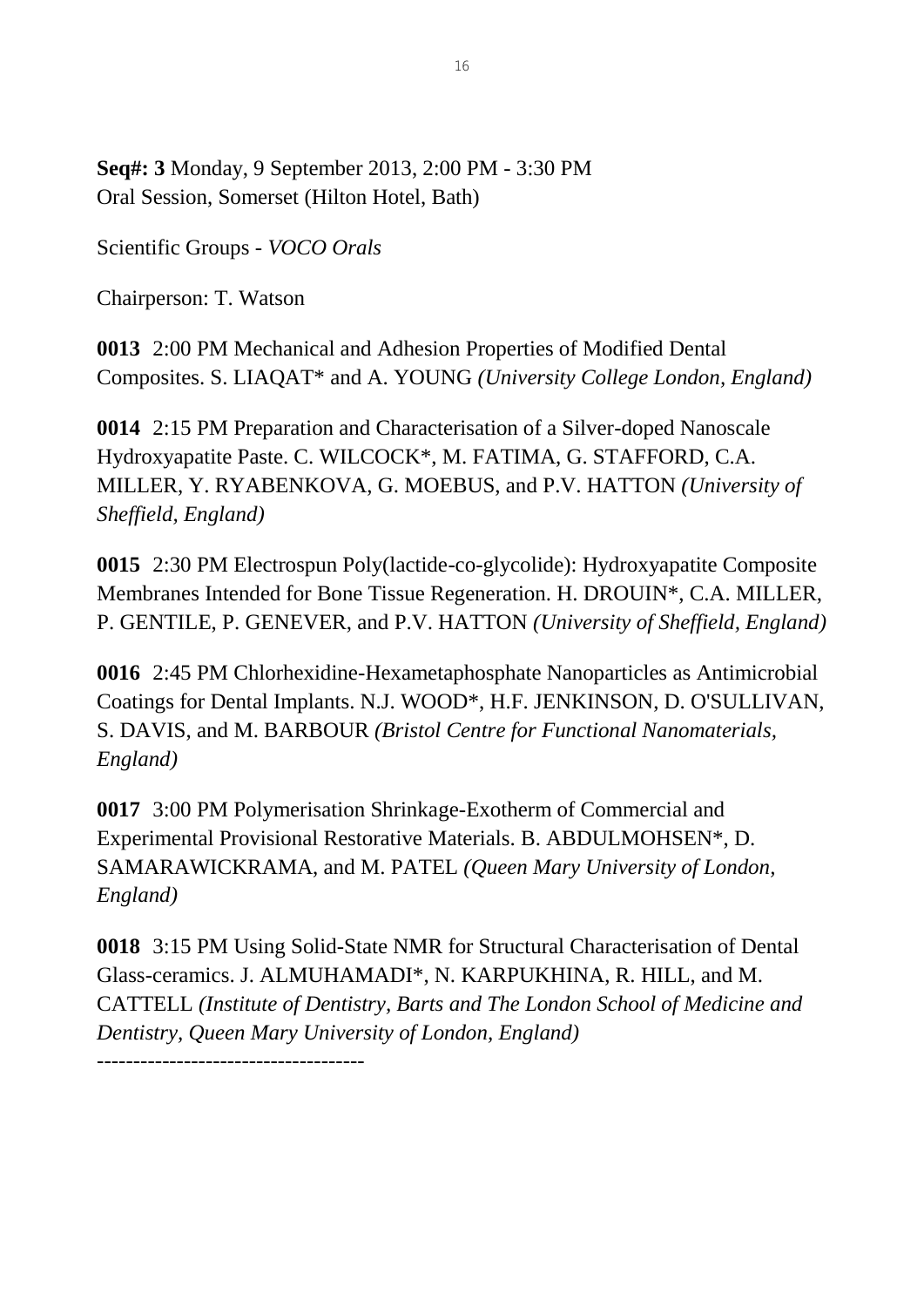**Seq#: 4** Monday, 9 September 2013, 2:00 PM - 3:45 PM Oral Session, Gloucester (Hilton Hotel, Bath)

Scientific Groups - *Tissue engineering*

Chairperson: F. Hughes

**0019** 2:00 PM Characteristics of Single Colony-Derived Progenitor Cells from Deciduous Pulp. C. PLATT\*, A. ADKINS, J. SIMPSON, and S. CREAN *(University of Central Lancashire, Preston, England)*

**0020** 2:15 PM Mesenchymal Notch Signaling Coordinates Stem Cell Fate During Tooth Development. H. ZHUANG, D. SINGER, S. ARDU, I. KREJCI, and B. HU\* *(Plymouth University Schools of Medicine and Dentistry, England)*

**0021** 2:30 PM IGF Axis Expression during Osteogenic Differentiation of Dental Pulp Cells. H. ALKHAROBI\*, R. EL-GENDY, D. DEVINE, and J. BEATTIE *(University of Leeds, England)*

**0022** 2:45 PM Dental Pulp Stem Cells Promote Neural Regeneration Following Injury. B. MEAD, M. BERRY, A. LOGAN, W. LEADBEATER, and B.A. SCHEVEN\* *(University of Birmingham, England)*

**0023** 3:00 PM Effect of PDGF-BB on PDL MSC Proliferation and Differentiation. M.S. GHUMAN\*, B. GHARIBI, and F.J. HUGHES *(King's College London, England)*

**0024** 3:15 PM A Noninvasive Method for Phenotyping Differentiating Mesenchymal Dental Pulp Cells. C. DENNIS\*, M. TOMLINSON, J. KANG, A. KALVERDA, X. YANG, and J. KIRKHAM *(University of Leeds, England)*

**0025** 3:30 PM Characterisation of Porous Calcium Phosphate Scaffolds for Bone Tissue Engineering. P. HATTON\*, R. ACKBAR, C.A. MILLER, and A. CRAWFORD *(University of Sheffield, England)*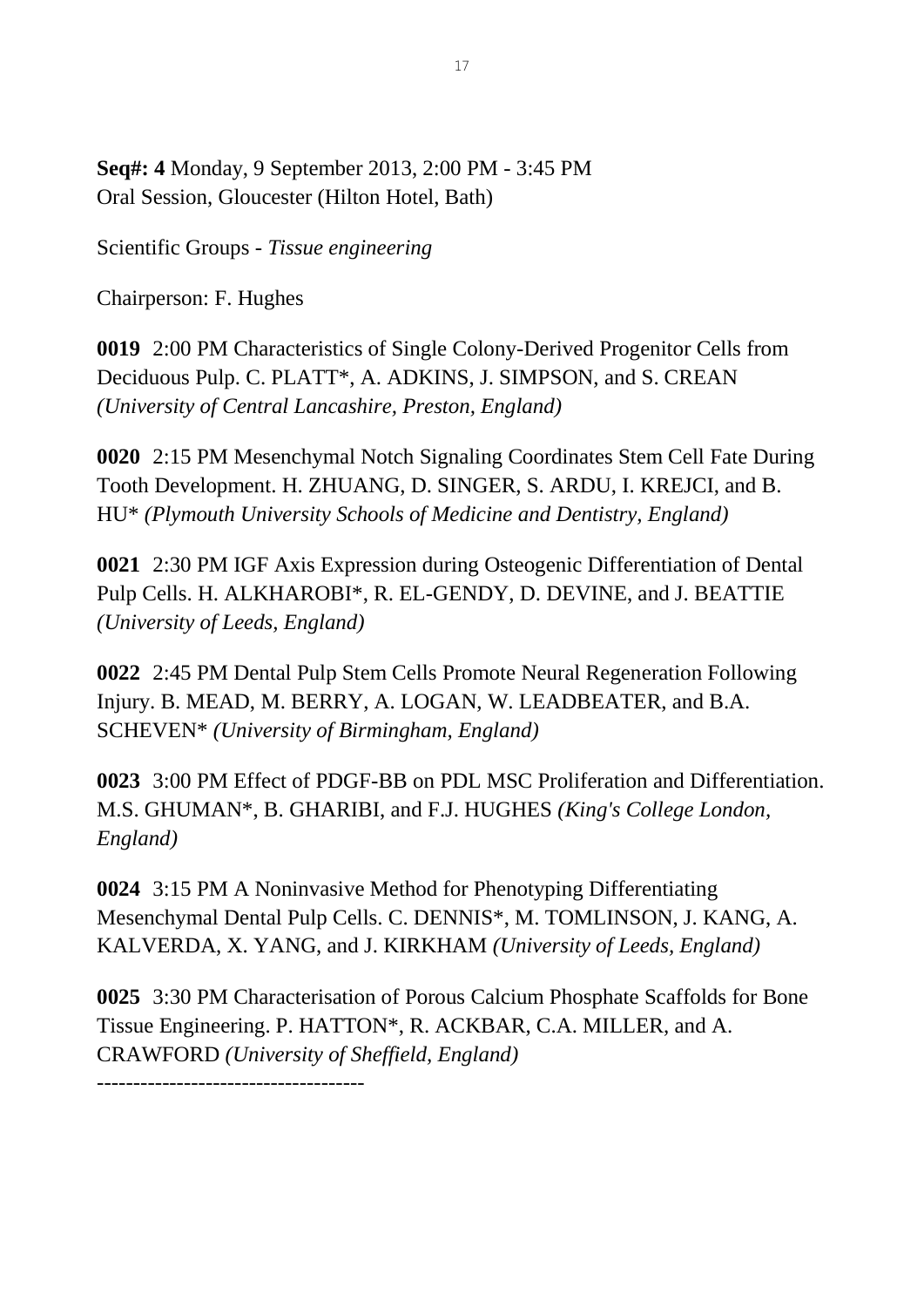**Seq#: 5** Monday, 9 September 2013, 4:00 PM - 5:30 PM Oral Session, Card Room (Assembly Rooms, Bath)

Scientific Groups - *Lay experience of oral health*

Chairperson: P.G. Robinson

-------------------------------------

**0026** 4:00 PM Mental Imagery and Dental Anxiety: An Interview Study. A. SCHNEIDER\*, J. ANDRADE, K. TANJA-DIJKSTRA, and D.R. MOLES *(Plymouth University Peninsula Schools of Medicine and Dentistry, England)*

**0027** 4:15 PM Parents' Perceived Social Norms for Brushing Young Children's Teeth. R. TRUBEY\*, S. MOORE, and I. CHESTNUTT *(Cardiff University, Wales)*

**0028** 4:30 PM Experience and Preferences from RCT of Complete Denture Impression Materials. M. GODFREY\*, S. PAVITT, C. FERNANDEZ, H. CRADDOCK, G. DUKANOVIC, J. GRAY, C. HULME, P.A. BRUNTON, and T.P. HYDE *(University of Leeds, England)*

**0029** 4:45 PM Virtual Reality Distraction During Dental Treatment: a Simulation Study. K. TANJA-DIJKSTRA\*, S. PAHL, M. WHITE, J. ANDRADE, and D. MOLES *(Plymouth University, England)*

**0030** 5:00 PM Response Shift and Dentine Hypersensitivity: a Longitudinal Qualitative Study. M. KRASUSKA\*, S.R. BAKER, F. SUFI, S. MASON, A. BARLOW, and P.G. ROBINSON *(University of Sheffield, England)*

**0031** 5:15 PM An Exploratory Study into Patients' Perceptions about Developmentally Absent Teeth. A. AKRAM\*, A. IRELAND, and J. SANDY *(University of Bristol, England)*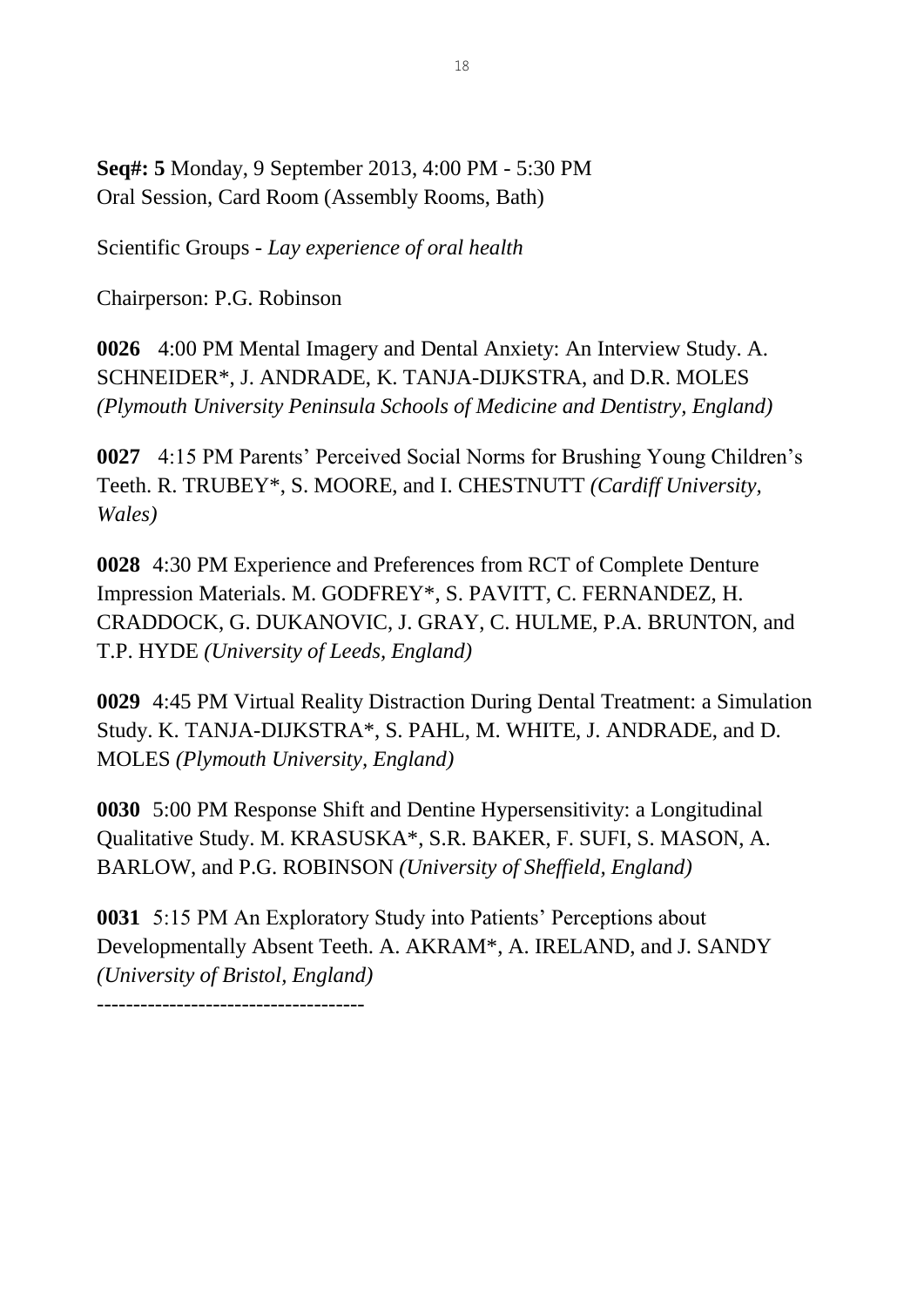**Seq#: 6** Monday, 9 September 2013, 4:00 PM - 5:15 PM Oral Session, Tea Room (Assembly Rooms, Bath)

Scientific Groups - *Microbiology/Immunology*

Chairperson: P. Stafford

**0032** 4:00 PM Structure-Function Studies of *Streptococcus* Fibrillar Adhesin CshA. C.R. BACK\*, P. RACE, A. NOBBS, M. CRUMP, and H.F. JENKINSON *(University of Bristol, England)*

**0033** 4:15 PM Advanced Therapies as Treatments of Gram-negative Infection Following Maxillofacial Surgery. E. FERGUSON\*, E. AZZOPARDI, and D. THOMAS *(Cardiff University, Wales)*

**0034** 4:30 PM Analysis of Streptococcal Accessory Secretion System and Novel Secreted Proteins. M. JAYAWEERA BANDARA\*, A. BLOCKER, I. COLLINSON, and H. JENKINSON *(University of Bristol, England)*

**0036** 4:45 PM A Novel Antifungal Alginate Oligomer Induces Impaired Fungal Hyphae Formation. L. POWELL, M. PRITCHARD, C. EMANUEL, S. KHAN, H. SLETTA, A. TØNDERVIK, G. KLINKENBERG, E. ONSØYEN, R. MYRVOLD, P. RYE, D. THOMAS, and K. HILL\* *(Cardiff University School of Dentistry, Wales)*

**0037** 5:00 PM Disruption of Dental Biofilms by Matrix-degrading Enzymes. A. RMAILE\*, M. ASPIRAS, M. WARD, and P. STOODLEY *(University of Southampton, England)*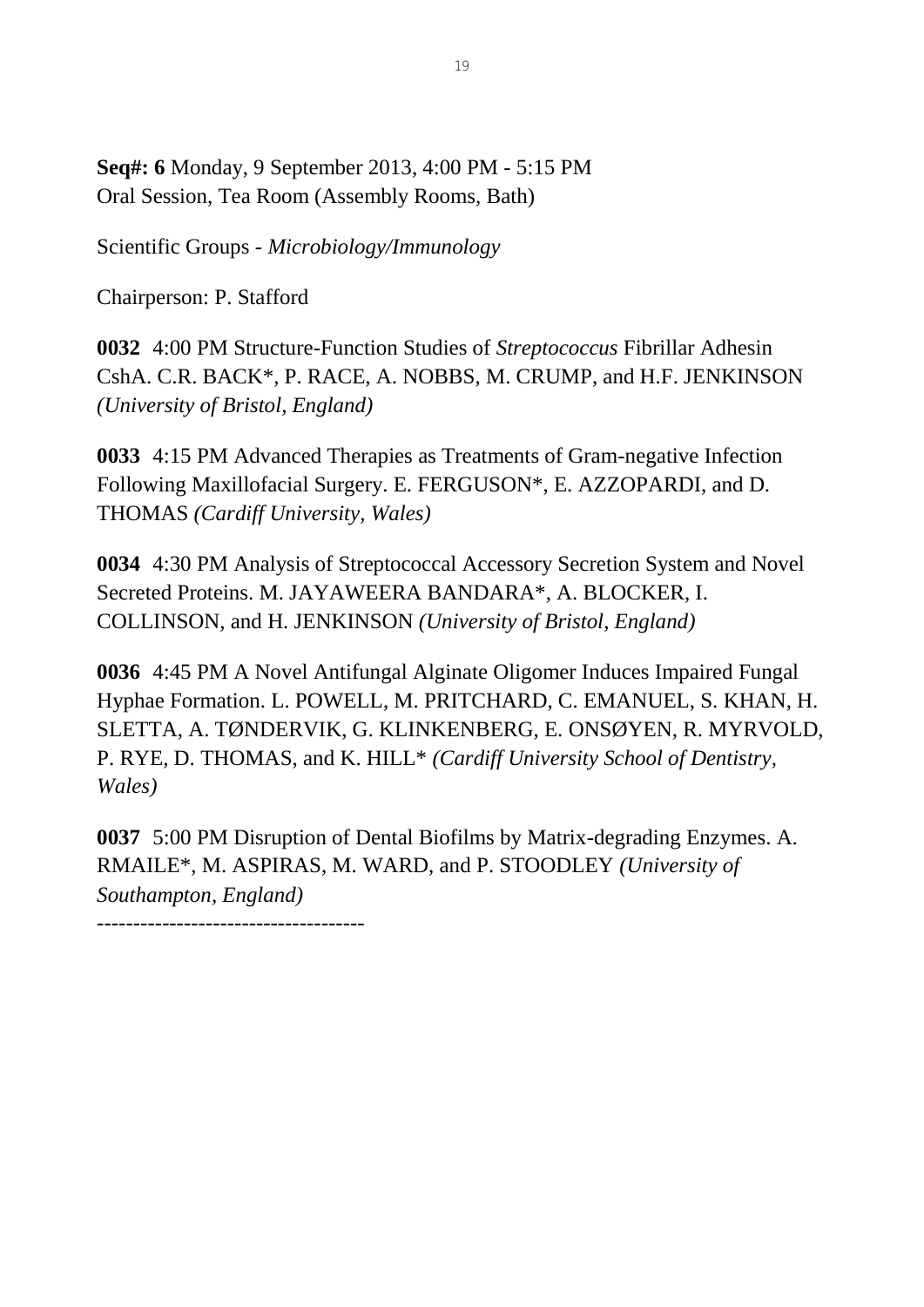**Seq#: 7** Monday, 9 September 2013, 4:00 PM - 5:15 PM Oral Session, Somerset (Hilton Hotel, Bath)

Scientific Groups - *VOCO Orals II*

Chairperson: T. Watson

**0038** 4:00 PM Biocompatibility Analysis of Two Clinically-Employed Resin-Based Composites. E.L. MCGINLEY\*, A. O'CARROLL, and G. FLEMING *(University of Dublin, Ireland)*

**0039** 4:15 PM Structural and Functional Characterisation of Dental Nanostructures. M. SANDHOLZER\*, T. SUI, A. KORSUNSKY, A.D. WALMSLEY, P. LUMLEY, and G. LANDINI *(University of Birmingham, England)*

**0040** 4:30 PM Novel Halide Containing Bioactive Glasses for Dental Application. X. CHEN\*, N. KARPUKHINA, and R. HILL *(Institute of Dentistry, Barts and The London School of Medicine and Dentistry,Queen Mary University of London, England)*

**0041** 4:45 PM Chemical Analysis of Recent Types of Calcium Silicate-based Cements. O. MAHMOUD\*, N. AL-AFIFI, M. IBRAHIM, M. BINTI ABDULLAH, and N.H. ABU KASIM *(University of Malaysia, Kuala Lumpur, Malaysia)*

**0042** 5:00 PM Antimicrobial Effects of Incorporating Photocatalytic Nanoparticles into a Bonding Resin. C. CHAMBERS\*, S. STEWART, B. SU, J. SANDY, and T. IRELAND *(University of Bristol, England)*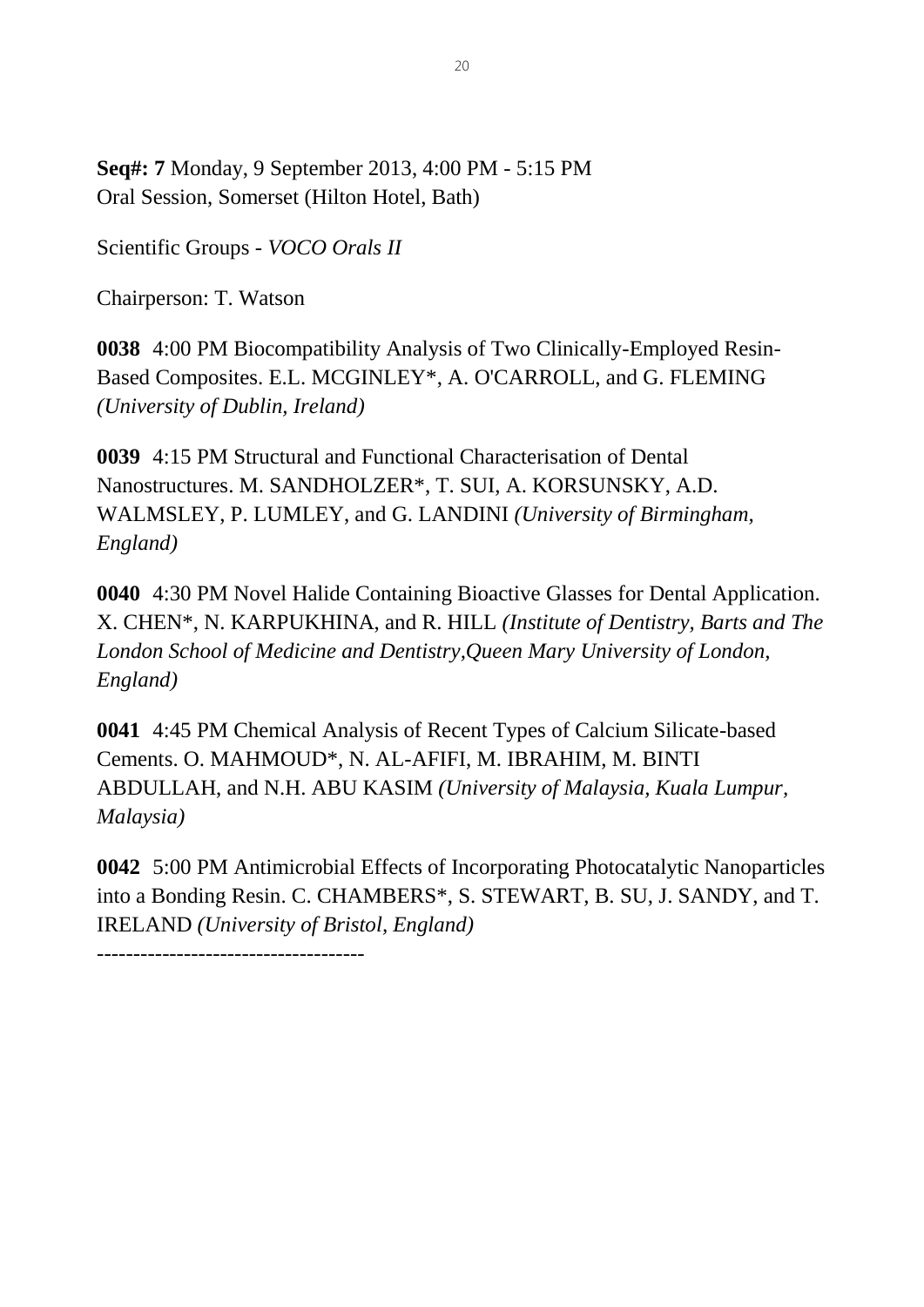### **SCIENTIFIC PROGRAMME**

### **TUESDAY 10 SEPTEMBER 2013**

**Seq#: 8** Tuesday, 10 September 2013, 10:30 AM - 1:00 PM Oral Session, Tea Room (Assembly Rooms, Bath)

**Scientific Groups -** *Senior Colgate Awards I*

Chairperson: S. Whawell

**0043** 10:30 AM A Non-Invasive Method for Recording the Mandibular Tranverse Horizontal Axis. A. KEELING\*, P.A. BRUNTON, and R. HOLT *(University of Leeds, England)*

**0044** 10:45 AM Orthodontic Dimensional Changes with Self-ligating Brackets: A Randomised Controlled Trial. P. FLEMING\*, R. LEE, V. MARINHO, and A. JOHAL *(Queen Mary University of London, England)*

**0045** 11:00 AM Platelet Interactive Domains of *Streptococcus gordonii* surface Protein PadA. J. HAWORTH\*, D. TILLEY, H. PETERSEN, A.H. NOBBS, S. KERRIGAN, and H.F. JENKINSON *(University of Bristol, England)*

**0046** 11:15 AM MicroRNA-196a in Head and Neck Squamous Cell Carcinoma (HNSCC). L. DARDA\*, D. LAMBERT, R. MORGAN, C. MURDOCH, and K. HUNTER *(University of Sheffield, England)*

**0047** 11:30 AM Development of Novel Functionally Graded GTR Membrane for Periodontal Lesions. S. QASIM\*, R. DELAINE-SMITH, A. RAWLINSON, and I. UR-REHMAN *(University of Sheffield, England)*

**0048** 11:45 AM The Use of *thy-1YFP-H* Mice in Analysing Peripheral Nerve Regeneration. A. HARDING\*, C. PATEMAN, C. CHRISTMAS, F. CLAEYSSENS, M. FERGUSON, J. HAYCOCK, A. LOESCHER, P. ROBINSON, and F. BOISSONADE *(University of Sheffield, England)*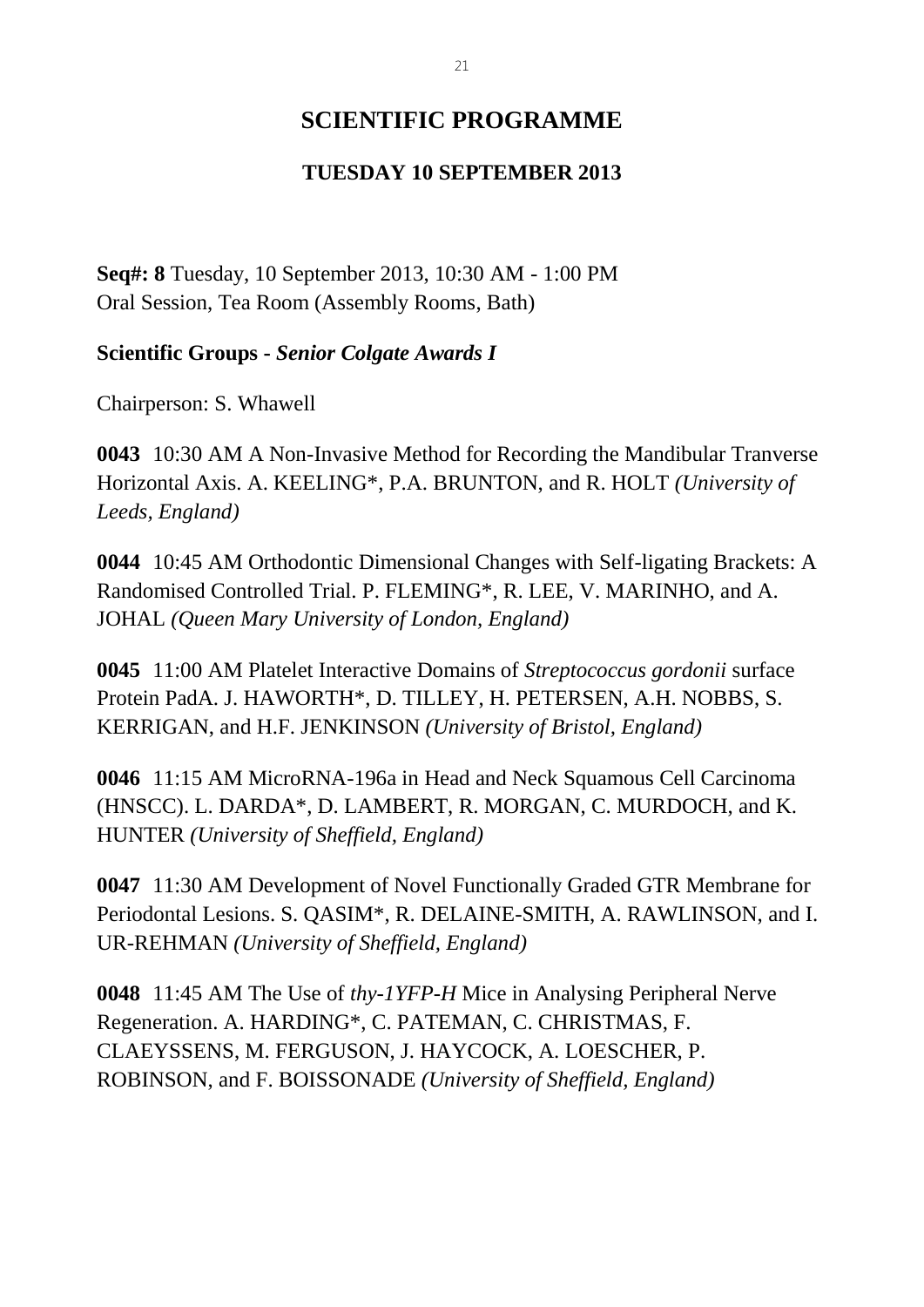**0049** 12:00 PM Leptin synergistically enhances an extracellular matrix-degrading gingival fibroblast phenotype. R. WILLIAMS\*, D. ROWAN, P. PRESHAW, and J. TAYLOR *(Newcastle University, Newcastle Upon Tyne, England)*

**0050** 12:15 PM Clinical Implications from a RCT of Complete Denture Impression Materials. T.P. HYDE\*, H. CRADDOCK, J. GRAY, S. PAVITT, J. WRIGHT, C. FERNANDEZ, C. HULME, S. BROWN, M. GODFREY, and P.A. BRUNTON *(University of Leeds, England)*

**0051** 12:30 PM In-vitro Evaluation of Tricalcium Silicate Cement - Adhesive Restorative Interface. D. HASHEM\*, T. WATSON, and A. BANERJEE *(King's College London, England)*

**0052** 12:45 PM Approximal Sealing for Managing Dental Caries. M. DORRI\*, S. DUNNE, D. O'SULLIVAN, and M. MOTAMEDI *(Bristol Dental School, England)*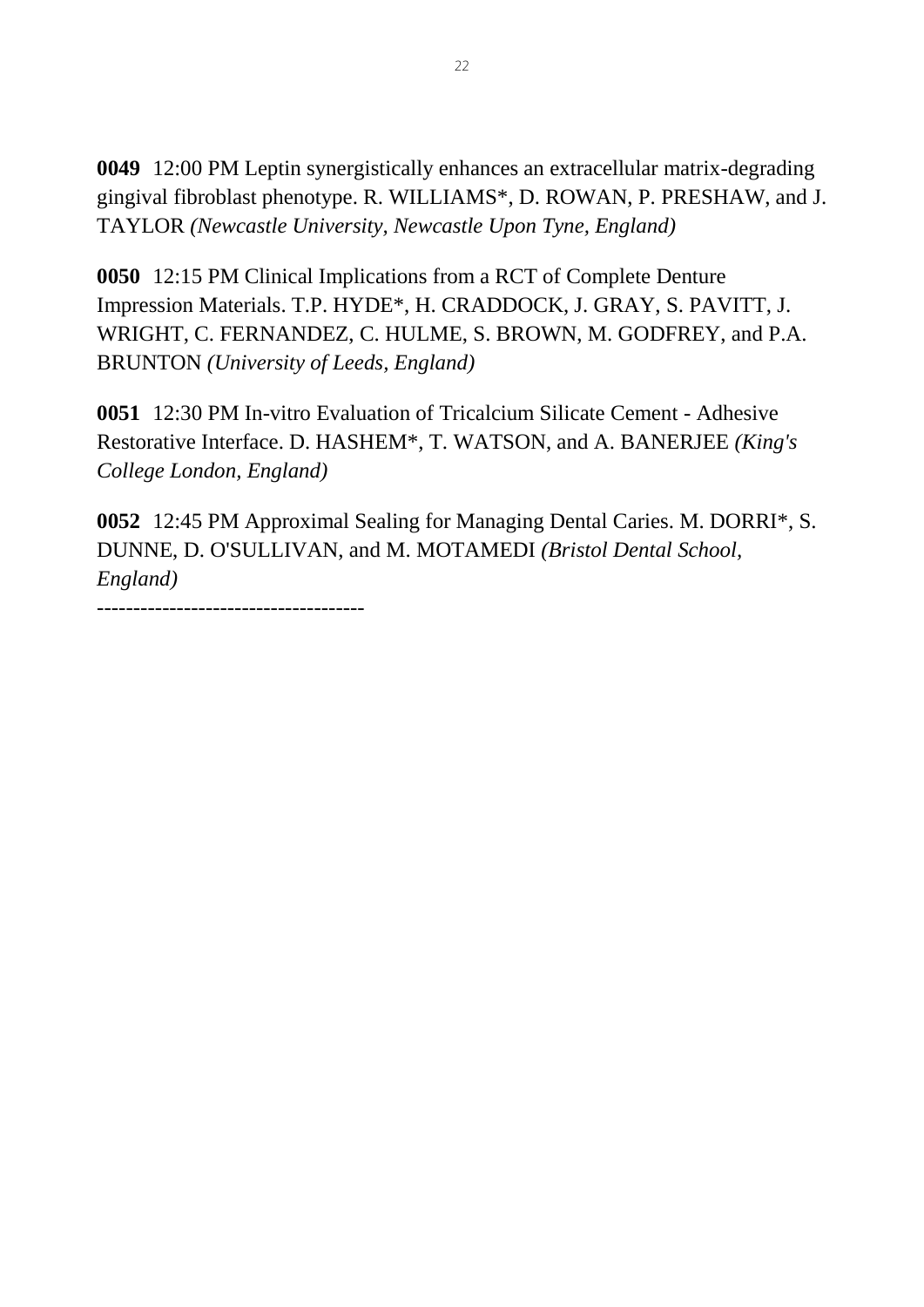### **POSTERS**

**Seq#: 9** Tuesday, 10 September 2013, 10:30 AM - 4:00 PM Poster Session, Ballroom (Assembly Rooms, Bath)

Scientific Groups - *Posters*

**0001** Patients' Attitudes Towards Screening For Medical Conditions in Dental Settings. S. CREANOR\*, B.A. MILLWARD, A. DEMAINE, L. PRICE, W. SMITH, N. BROWN, and S. CREANOR *(Plymouth University, England)*

**0053** Extraction and Characterisation of Human Dental Pulp Stem Cells. N. O'CONNOR\*, V. LOPES, and P. TRAVERS *(Edinburgh Dental Institute, Scotland)*

**0054** Increased Biglycan Expression Alters TGF-β<sup>1</sup> Bioavailability During Diabetic Bone Repair. N. YUSOP\*, A.J. SLOAN, R. MOSELEY, and R. WADDINGTON *(Cardiff University, Wales)*

**0055** Posterior Composite Placement and Restoration Repair amongst UK Dental Therapists. C. LYNCH\*, L. EVANS, and B. CHADWICK *(Cardiff University, Wales)*

**0056** Chemcially Induced Growth Factor Release from Fractured Mandible Cultures. A. AL-MOUALLAD\*, R. WADDINGTON, and A. SLOAN *(Cardiff University, Wales)*

**0057** Osteogenic Effect of Strontium-Substituted Bioactive Glass on Mesenchymal Stromal Cells. M.E. SANTOCILDES ROMERO, P. HATTON, A. CRAWFORD, I. REANEY, and C.A. MILLER\* *(University of Sheffield, England)*

**0058** Oral mucosal Progenitor Cells are Resistant to Myogenic Differentiation. M. LOCKE\*, L.C. DAVIES, and P. STEPHENS *(University of Wales, Cardiff, Wales)*

**0059** Investigating the Antibacterial Properties of Oral Mucosal Lamina Propria-Progenitor Cells. E. BOARD-DAVIES\*, A. SLOAN, P. STEPHENS, and L. DAVIES *(Cardiff University, Wales)*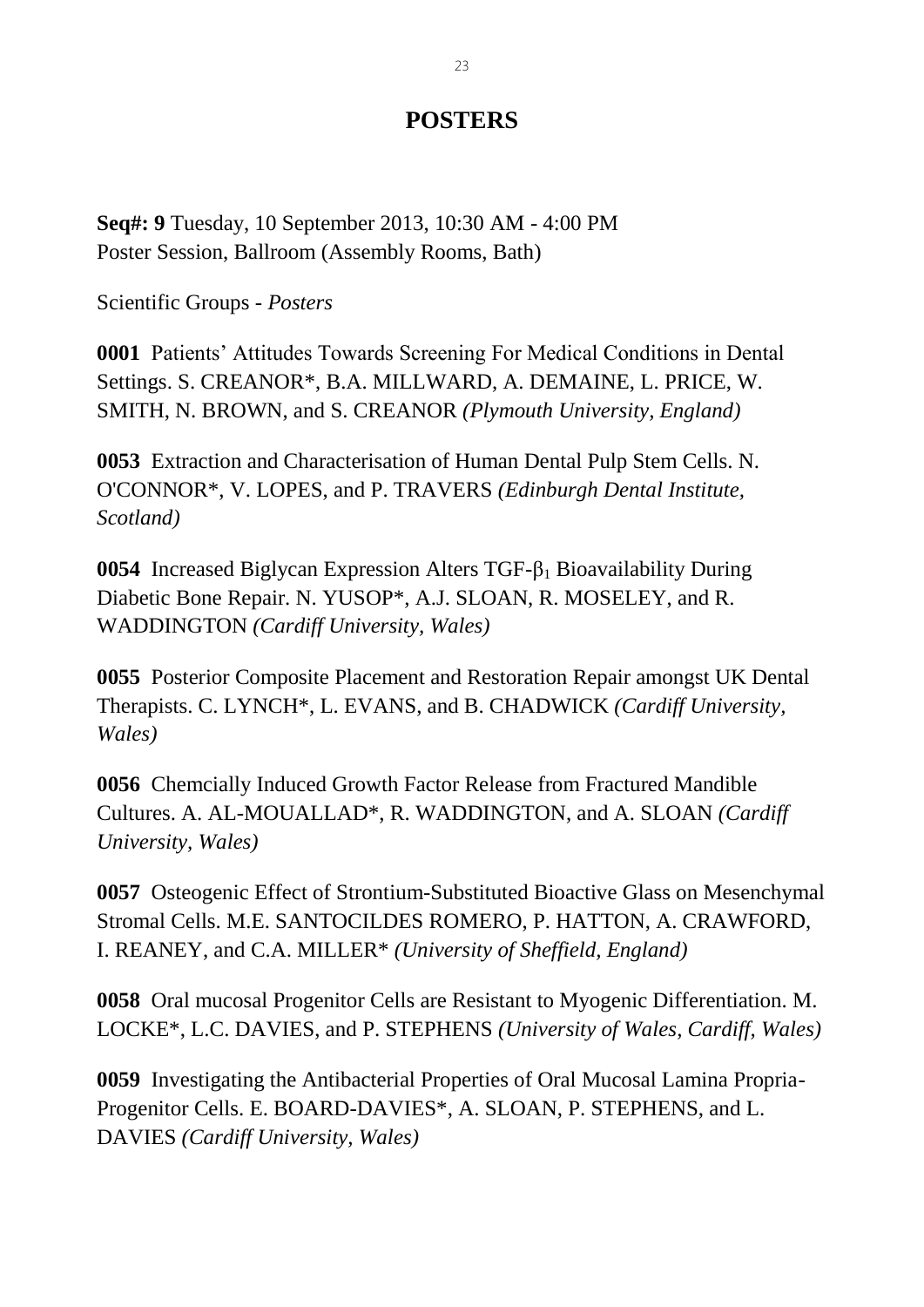**0060** A Prototype Plasma Needle For Dentistry – *In vitro* Interactions. Z. KASSIM, J. HARLE, A. MCDONALD, and V. SALIH\* *(University of Plymouth, England)*

**0061** A Novel 3D *in vitro* Model of Human Articular Cartilage. A. HEIL\*, E. BLAIN, R. WADDINGTON, C. ARCHER, and D. AESCHLIMANN *(Cardiff University, Wales)*

**0062** BPIFA2 (SPLUNC2A) Expression in Patients Undergoing Allogenic Stem Cell Transplantation. P.A. VARGAS\*, A. SILVA, M.E. CORRÊA, and L. BINGLE *(Piracicaba Dental School, University of Campinas - UNICAMP, Brazil)*

**0063** Mesenchymal Stem Cell Interactions with Endothelial cells in Inflammation. G. CHAMBERLAIN, H. SMITH, and J. MIDDLETON\* *(University of Bristol, England)*

**0064** Effects of Pulp Capping Agents on Cell Viability and Ageing. M. REZAPOUR\*, X. YANG, L. GUTTERIDGE, and W. BONASS *(University of Leeds, England)*

**0065** Dentistry and Electronic/Mobile learning. B. KHATOON\*, A.D. WALMSLEY, and K. HILL *(University of Birmingham, England)*

**0066** The Peninsula Graduate-Entry Programme: Student Entrance Profiles from 2007-2012. S. CREANOR\*, L. BUTTERWORTH, and S. CREANOR *(Plymouth University, England)*

**0067** Foundation Dentist and Trainer Views of Trainee Confidence in Exodontia. N. HONEY\*, T. GALE, and D. MOLES *(Plymouth University Peninsula Schools of Medicine & Dentistry, England)*

**0068** Student Drinking - Stop When Things Get Fuzzy. S. SHEPHERD\*, E. DUNBAR, and G.R. OGDEN *(Dundee Dental School, Scotland)*

**0069** Determinants of Recall Intervals in Children and Young People. T. PICKLES\*, N. BLEWITT, and I.G. CHESTNUTT *(Cardiff University School of Dentistry, Wales)*

**0070** Effect of Second Mailing for Consent on Dental Survey Results. M. MORGAN\* and N. MONAGHAN *(Cardiff University School of Dentistry, Wales)*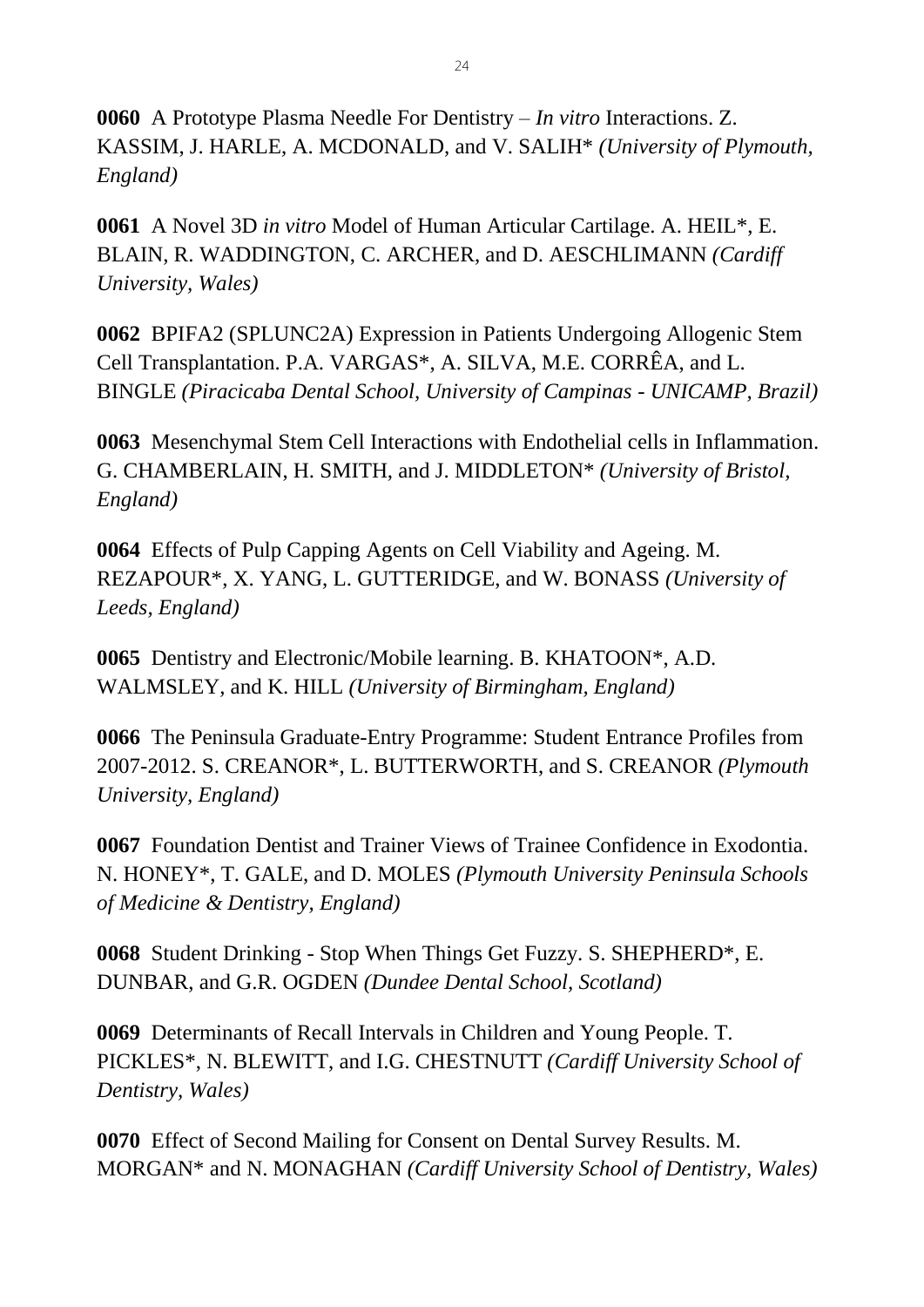**0071** Oral Health Research Priority setting: systematic review with interpretive analysis. M. NASSER\* and H. JAVAHERI *(University of Plymouth, England)*

**0072** Minimum Data-set for a Clinical Consultation in Restorative Dentistry. T. LONGSON\*, D. ROMANO, C. STOKES, and N. MARTIN *(University of Sheffield, England)*

**0073** The Attitude of Saudi Dental Patients Toward Removable Partial Dentures. M. ALAMMARI\* *(King Abdulaziz University, Jeddah 21589, Saudi Arabia)*

**0074** DMFT, Whole Mouth Utility Scores and Patient Reported Outcome Measures. E. KAY, C.J. TREDWIN\*, P. LAMBE, I. MILLS, and M. NASSANI *(Plymouth University Peninsula Schools of Medicine and Dentistry, England)*

**0075** Novel Denture Base Material for the Control of Oral Biofilms. S. AL-SAMMARRAIE\*, S.L. ROLLAND, M. GERMAN, and N.S. JAKUBOVICS *(University of Newcastle-upon-Tyne, Newcastle upon Tyne, England)*

**0076** Assessing Water Discharged from Dental Units Using Dip Slides<sup>tm</sup>. M. PEARCE\*, H. O'DONNELL, S. SINGHRAO, and S. CREAN *(University of Central Lancashire, Preston, England)*

**0077** Autoinducer 2 Production by Oral Bacteria. A. ADAMOWSKA\*, A. LAX, and W. WADE *(King's College London, England)*

**0078** Investigations into the Role of *Solobacterium moorei* in Oral Malodour. A. STEPHEN\*, R. ALLAKER, D.J. BRADSHAW, and G. BURNETT *(Queen Mary, University of London, England)*

**0079** Structural and Adhesive Properties of AgI/II Polypeptides in Pathogenic Streptococci. S. REGO\*, H. JENKINSON, A. NOBBS, and P. RACE *(University of Bristol, England)*

**0080** Mycology and Associated Cytokine Profiles in Denture Stomatitis. H. ROGERS\*, D. WILLIAMS, X. WEI, and M. LEWIS *(School of Dentistry, Cardiff University, Wales)*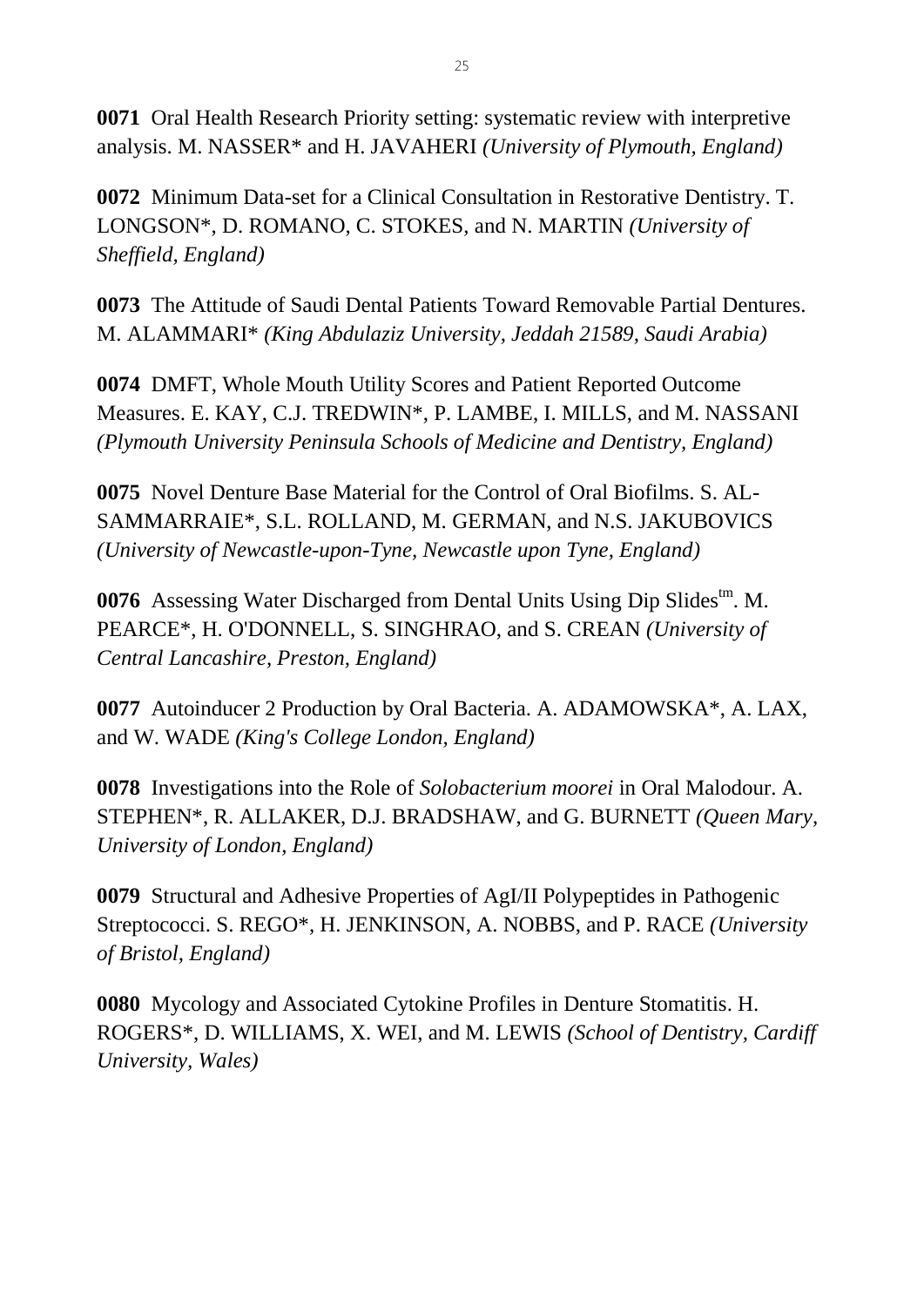**0081** Microbial Communities in the Dental Plaque of Mechanically Ventilated Patients. P.J. MARINO\*, D.W. WILLIAMS, M.A. LEWIS, S. HAYWOOD, and M. WISE *(School of Dentistry, Cardiff University, Wales)*

**0082** Oral TM7 Bacteria from Culture to Biofilm Formation. V. SORO , D. DYMOCK\*, and H. JENKINSON *(University of Bristol, England)*

**0083** *P.gingivalis* Heat-Shock-Protein(HtpG) Induces Pro-inflammatory Response in Monocytes and Gingival Fibroblasts. S. ZARIC\*, C. SHELBURNE, M.J. LAPPIN, C. IRWIN, and W.A. COULTER *(Plymouth University, England)*

**0084** Oral Micro-flora Facilitating Potentially Pathogenic Biofilm Development on Endotracheal Tubes. K. SANDS\*, D. WILLIAMS, M. WILSON, M. LEWIS, and M. WISE *(Cardiff University, Wales)*

**0085** Comparison of Conventional and Molecular Identification of Endodontic Isolates. M. WILSON\*, D. WILLIAMS, A. BAFAIL, P. DUMMER, and M. LEWIS *(Cardiff University, Wales)*

**0086** Triclosan Activity Against Pulpal Pathogens in an E*x-Vivo* Model. J. ROBERTS\*, M. NATARAJAN, L.L. MARSH, S.P. DENYER, J.-Y. MAILLARD, C. LYNCH, and A.J. SLOAN *(Cardiff University, Wales)*

**0087** The Effect of Sialidase Inhibition on Periodontal Pathogens. A. FREY\*, J. PRATTEN, C. MURDOCH, C.W.I. DOUGLAS, C. PHANSOPA, N. PATEL, A.M. MIDDLETON, and G. STAFFORD *(University of Sheffield, England)*

**0088** Characterisation of Pulpal Response to *Streptococcus anginosus* Group Bacterial Supernatant. M. NATARAJAN\*, J. ROBERTS, A. SLOAN, C. LYNCH, J.-Y. JEAN-YVES MAILLARD, and S. DENYER *(Cardiff University, Wales)*

**0089** Role of O-mannosylation in *Candida albicans* interactions with *Streptococcus gordonii*. L. DUTTON\*, A. NOBBS, S. ALAWFI, C. MUNRO, M. JEPSON, and H. JENKINSON *(University of Bristol, England)*

**0090** Bacterial Biofilm Mineralisation Inside a Root Canal Mode. E. PECHEVA\*, J.P. ROBINSON, N. NAZAM, R. SAMMONS, and A.D. WALMSLEY *(University of Birmingham, England)*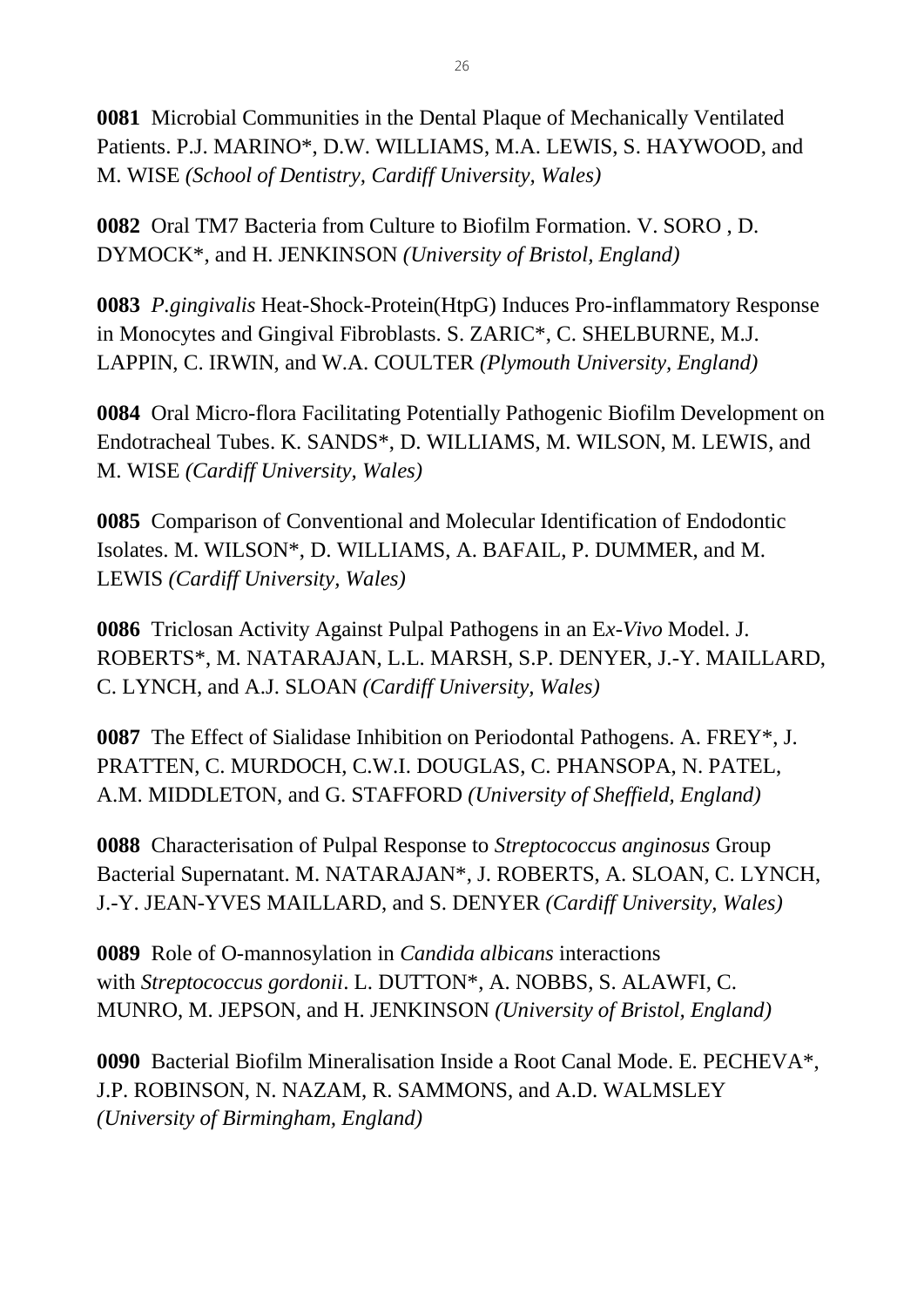**0091** Remineralisation Study of a Nano-sized Hydroxyapatite and Fluoride Containing Toothpaste. X. CHEN\*, N. KARPUKHINA, D. GILLAM, and R. HILL *(Institute of Dentistry, Barts and the London School of Medicine and Dentistry, Queen Mary, University of London, England)*

**0092** Culture of a Previously Uncultivated Oral Lachnospiraceae Strain. W. WADE\*, H. THOMPSON, A. RYBALKA, R. MOAZZEZ, and F. DEWHIRST *(Barts and the London School of Medicine and Dentistry, England)*

**0093** Neuropeptide Expression Corrolates with Dental Pulp Status and Thermal Sensitivity. M. BARBER\*, A.R. LOESCHER, H.D. RODD, and F.M. BOISSONADE *(University of Sheffield, England)*

**0094** Nerve Repair with Administration of TNF-α Inhibitor Reduces Glial Activation. S. ATKINS\*, E. BIRD, R. POWIS, and F. BOISSONADE *(University of Sheffield, England)*

**0095** Defining Neurochemical Properties and Functions of TG Primary Sensory Neurons. J.C. TRINER\* *(University of Plymouth, England)*

**0096** Contribution of Sodium Channel Nav1.8 to Inflammatory Pain in Man. E. BIRD\*, N. SINGH, M. BARBER, H. RODD, A. LOESCHER, J. BLACK, S. WAXMAN, and F. BOISSONADE *(University of Sheffield, England)*

**0097** TROP2 a Novel Prognostic Marker in Oral Squamous Cell Carcinoma. T. WANGER\*, Z. POGHOSYAN, and V. KNAUPER *(Cardiff University Dental School, Wales)*

**0098** Salivary Biomarkers in the Diagnosis and Pathogenesis of Immunobullous Disorders. S. ALI\*, C. KELLY, S. CHALLACOMBE, and J. SETTERFIELD *(King's College London, England)*

**0099** Gluten Related Disorders – What do TG6 Autoantibodies Tell Us? A. JEGUNDO DOS REIS\*, P. AESCHLIMANN, D. SANDERS, N. HOGGARD, M. HADJIVASSILIOU, and D. AESCHLIMANN *(Cardiff University, Wales)*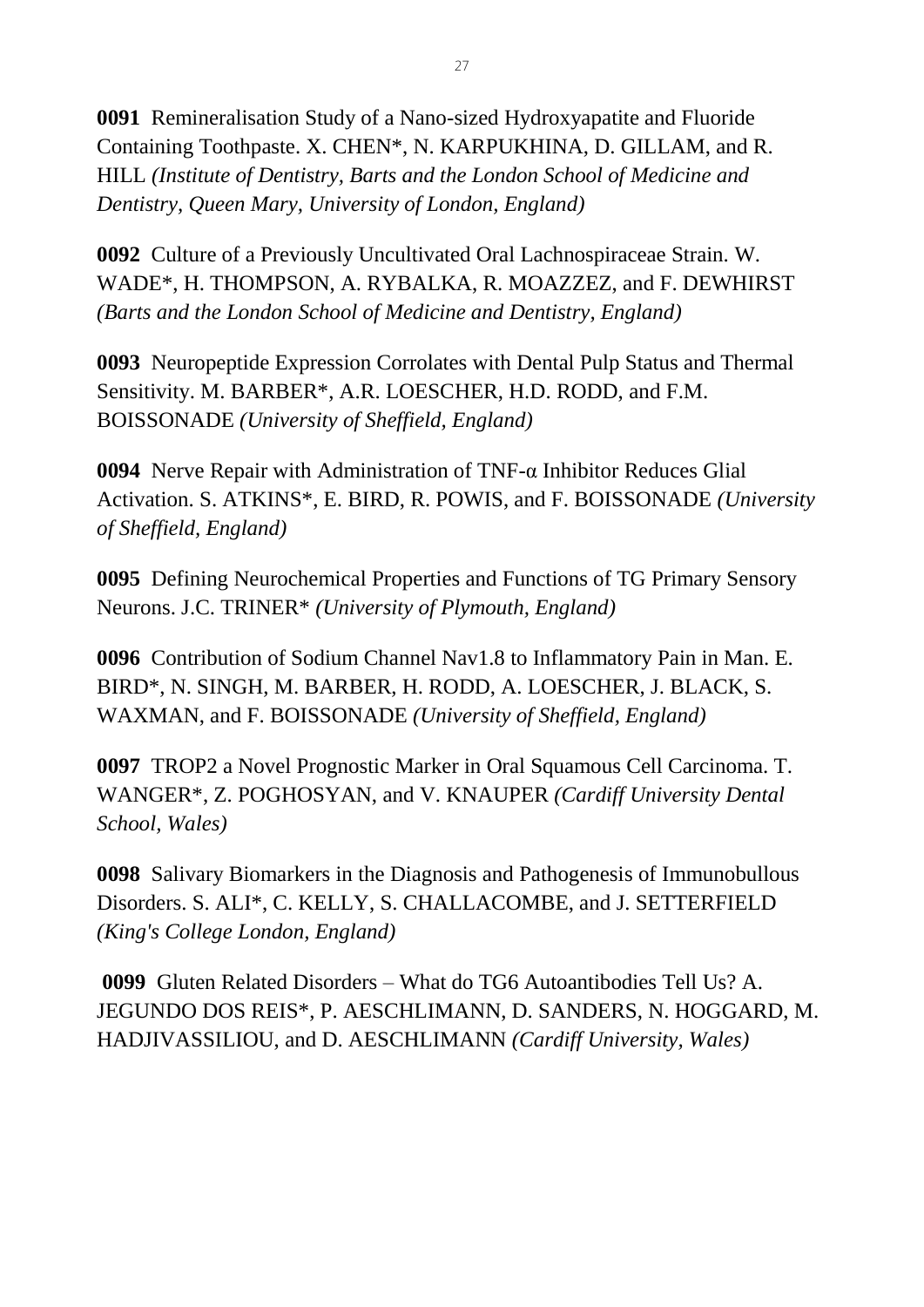**0100** Novel Assay To Show Activation Of GPR56 By Tissue Transglutaminase. L. BAUER\*, A. HEIL, D. AESCHLIMANN, and V. KNAUPER *(Cardiff University, Wales)*

**0101** Analysis Of CD34 And CD105 Immunoexpression In Salivary Gland Tumors. F. FONSECA\*, A.L. RANGEL, M. MARTINS, L. BINGLE, P.M. SPEIGHT, and P. VARGAS *(State University of Campinas, Brazil and University of Sheffield, England)*

**0102** Non-surgical Periodontal Treatment: What Affects Success?. R. HOLLIDAY\*, H. LAW, P. HEASMAN, and P. PRESHAW *(University of Newcastle-upon-Tyne, Newcastle Upon Tyne, England)*

**0103** Safety and Efficacy on Plaque Removal of Tapered Filament Toothbrushes. V. KERDVONGBUNDIT\*, T. KAOSAL, P. TEEKAARIYAPARK, V. OEUR, and Y. KUPHASUK *(Mahidol University, Bangkok, Thailand)*

**0104** SEM Analysis of Contemporary Design Toothbrush Filament Ends. T. KAOSAL, P. TEEKAARIYAPARK\*, C. TEANCHAI, Y. KUPHASUK, V. KERDVONGBUNDIT, and V. OEUR *(Mahidol University, Bangkok, Thailand)*

**0105** Mechano-responsive Genes in the Periodontal Ligament. A. ALHODHODI\*, W. EL-HOSSARY, I. SHAH, E.M. RAIF, R.C. SHORE, and W.A. BONASS *(University of Leeds, England)*

**0106** Reference Gene Selection in Human Periodontal Ligament Cells. H. ABDULLAH, M.T.C. MC CRUDDEN, I. EL KARIM, M.S. GHUMAN, G. LINDEN, C. IRWIN, and F. LUNDY\* *(Queen's University of Belfast, Northern Ireland)*

**0107** Phosphoproteomic Changes in Response to Live Periodontal Pathogens. P. STAFFORD, K. PHAM, P. WRIGHT, C.W.I. DOUGLAS, G. STAFFORD, and D. LAMBERT\**(University of Sheffield, England)*

**0108** *IN-VITRO* Toothbrushing Wear and Coating Effect on New Tricalcium-Silicate Cement. N.A. SAMSUDIN\*, P. PILECKI, A. MANOHARAN, M.T. HOSEY, and T. WATSON *(King's College London, England)*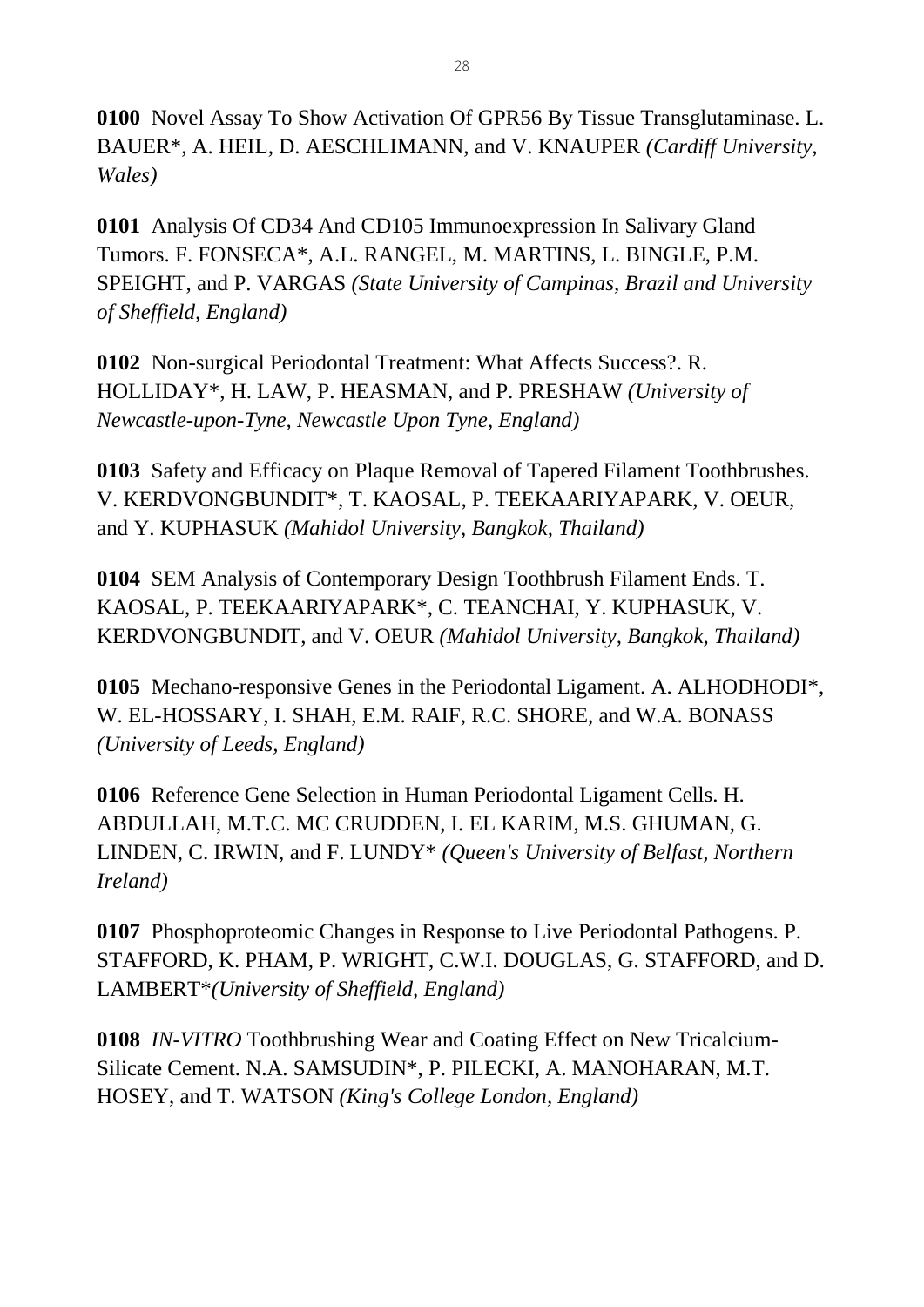**0109** Effect Of Acetone On Novel Fluoride Releasing Acrylic Orthodontic Adhesives. H. ISMAIL\*, S.L. ROLLAND, and M. GERMAN *(University of Newcastle-upon-Tyne, England)*

**0110** The Sintering Effect on Fluoroapatite coatings towards Dental Implant Applications. A. AL-HILOU\*, D.J. WOOD, M. KATSIKOGIANNI, T. DO, B.H. CLARKSON, S.R. CHANG, J. LIU, and A. CZAJKA-JAKUBOWSKA *(University of Leeds, England)*

**0111** Evaluation of Remineralizing Potential of Biodentine™ Using Two-photon Fluorescence Microscopy. S. SAJINI\*, A. ATMEH, F. FESTY, and T. WATSON *(King's College London, England)*

**0112** Matrix Stabilization Following Tissue Injury: Is P2X7R Activation the Link?. M. ADAMCZYK\*, S. DEWITT, V. KNÄUPER, and D. AESCHLIMANN *(Cardiff University, Wales)*

**0113** Effect of Dietary, Gastric, Bacterial and Experimental Acids on Dentine. E. ASHWORTH\*, C.A. MILLER, C. DEERY, and N. MARTIN *(University of Sheffield, England)*

**0114** Using OCT to Investigate Topographical Changes of Enamel During Erosion. A. ADEN\*, G. BURNETT, and P. TOMLINS *(Queen Mary University of London, England)*

**0115** Effect of Fluoride on Orthodontically-Induced Root Resorption *In Vitro* . T. FAHEY\*, P. STEPHENSON, A.J. SLOAN, and R.J. WADDINGTON *(University of Wales, Cardiff, Wales)*

**0182** Cell Cycle Protein Expression in Oral Cancer and Metastases. I. ZARGOUN\* *(University of Sheffield, England)*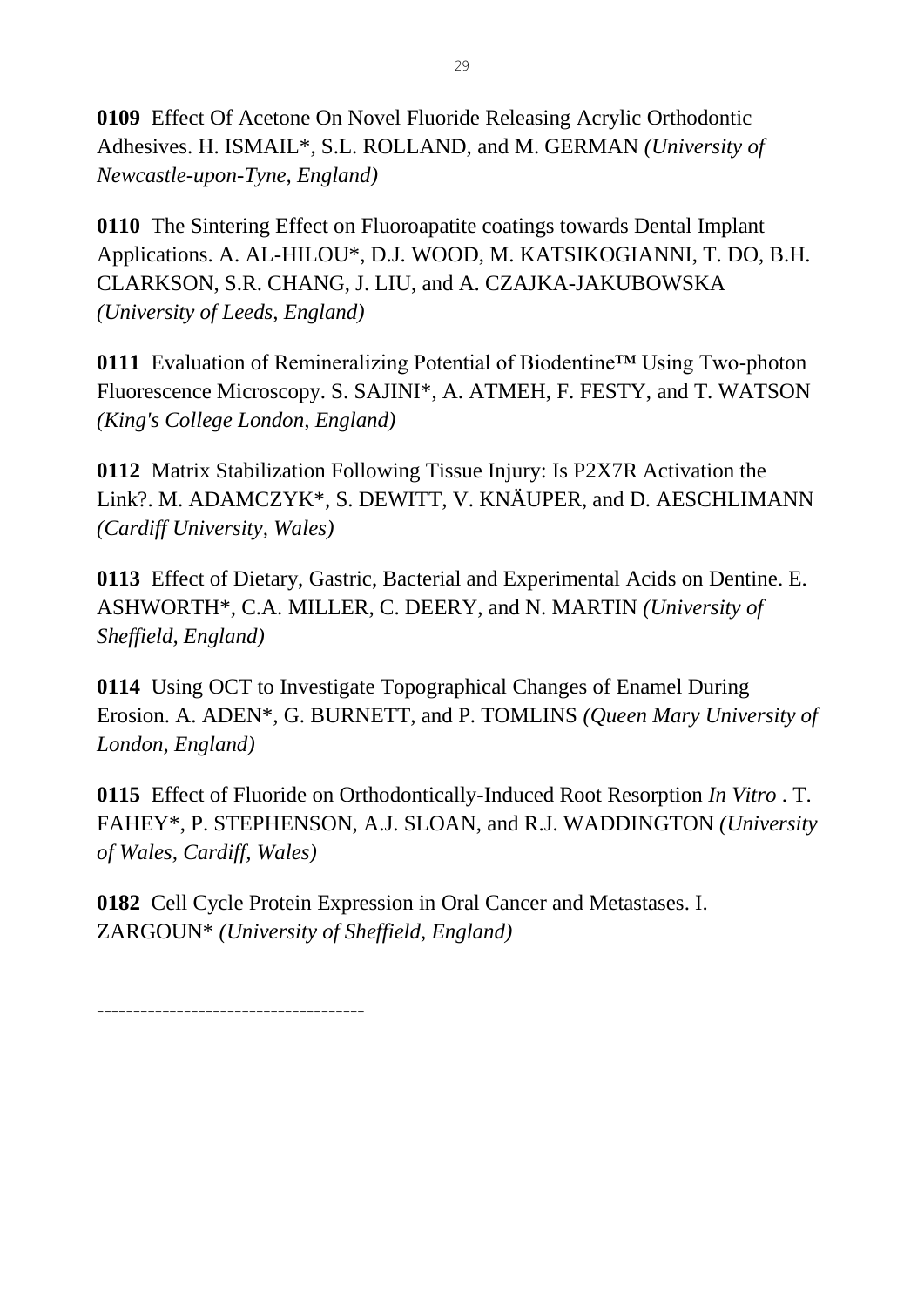**Seq#: 10** Tuesday, 10 September 2013, 11:00 AM - 12:30 PM Oral Session, Somerset (Hilton Hotel, Bath)

Scientific Groups - *Periodontal Research*

Chairperson: M. Soory

**0116** 11:00 AM Modulation of CRP and Oxidized LDL by Minocycline in Osteoblasts. A. TILAKARATNE and M. SOORY\* *(King`s College London Dental Institute, England)*

**0117** 11:15 AM Salivary HMW Adiponectin is a Novel Biomarker for Periodontal disease. K. JAEDICKE\*, J. TAYLOR, and P. PRESHAW *(Newcastle University, Newcastle upon Tyne, England)*

**0118** 11:30 AM Peripheral Blood Neutrophil Extracellular Trap Release in Chronic Periodontitis Patients. P. HARRIS\*, M. LING, M. MILWARD, P. COOPER, and I. CHAPPLE *(University of Birmingham Dental Hospital, England)*

**0119** 11:45 AM A Novel Tooth *in situ* Organ Culture for Periodontal Research. R. EL-GENDY\*, S. LAM, S. JUNAID, K. ELSON, J. TIPPER, E. INGHAM, R. HALL, and J. KIRKHAM *(University of Leeds, England)*

**0120** 12:00 PM Neutrophils from Periodontitis Patients Exhibit Defective Chemotaxis. H. ROBERTS\*, M. GRANT, M. LING, and I. CHAPPLE *(University of Birmingham, England)*

**0121** 12:15 PM Periodontopathogen-Specific Alteration of microRNAs in Oral Epithelial Cells. P. STAFFORD\*, C.W.I. DOUGLAS, G. STAFFORD, and D. LAMBERT *(University of Sheffield, England)*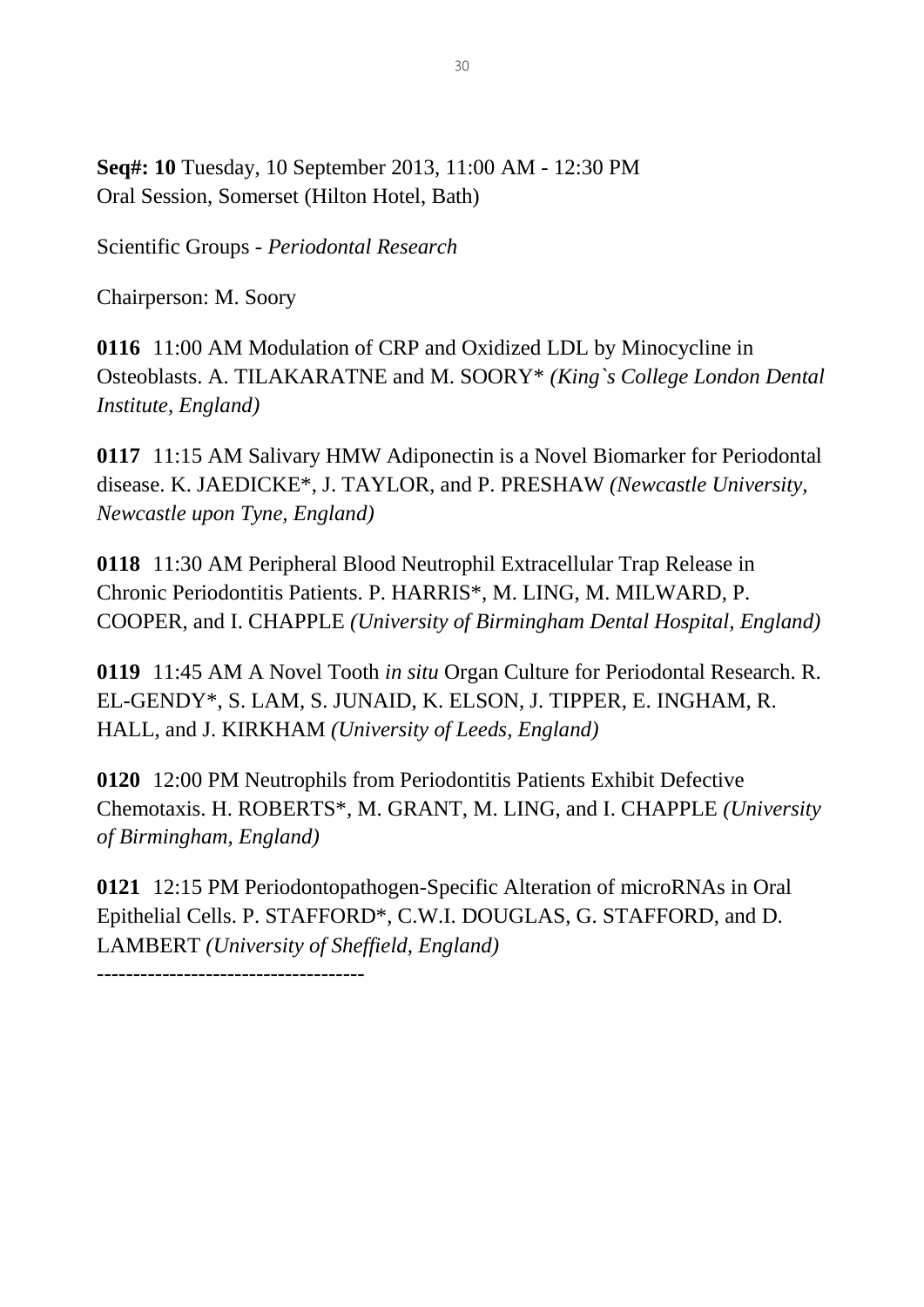**Seq#: 11** Tuesday, 10 September 2013, 11:00 AM – 12:45 PM Oral Session, Card Room (Assembly Rooms, Bath)

### **Scientific Groups -** *Junior Colgates*

**0122** 11:00 AM Food References in UK Children's Magazines: an Oral Health Perspective. K. CHAPMAN\* and M. MORGAN *(Cardiff University School of Dentistry, Wales)*

**0123** 11:15 AM Reconstructing Source and History of Lead Exposure in Deciduous Teeth. J. PATEL\* *(University of Newcastle-upon-Tyne, Newcastle upon Tyne, England)*

**0124** 11:30 AM Stability of Salivary Antimicrobial Peptide Samples as Periodontal Diagnostic Biomarkers. J. TEBBUTT\*, B. KARIM, B. GHARIBI, and F.J. HUGHES *(King's College, London, England)*

**0125** 11:45 AM Role of HOPX in Head and Neck Squamous Cell Carcinoma. J. WHITE\*, D. LAMBERT, and K. HUNTER *(University of Sheffield, England)*

**0126** 12:00 PM Effects of Sprouty2 on Osteogenic Differentiation of Mesenchymal Stem Cells. A. SCHNEIDER\*, F.J. HUGHES, and B. GHARIBI *(King's College London, England)*

**0127** 12:15 PM A Novel Strontium Bioactive Glass for Treating Dentine Hypersensitivity. E. PATHMANANTHAN\* *(St. Bartholomew's & The Royal London, England)*

**0128** 12:30 PM Zinc and Fluoride Containing Bioactive Glasses in Desensitizing Toothpastes. P. SHAH\*, N. KARPUKHINA, M. MNEIMNE, R. HILL, and D.G. GILLAM *(Dental Institute, Barts and The London School of Medicine and Dentistry, Queen Mary University of London, England)*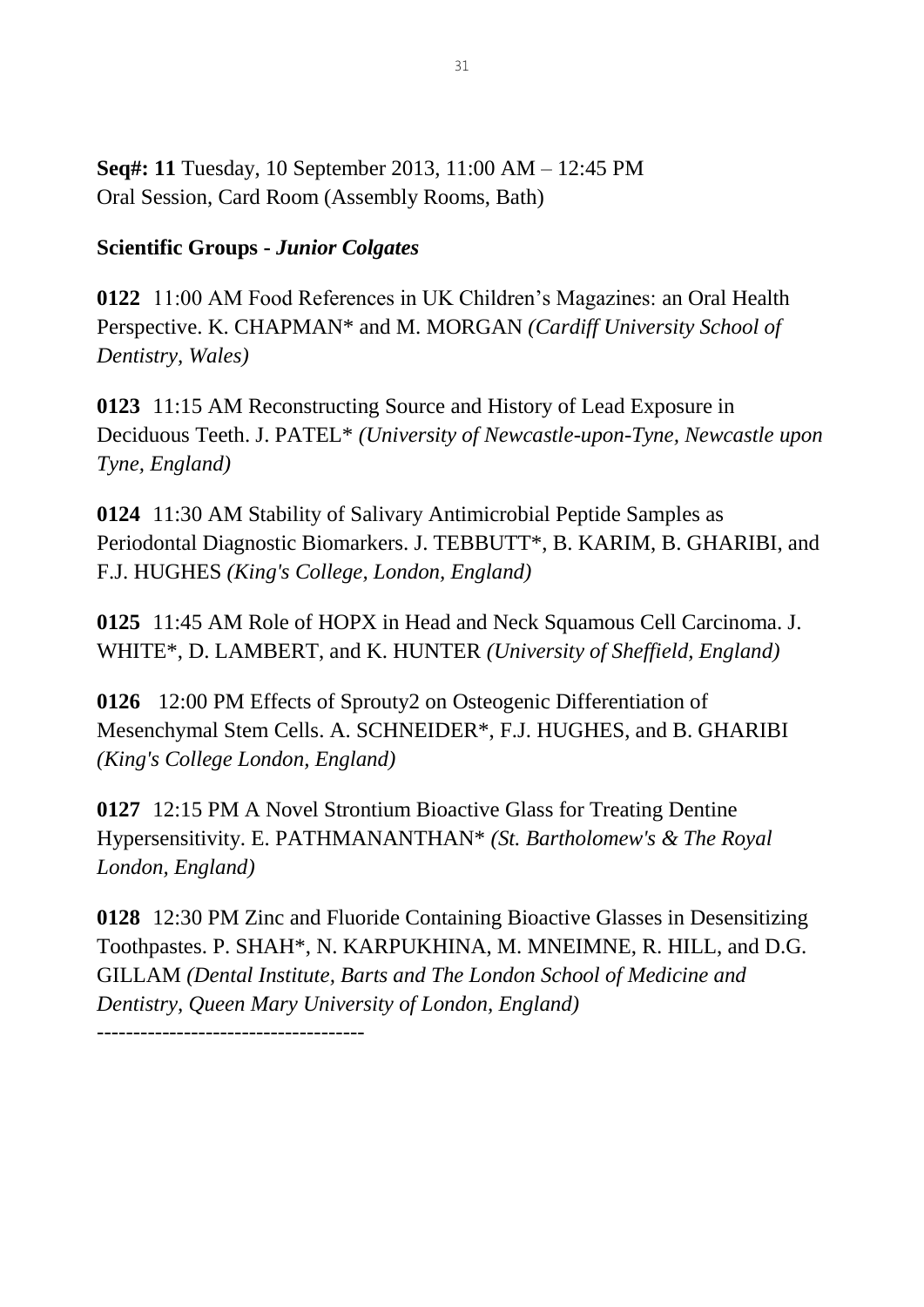**Seq#: 12** Tuesday, 10 September 2013, 1:45 PM - 4:00 PM Oral Session, Tea Room (Assembly Rooms, Bath)

### **Scientific Groups -** *Senior Colgate Awards II*

Chairperson: S. Whawell

**0129** 1:45 PM A Role for the Renin-Angiotensin System in Oral Cancer. E.E. HINSLEY\*, G.E. MELLING, S. HUNT, and D. LAMBERT *(University of Sheffield, England)*

**0130** 2:00 PM Aligned Polymer Scaffolds in Periodontal Tissue Engineeering. D. ALOTAIBI\*, E. JONES, K. LEGERLOTZ, G. RILEY, G. GRIFFITHS, P.V. HATTON, and A. CRAWFORD *(The University of Sheffield, England)*

**0131** 2:15 PM Approaches to and Challenges in Hard Tooth Tissue Regeneration. N. BESSUDNOVA\* *(Saratov State University, Russia)*

**0132** 2:30 PM Determinants of Oral Health Related Quality of Life in Adults. E. GUPTA\*, S.R. BAKER, C.M. MARYA, and P.G. ROBINSON *(University of Sheffield, England)*

**0133** 2:45 PM Investigating Effects of Zinc on Surface Enamel Demineralization using uleSIMS. N.R. MOHAMMED\*, R.J.M. LYNCH, and P. ANDERSON *(Dental Physical Sciences, London, England)*

**0134** 3:00 PM Micromanaging Fibroblast Senescence: Role of Small Non-coding RNA in SASP. T.D. KABIR\*, P.M. SPEIGHT, and D.W. LAMBERT *(University of Sheffield, England)*

**0135** 3:15 PM Mimicking Natural Bone Development to Produce Tissue for Bone Grafts. K. BARDSLEY\*, P. HATTON, I. BROOK, and A. CRAWFORD *(University of Sheffield, England)*

**0136** 3:30 PM Modelling and Physical Characterisation of Alginate Oligomer-Mucin Interactions. M. PRITCHARD\*, P. LEWIS, K. HAWKINS, L. POWELL, G. MENZIES, K. HILL, I. DOULL, E. ONSØYEN, and D. THOMAS *(Cardiff University School of Dentistry, Wales)*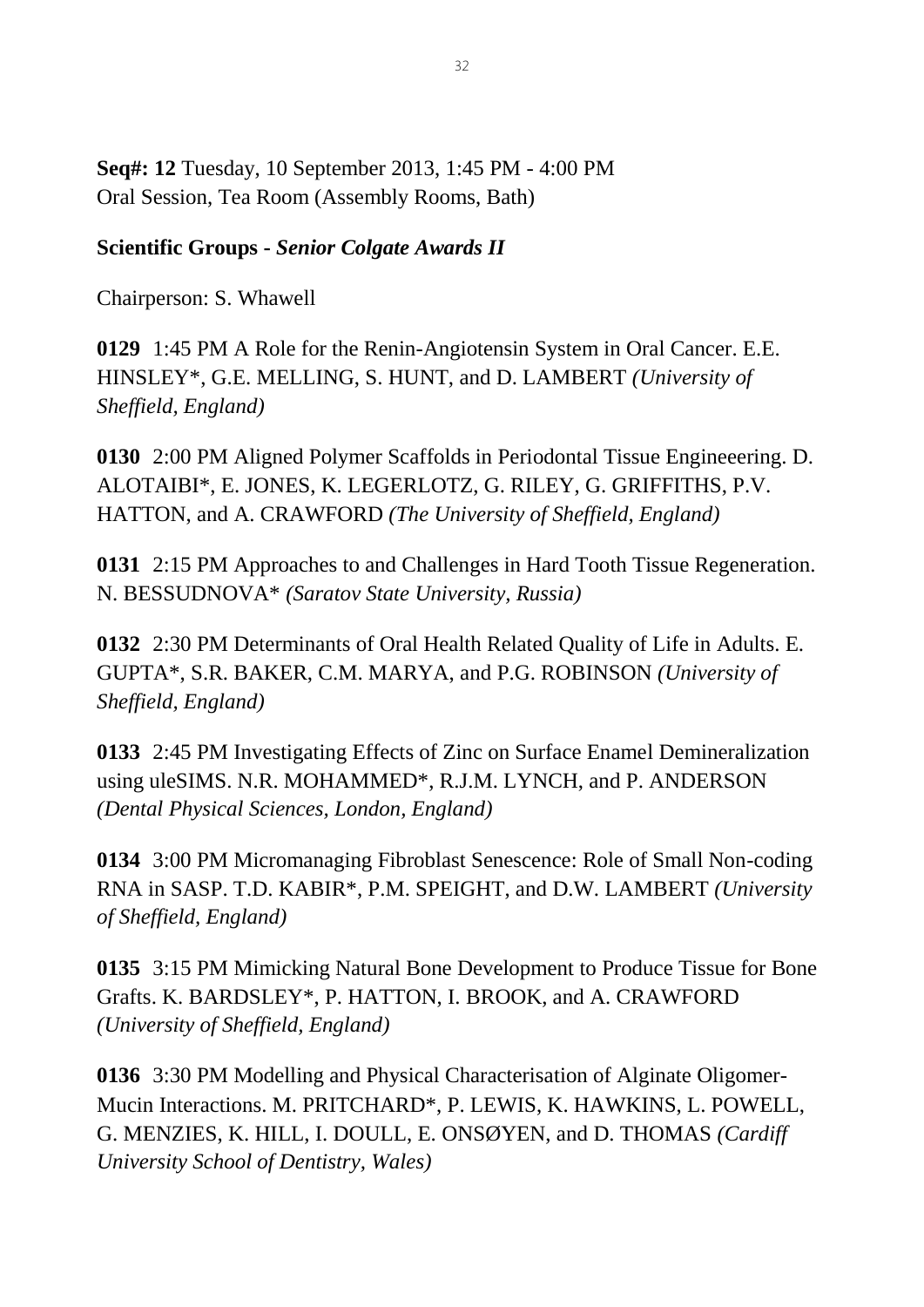**0137** 3:45 PM X-Ray Microtomographic Quantification of Obturation Quality in Root Canal Treatment. I. GHARIB\*, F.S.L. WONG, and G.R. DAVIS *(Queen Mary University of London, England)*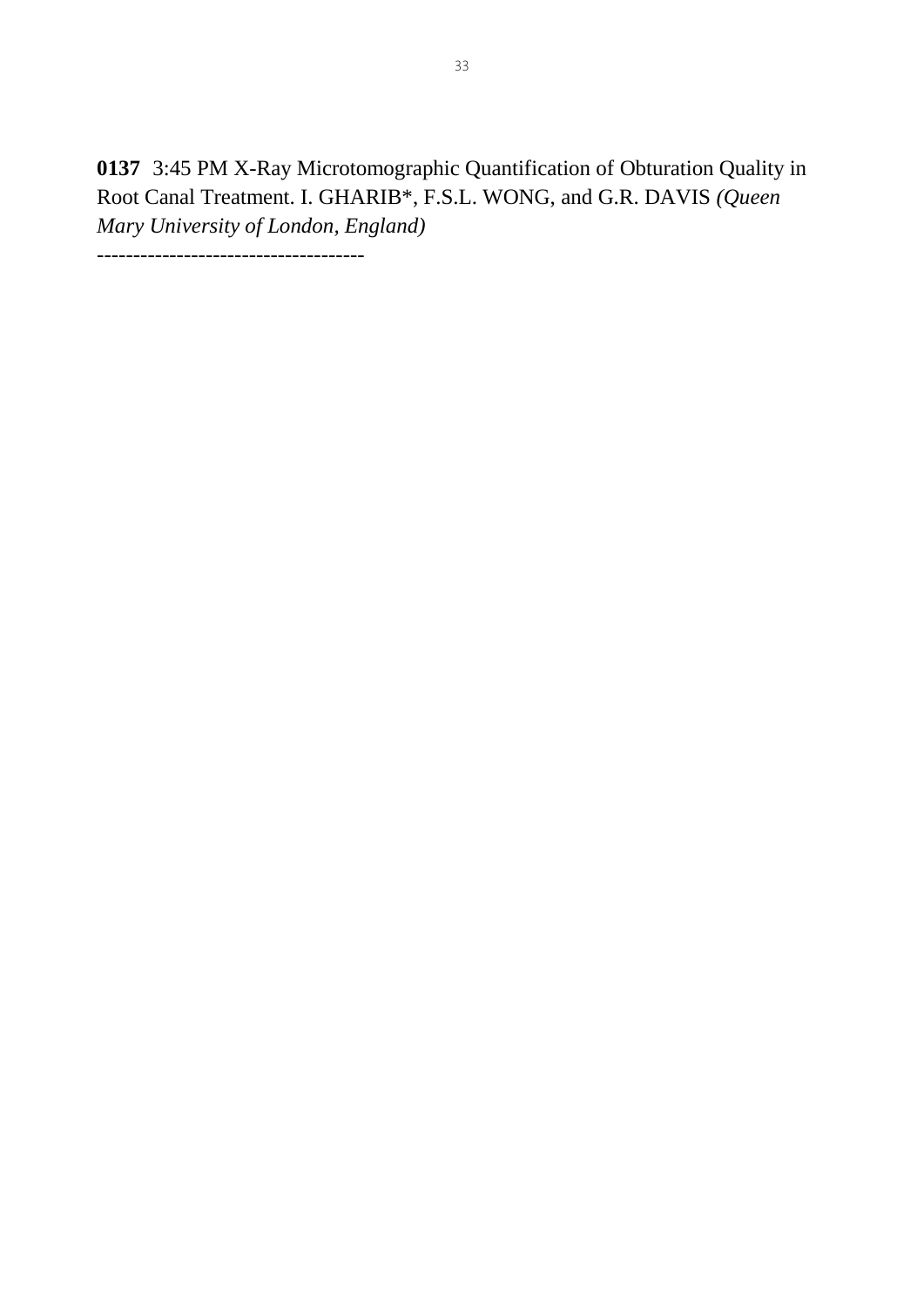**Seq#: 13** Tuesday, 10 September 2013, 2:00 PM - 3:30 PM Oral Session, Somerset (Hilton Hotel, Bath)

Scientific Groups - *Glasses*

Chairperson: P. Hatton

**0138** 2:00 PM An X-ray Microtomography Study Of ART Restorations. G. DAVIS, R. HILL\*, and A.F. AL-SHAMMAA *(Institute of Dentistry, Barts and The London, Queen Mary, University of London, England)*

**0139** 2:15 PM In-vitro Remineralisation of Glass Ionomer Cements. R. ALBESHTI\*, N. KARPUKHINA, and A. BUSHBY *(Institute of Dentistry, Barts and The London School of Medicine and Dentistry, Queen Mary University of London, London, England)*

**0140** 2:30 PM Enamel Remineralisation Using Bio-active glass Powder. H. MILLY\*, I. THOMPSON, and A. BANERJEE *(King's College, London, England)*

**0141** 2:45 PM Optical Properties of Restorative Glass-ionomer Cements. R. BILLINGTON\* and S. SHAHID *(Barts and the London School of Medicine and Dentistry, England)*

**0142** 3:00 PM Measurement of Radiopacity of Modern Commercial Glass Ionomer Cements. S. SHAHID\* and R. BILLINGTON *(Barts and the London School of Medicine and Dentistry, England)*

**0143** 3:15 PM Water Uptake and Solubility of Resin-Modified Glass Ionomer Cement (RMGIC). A. AGHA\*, S. PARKER, and M.P. PATEL *(Queen Mary University of London, England)*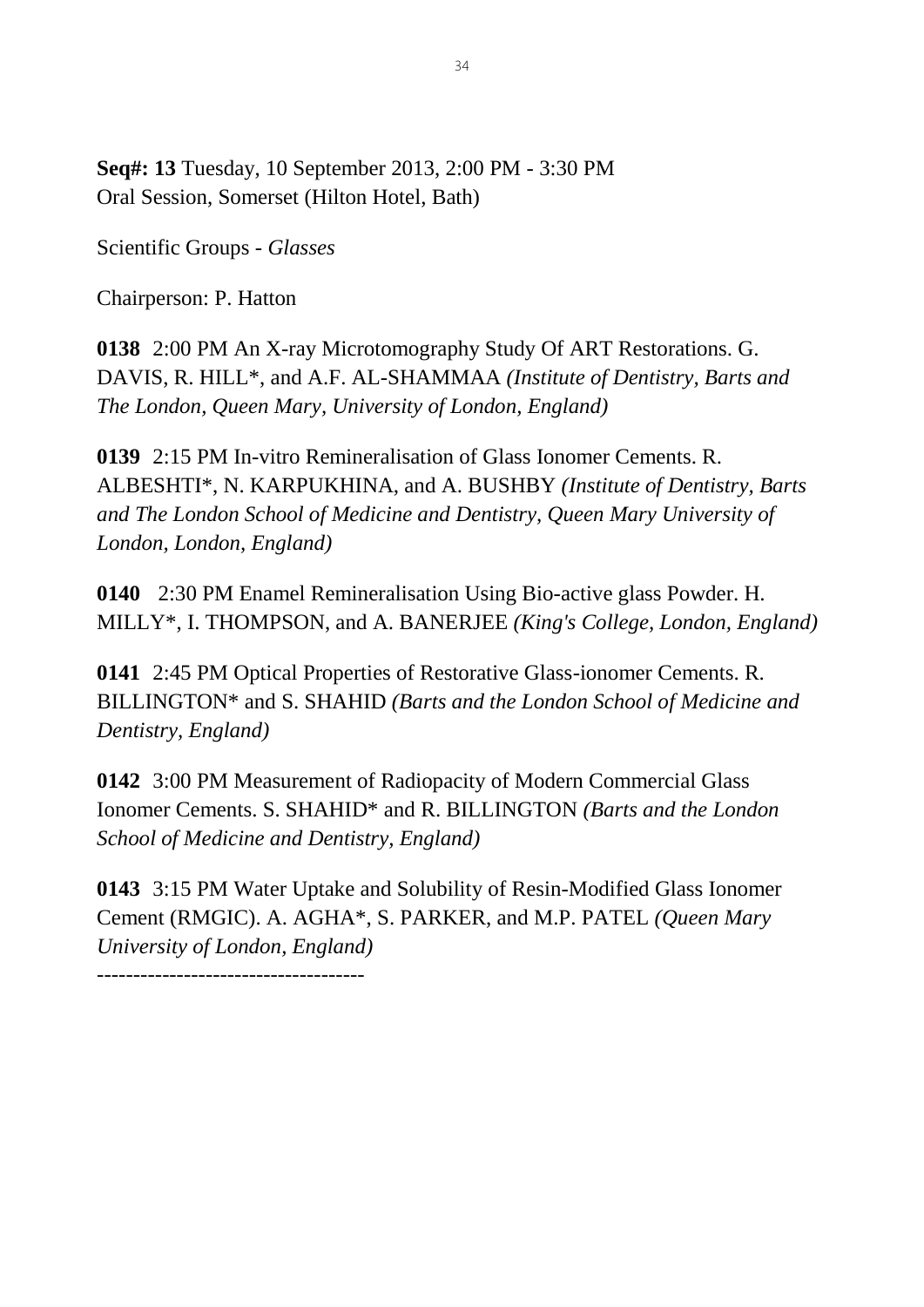### **SCIENTIFIC PROGRAMME**

### **WEDNESDAY 11 SEPTEMBER 2013**

**Seq#: 14** Wednesday, 11 September 2013, 9:00 AM - 10:30 AM Oral Session, Somerset (Hilton Hotel, Bath)

Scientific Groups - *Dentine, Enamel and Pulp*

Chairperson: P. Anderson

**0144** 9:00 AM Tracing Hyper-mineralisation in Dentine Using High Contrast Xray Microtomography. G. DAVIS\* *(Queen Mary University of London, England)*

**0145** 9:15 AM In Vitro Study on Cariostatic Effect of Poly (L-glutamic acid). N. JOSEPH\*, R. WILLIAMS, M. AL-JAWAD, and P. ANDERSON *(Queen Mary University of London, England)*

**0146** 9:30 AM Surface Roughness Measurements of Enamel During De- and Subsequent Re-mineralization. D. ABDULHAMED, M. AL-JAWAD, and P. ANDERSON\* *(Queen Mary University of London, England)*

**0147** 9:45 AM The Effect of Three Sterilisation Methods on Hypomineralised Enamel hardness. A. ABDULLAH\*, A. IRELAND, J. SANDY, and M. BARBOUR *(University of Bristol, England)*

**0148** 10:00 AM TNF-α Sensitizes Mechanoreceptors in Human Odontoblasts. I. EL KARIM\*, M. MCCRUDDEN, T. CURTIS, G. LINDEN, C. IRWIN, and F. LUNDY *(Queen's University Belfast, Northern Ireland)*

**0185** 10:15 AM Toothwear and differences in Calcium and Phosphate Concentrations in Saliva. M.A. HARDING\*, H. WHELTON, D. COCKER, and N. CURRAN *(University College Cork, Cork, Ireland)*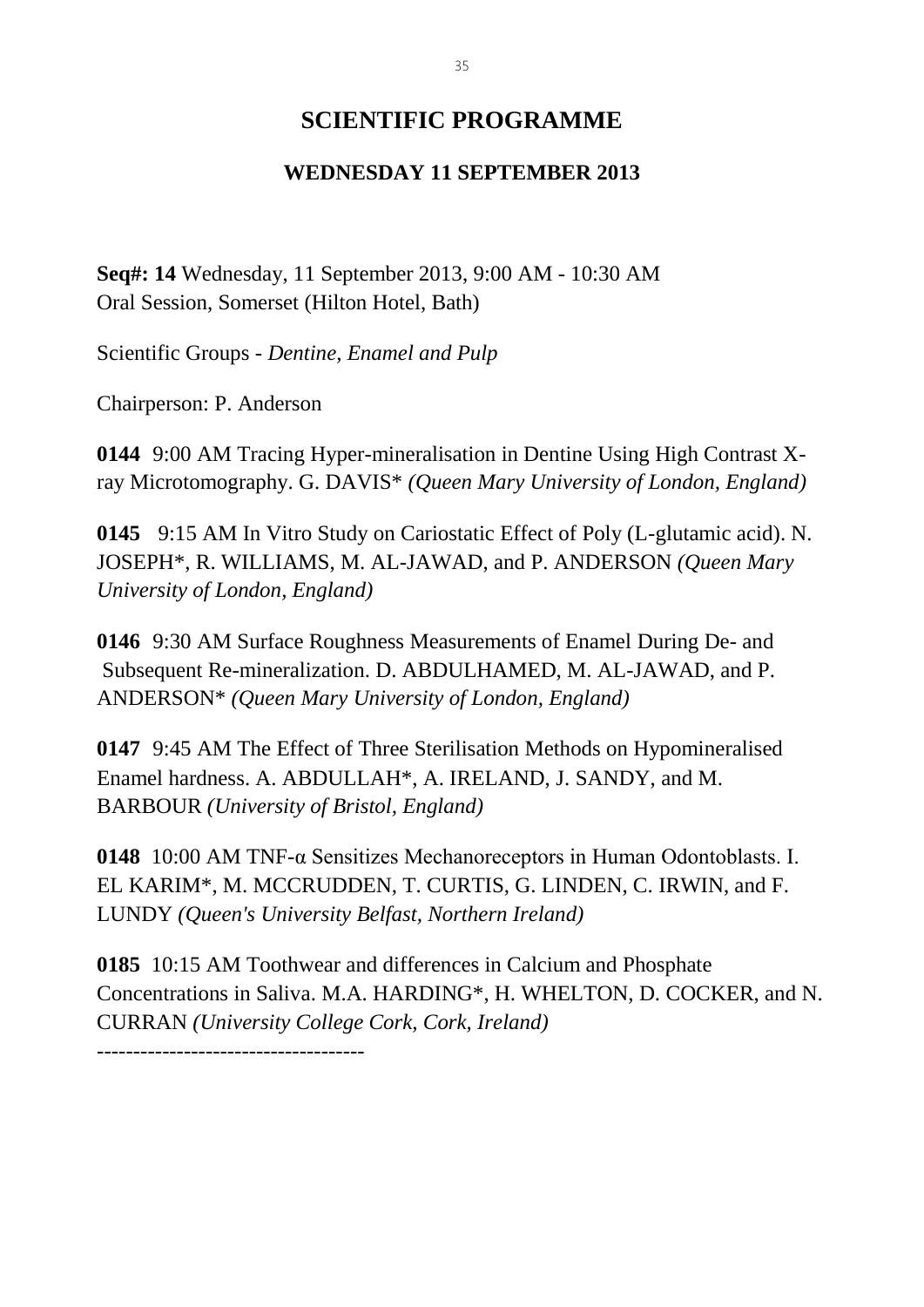**Seq#: 15** Wednesday, 11 September 2013, 9:00 AM - 10:15 AM Oral Session, Gloucester (Hilton Hotel, Bath)

Scientific Groups - *Dentistry*

Chairperson: N. Martin

**0149** 9:00 AM A Novel Technique For Characterising The Interface Geometry of Crowns. R.S. AL MARZA\*, S. SHAHARBAF, and N. MARTIN *(University of Sheffield, England)*

**0150** 9:15 AM Effect of Preparation Design of Tooth-crown-complex: FEA and Mechanical Testing. S. SHAHRBAF\*, R. VAN NOORT, B. MIRZAKOUCHAKI, E. GHASSEMIEH, and N. MARTIN *(University of Sheffield, England)*

**0151** 9:30 AM How Good are we at Orthodontic Space Analysis. C. WALLIS\* *(University of Bristol, England)*

**0152** 9:45 AM Cost-Effectiveness of Silicone Compared to Alginate for Impressions for Dentures. C. HULME\*, S. PAVITT, H. CRADDOCK, J. GRAY, P.A. BRUNTON, C. FERNANDEZ, M. GODFREY, and T.P. HYDE *(University of Leeds, England)*

**0153** 10:00 AM Student Perceptions of Professionalism in the Undergraduate Curriculum. A. RANAUTA\*, E.S. DAVENPORT, and V. COOK *(Institute of Dentistry, London, England)*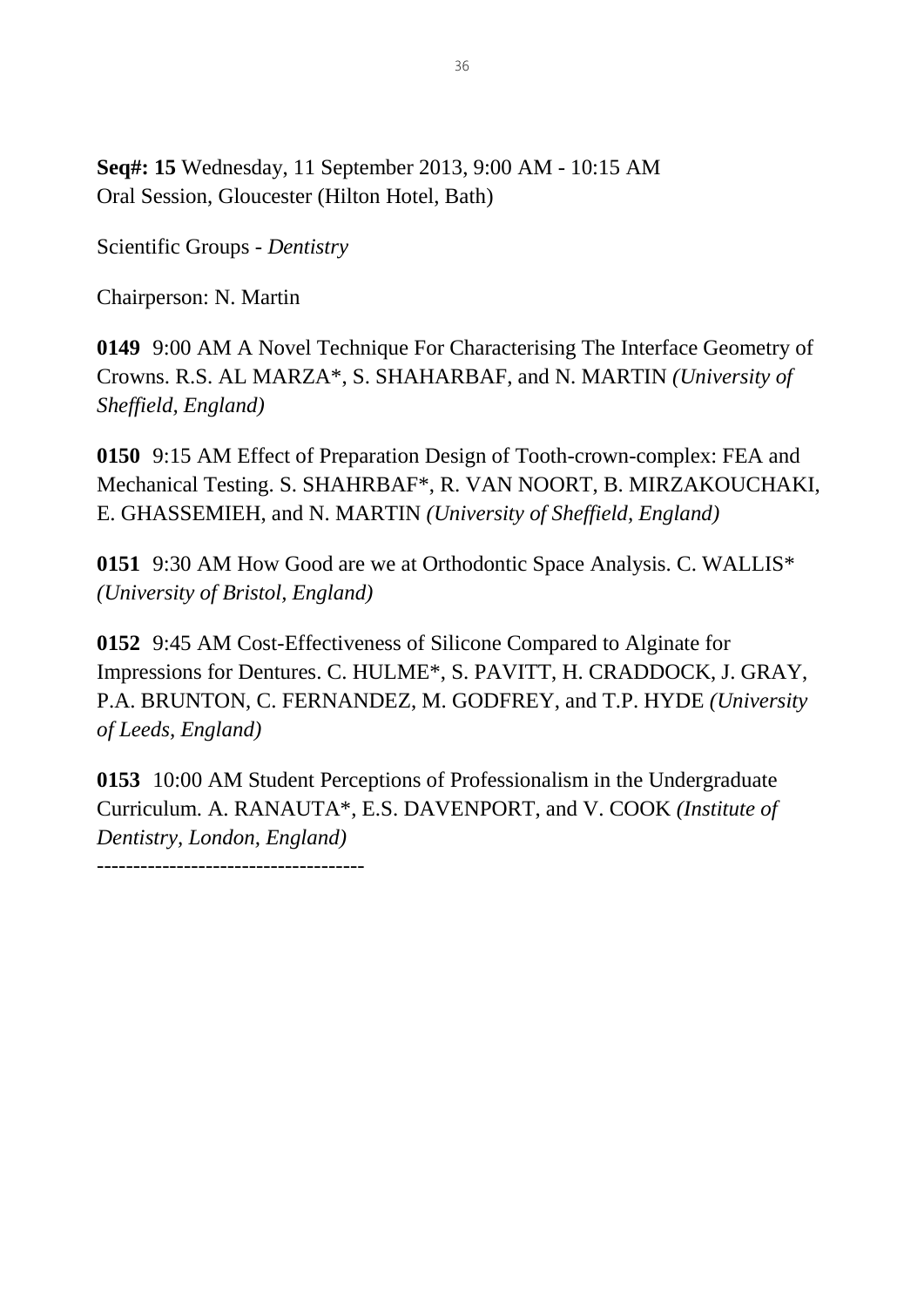**Seq#: 16** Wednesday, 11 September 2013, 9:00 AM - 10:15 AM Oral Session, Card Room (Assembly Rooms, Bath)

Scientific Groups - *General Dental Practice*

Chairperson: S. Lucarotti

**0154** 9:00 AM Reasons for the Extraction of Teeth in one Dental Practice. P. FROST\* and R. OLLEY *(King's College London, England)*

**0155** 9:15 AM Patient-Centered Care in General Dental Practice – a Systematic Review. I. MILLS\*, J. FROST, C. COOPER, D. MOLES, and E.J. KAY *(Plymouth University Peninsula Schools of Medicine and Dentistry, England)*

**0156** 9:30 AM What Happened Next? The Definitive General Dental Services Evidence Base. S. LUCAROTTI\* and F.J.T. BURKE *(University of Birmingham, England)*

**0157** 9:45 AM Furthering Understanding of General Dental Practitioners' Application of Fluoride Varnish. W. GNICH, D. BONETTI, A. SHERRIFF\*, S. SHARMA, D.I. CONWAY, and L.M. MACPHERSON *(University of Glasgow, Scotland)*

**0158** 10:00 AM Therapeutic Antibiotic Prescribing by General Dental Practitioners. A. COPE\*, N. FRANCIS, F. WOOD, and I.G. CHESTNUTT *(Cardiff University, Wales)*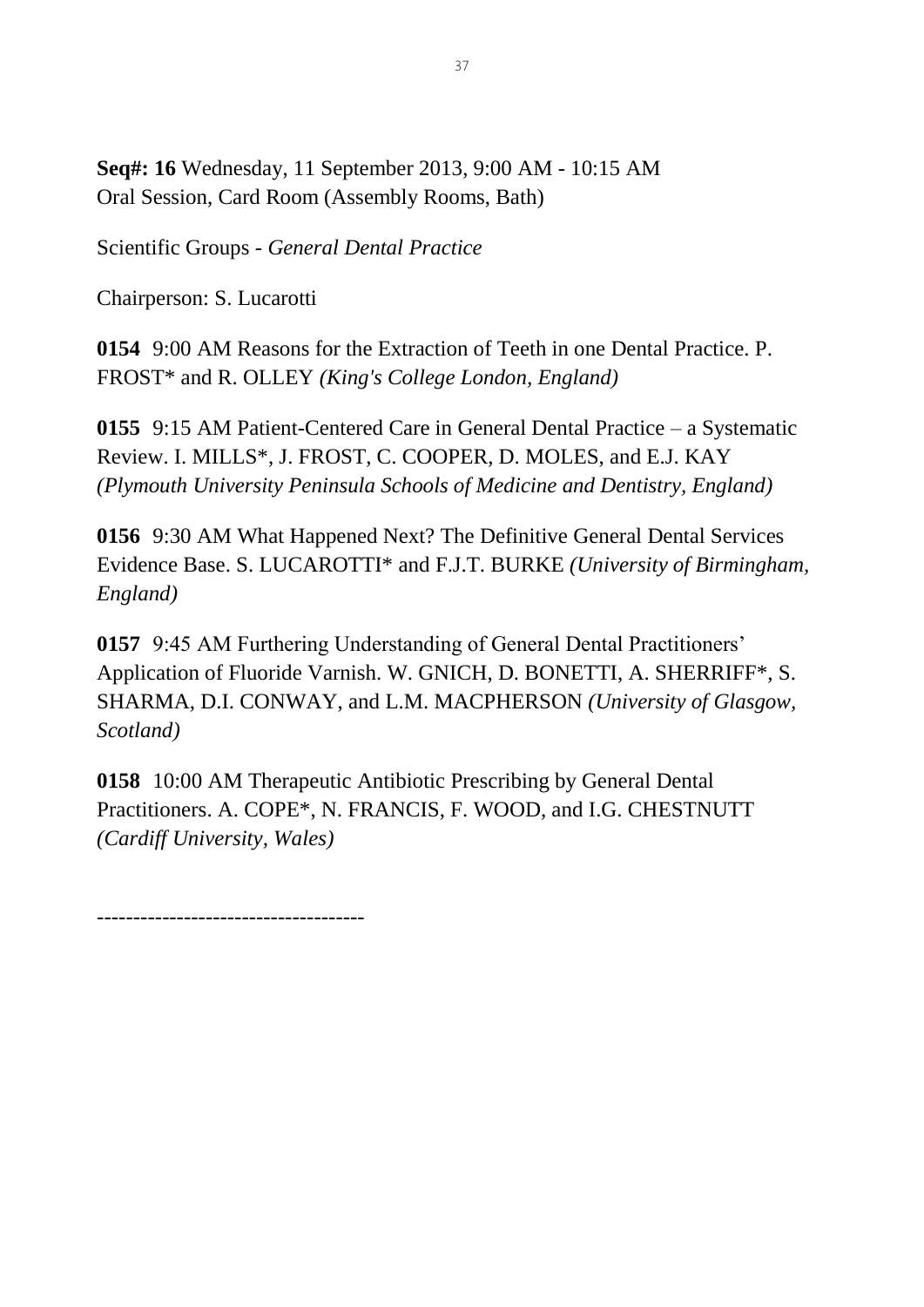**Seq#: 17** Wednesday, 11 September 2013, 11:00 AM - 12:30 PM Oral Session, Card Room (Assembly Rooms, Bath)

Scientific Groups - *Behavioral, Epidemiologic and Health Services Research*

Chairperson: D. Conway

-------------------------------------

**0160** 11:00 AM The Cleft Collective Cohort Studies. K. HUMPHRIES\*, B. ST.POURCAIN, N. STOCK, M. PERSSON, N. RUMSEY, and J. SANDY *(University of Bristol, England)*

**0161** 11:15 AM Cleft Care UK - National Cleft Lip and Palate Outcomes. J. SANDY\*, M. PERSSON, A. IRELAND, and A. NESS *(University of Bristol, England)*

**0162** 11:30 AM Adherence among Orthodontic Patients A systematic review. A. ALJABAA\*, T. NEWTON, and F. MCDONALD *(King's College London, England)*

**0163** 11:45 AM Area and Individual Socioeconomic Factors and Cancer Risk Cohort Study. K. SHARPE\*, A. MCMAHON, G. RAAB, D. CONWAY, and D. BREWSTER *(National Services Scotland, Edinburgh, Scotland)*

**0164** 12:00 PM Estimating and Explaining Socioeconomic Risk of Head and Neck Cancer. D.I. CONWAY\*, D. BRENNER, A.D. MCMAHON, L.M. MACPHERSON, and INHANCE CONSORTIUM *(University of Glasgow, Scotland)*

**0165** 12:15 PM Growth Characteristics in Children with Unilateral Cleft Lip and Palate. R. POWER\*, B. ST POURCAIN, A. MALIK, A. IRELAND, M. PERSSON, J. SANDY, and A. NESS *(University of Bristol, England)*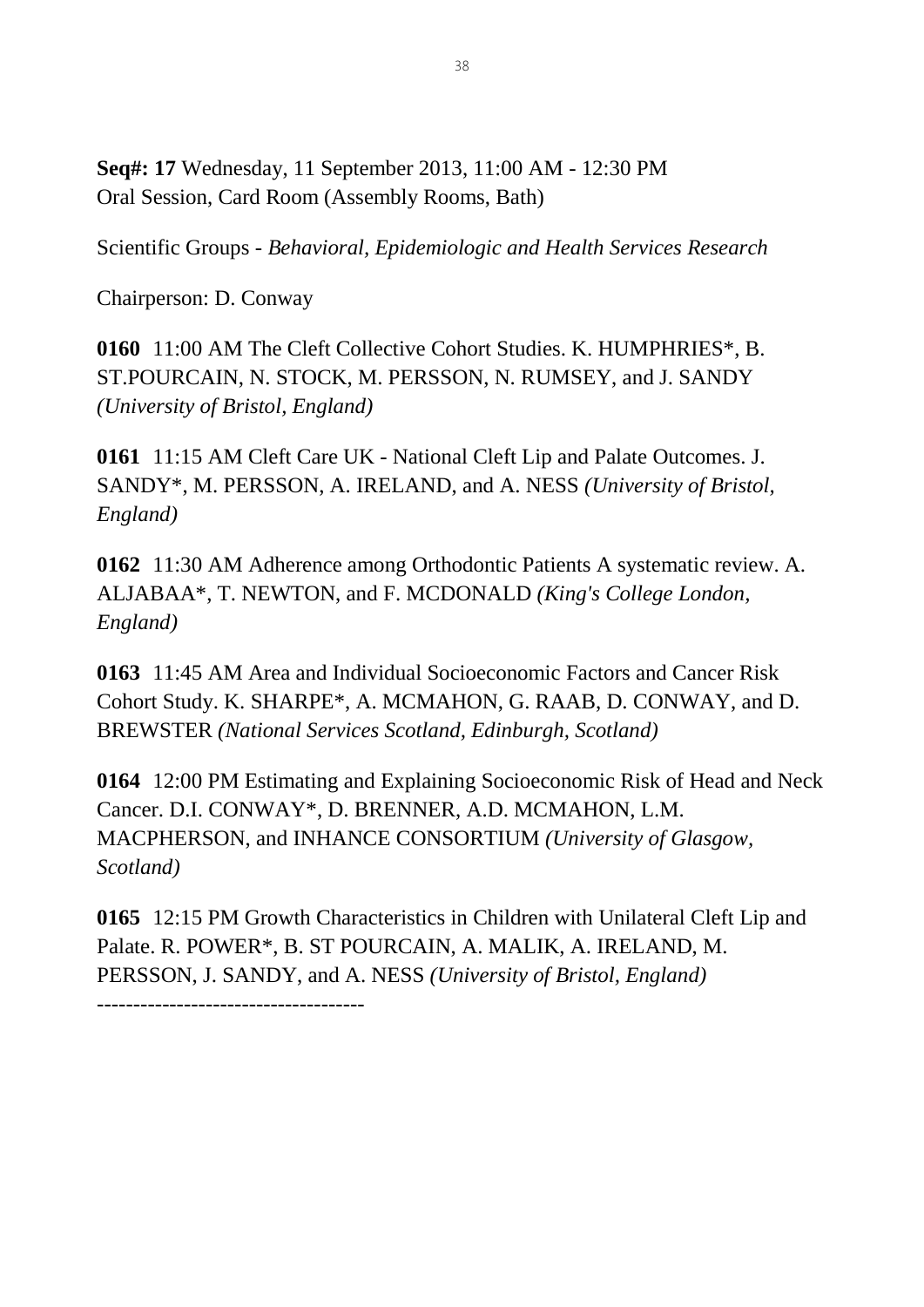**Seq#: 18** Wednesday, 11 September 2013, 11:00 AM - 12:00 PM Oral Session, Somerset (Hilton Hotel, Bath)

Scientific Groups - *Dental Materials*

Chairperson: R. Hill

**0167** 11:00 AM Salivary Pellicle Structural Changes after Exposure to SDS and STP. A. ASH\*, G. BURNETT, and P.J. WILDE *(Institute of Food Research, Norwich, England)*

**0168** 11:15 AM Biomimetic Hydroxyapatite Nanophases For Biomedical Applications. P. GENTILE\*, C. WILCOCK, Y. RYABENKOVA, R. MOOREHEAD, C. MILLER, and P. HATTON *(University of Sheffield, England)*

**0169** 11:30 AM Enhancing Implant Osseointegration via Micro/ Nanotopographies. T. SJOSTROM, B. SU\*, L. McNAMARA, and M. DALBY *(University of Bristol, England)*

**0170** 11:45 PM Fabrication and Characterisation of Anisotropic Ceramic/Polymer Composite for Orthodontic Brackets. S. STEWART\*, C. CHAMBERS, A. IRELAND, J. SANDY, and B. SU *(University of Bristol, England)*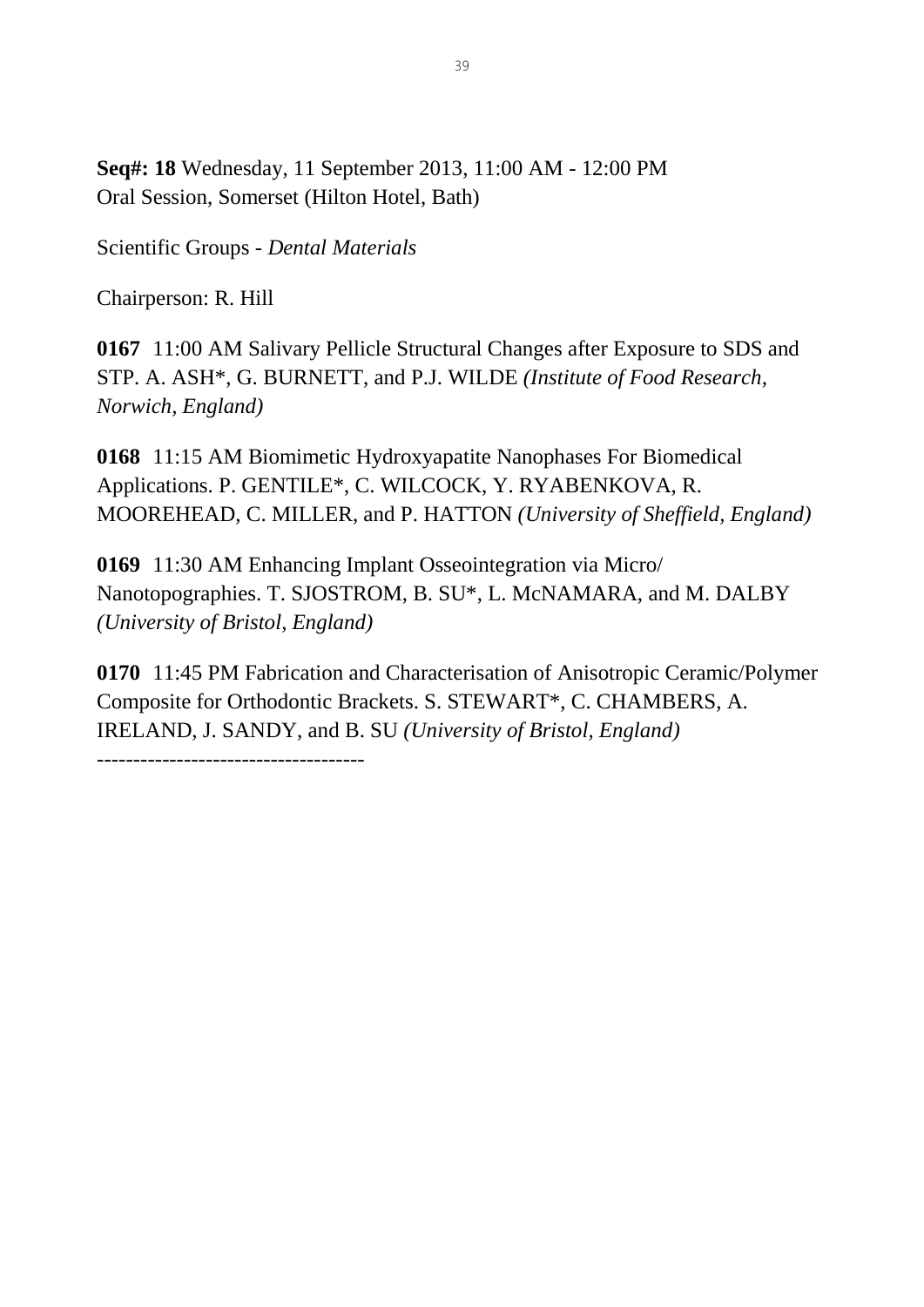**Seq#: 19** Wednesday, 11 September 2013, 11:00 AM - 12:30 PM Oral Session, Ballroom (Assembly Rooms, Bath)

Scientific Groups - *Periodontal pathogenesis*

Chairperson: G. Stafford

-------------------------------------

**0171** 11:00 AM Serum Cytokines and Adipokines in Periodontitis. G. LINDEN\*, C.A. MCFALL, F. KEE, and F. LUNDY *(Queen's University of Belfast, Northern Ireland)*

**0172** 11:15 AM *P.gingivalis* Induces IL-17 Production in CD4+ T-cell/Monocyte Co-cultures *in vitro*. W.-C. CHENG\*, H.G. EVANS, G.J. WALTER, L. TAAMS, and F.J. HUGHES *(King's College London, England)*

**0173** 11:30 AM Characterisation of Sialic Acid Binding by the Periodontopathogen *Tannerella forsythia*. C. PHANSOPA\*, J. RAFFERTY, D. KELLY, C.W. DOUGLAS, and G. STAFFORD *(Integrated Bioscience, Sheffield, England)*

**0174** 11:45 AM Molecular Mechanisms of Human Cell Interactions of *P. gingivalis*. K. NAYLOR\*, M. CONNOLLY, P. STAFFORD, C.W. DOUGLAS, C. MURDOCH, and G. STAFFORD *(University of Sheffield, England)*

**0175** 12:00 PM Endothelin-1 Identifies a Subpopulation of Epithelial Cells Associated with *P. gingivalis*. S. WHAWELL\*, A. PINNOCK, D.W. LAMBERT, and I. DOUGLAS *(Sheffield University, England)*

**0176** 12:15 PM Dysbiosis of the Oral Microbiota: Host Gene and Pathogen Effects. M. CURTIS\*, A. HASHIM, M. PAYNE, and J. ADUSE-OPOKU *(Barts and The London School of Medicine and Dentistry QMUL, England)*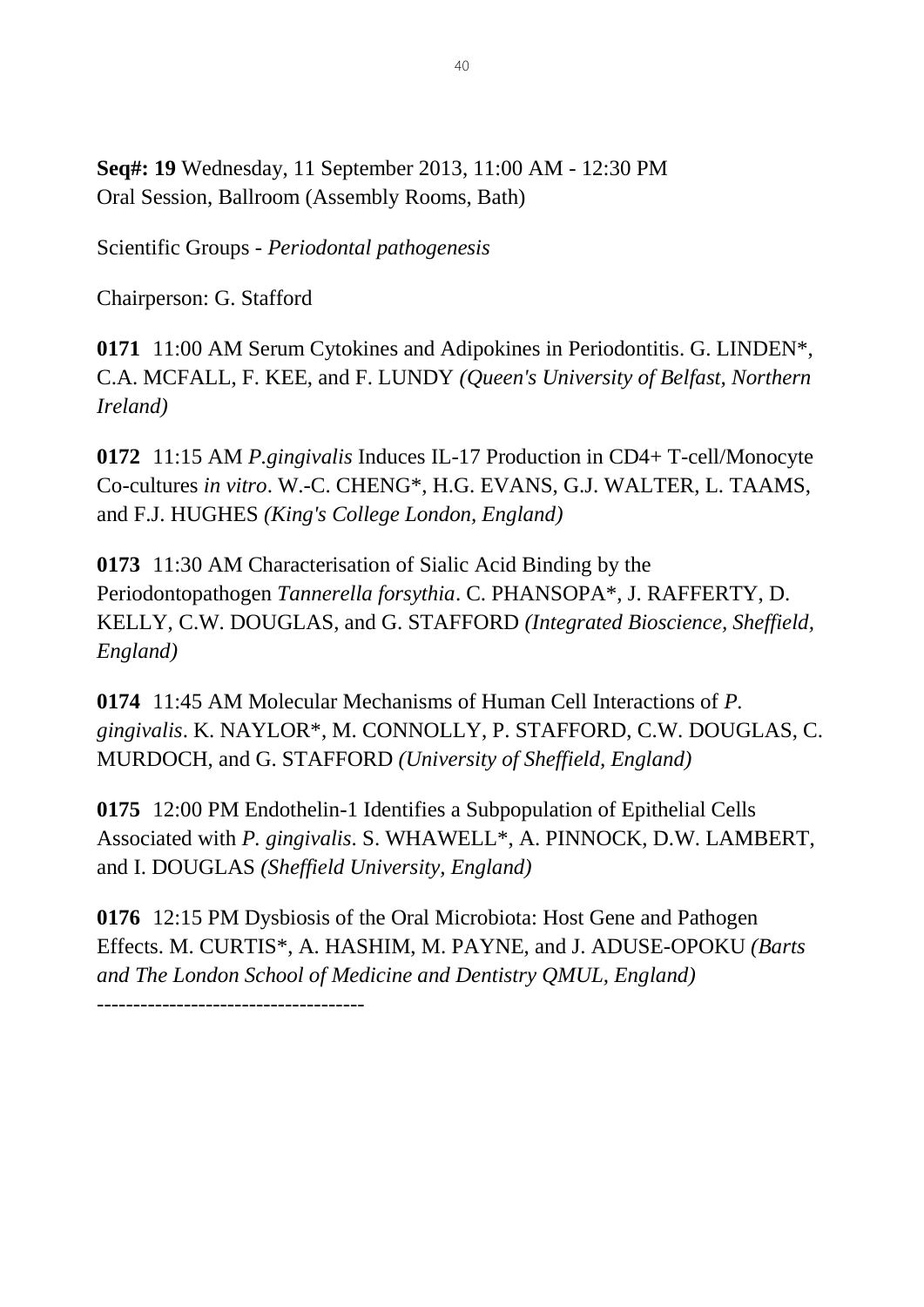**Seq#: 20** Wednesday, 11 September 2013, 11:00 AM – 12:45 PM Oral Session, Tea Room (Assembly Rooms, Bath)

Scientific Groups - *Oral Medicine and Pathology*

Chairperson: J. Middleton

**0177** 11:00 AM MicroRNA-145 Inhibits Oral Myofibroblast Transdifferentiation. G. MELLING\*, E.E. HINSLEY, J.W. CATTO, and D.W. LAMBERT *(University of Sheffield, England)*

**0178** 11:15 AM Histopathological Differences Between Non-specific and nicorandil-induced Oral Ulcers. D. BRIERLEY\*, S. KHURRAM, D.W. LAMBERT, and K. HUNTER *(University of Sheffield, England)*

**0166** 11:30 AM Expression Patterns of TLR Complex Components Within Trigeminal Sensory Neurons. M. HELLEY\*, S. JACKSON, J. BENNETT, and S.W. THOMPSON *(Plymouth University Peninsula Schools of Medicine & Dentistry, England)*

**0180** 11:45 AM Chemokine-Stimulated Endothelial Microstructures and their Role in Inflammation. C. WHITTALL, S. KING, O. KEHOE, and J. MIDDLETON\* *(University of Bristol, England)*

**0181** 12:00 PM Primary Cilia and Craniofacial Defects. S. GHAFOOR\*, A. OHAZAMA, B. FRANCO, and P. SHARPE *(King's College London, England)*

**0183** 12:15 PM LPS and Cancer Cell Supernatants Modulate Macrophage Inflammatory Cytokine Responses. L. BELFIELD\*, J. BENNETT, and S.K. JACKSON *(Plymouth University Peninsula Schools of Medicine and Dentistry)*

**0184** 12:30 PM β6 integrin is upregulated by TGFβ activated fibroblasts in OSCC. S. WHAWELL\*, A.A. AHMAD, and D.W. LAMBERT *(Sheffield University, England)*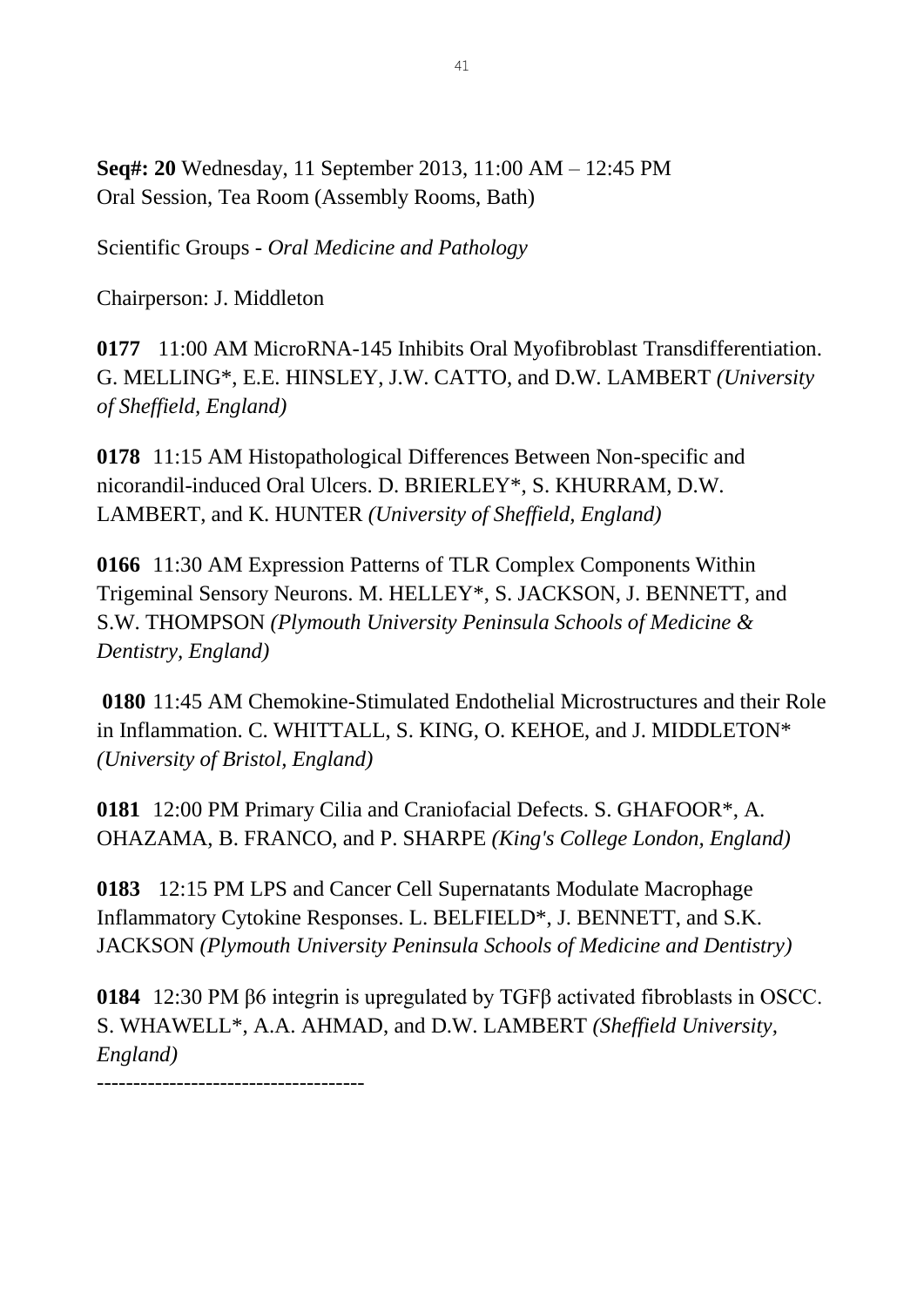### **SUBJECT INDEX**

**1**

-----------------------------

**16s-rdna** 82

**A**

----------------------------- **Access** 66 **Acid etch** 8, 13 **Acrylics** 109 **Adherence and colonization** 32, 79, 87, 89, 174 **Adhesion** 35, 45, 51, 100 **Adiponectin** 117 **Adolescence** 185 **Aesthetics** 141 **Aging** 28, 134 **Ai-2 signalling** 77 **Alcohol** 68 **Amelogenesis imperfecta** 11 **Analysis** 41 **Angiogenesis** 101 **Animal** 33, 48, 176 **Anthropology** 165 **Antimicrobial agents/inhibitors** 14, 16, 33, 87, 124, 158 **Anxiety** 26, 29 **Apoptosis** 38 **Arthritis** 61 **Assessment** 5, 67 **Attachment proteins** 32, 79, 174 **Attitude-satisfaction** 73

#### **B**

-----------------------------

**Bacterial** 37, 75, 77, 82 **Behavioral science** 6, 26, 74, 162 **Bio-glass, chlorapatite** 40 **Biochemistry** 32, 79, 97, 173 **Biocompatibility** 25 **Bioengineering** 131, 135, 168 **Biofilm** 34, 35, 36, 37, 75, 77, 81, 82, 84, 89, 90, 136, 174 **Biomaterials** 7, 14, 39, 41, 57, 108, 110, 113, 127, 130, 131, 140, 141, 169 **Biophysics** 11, 167 **Blood** 1, 118, 120 **Bond testing** 51 **Bone** 15, 25, 119, 135, 181 **Bone repair** 14, 54, 56, 57, 168 **Bpifa2** 62

#### **C**

----------------------------- **CAD/CAM** 43, 149, 150 **Calcium hydroxide** 56 **Cancer** 100 **Candida** 80, 89 **Carcinogenesis** 46, 68, 97, 101, 125, 129, 134, 164, 177 **Caries** 21, 27, 70, 93, 113, 133, 138, 145, 146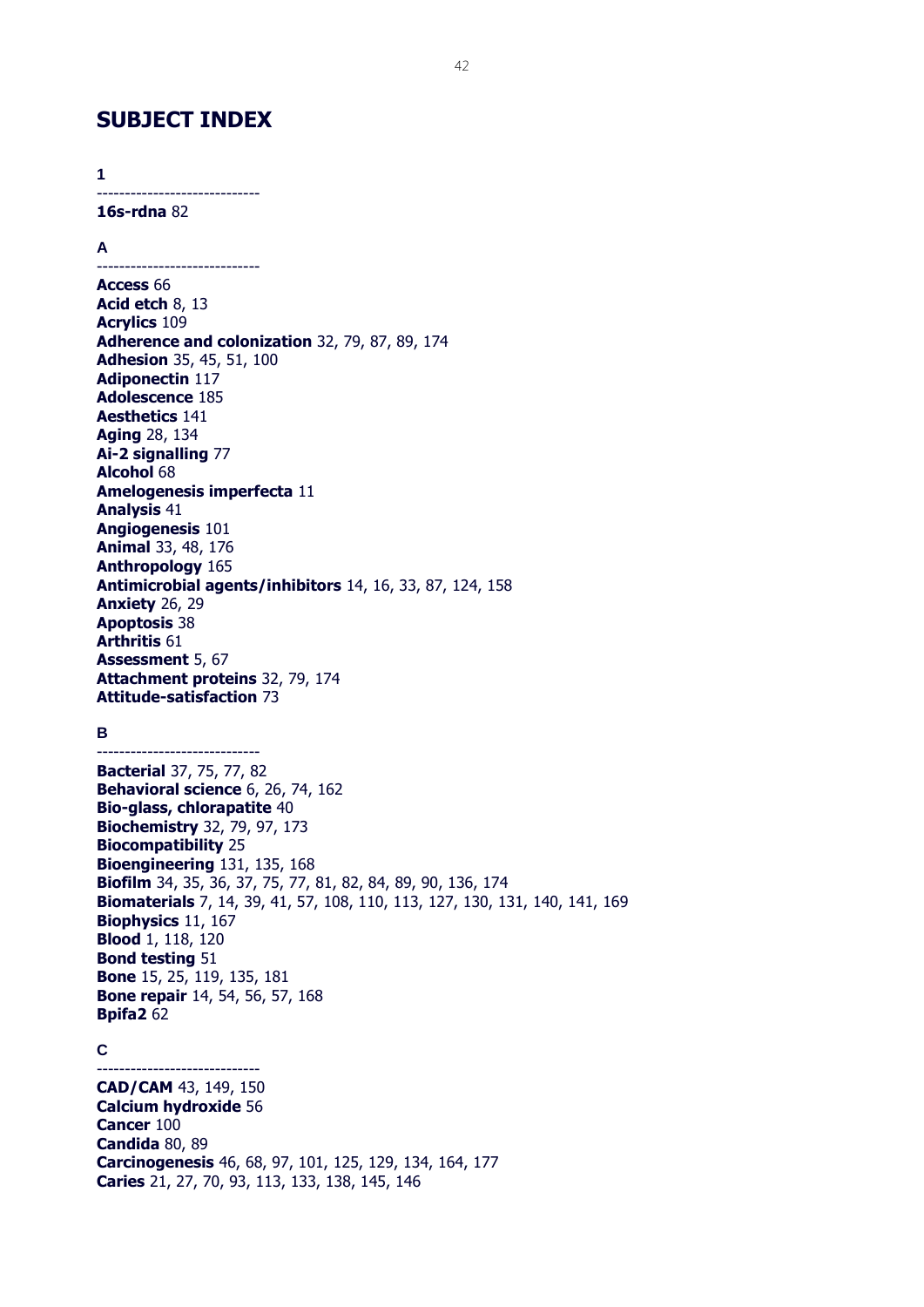**Caries, prevention** 157 **Cariology** 52, 55, 113, 147 **Cartilage** 61, 135 **Celiac disease** 99 **Cell biology** 19, 22, 53, 58, 61, 63, 97, 129, 177 **Cell culture** 9, 15, 46, 53, 58, 116 **Cements** 41, 64, 111, 139, 143 **Cementum** 144 **Central nervous system/peripheral nervous system** 48, 166 **Ceramics** 18, 25, 149, 150, 168, 169 **Characteristics** 66, 153 **Chemical** 140, 145 **Chemistry** 16 **Chemotaxis** 63, 120 **Children** 19, 70, 122, 123, 161, 165 **Chondrocytes** 61 **Cleft lip-palate** 160 **Clinical trials** 44, 50, 152 **Cohort study** 160 **Collagen** 100 **Competency** 67 **Composites** 38, 42, 55, 170 **Computers** 43, 65, 72, 149 **Consent** 70 **Consumers** 29, 71 **Cost** 152 **Cross-professional** 5 **Crowding** 151 **Crystallinity** 18 **Curriculum** 67, 153 **Cytokine** 63, 80, 95, 120, 134, 183 **D** ----------------------------- **Dcps** 3 **Decision-making** 27 **Delivery systems** 33, 42, 128 **Demineralization/Remineralization** 8, 12, 40, 42, 91, 113, 133, 138, 140, 145, 146, 147 **Dental materials** 13, 16, 25, 38, 40, 50, 51, 55, 91, 108, 110, 138, 141, 142, 143, 156, 170 **Dental practice** 154 **Dentifrices** 7, 128 **Dentin** 7, 9, 39, 111, 113, 123, 127, 131, 144 **Dentin bonding agents** 13 **Dentine hypersensitivity** 30, 127 **Denture plaque** 75 **Diabetes** 1, 54 **Diagnosis** 72 **Diet** 122 **Digital image analysis** 43, 72, 142, 144, 151 **Disinfection/sterilization** 60, 76 **E** ----------------------------- **Ecology** 81, 92 **Economics** 4, 152 **Education research** 5, 67, 153 **Elasticity** 35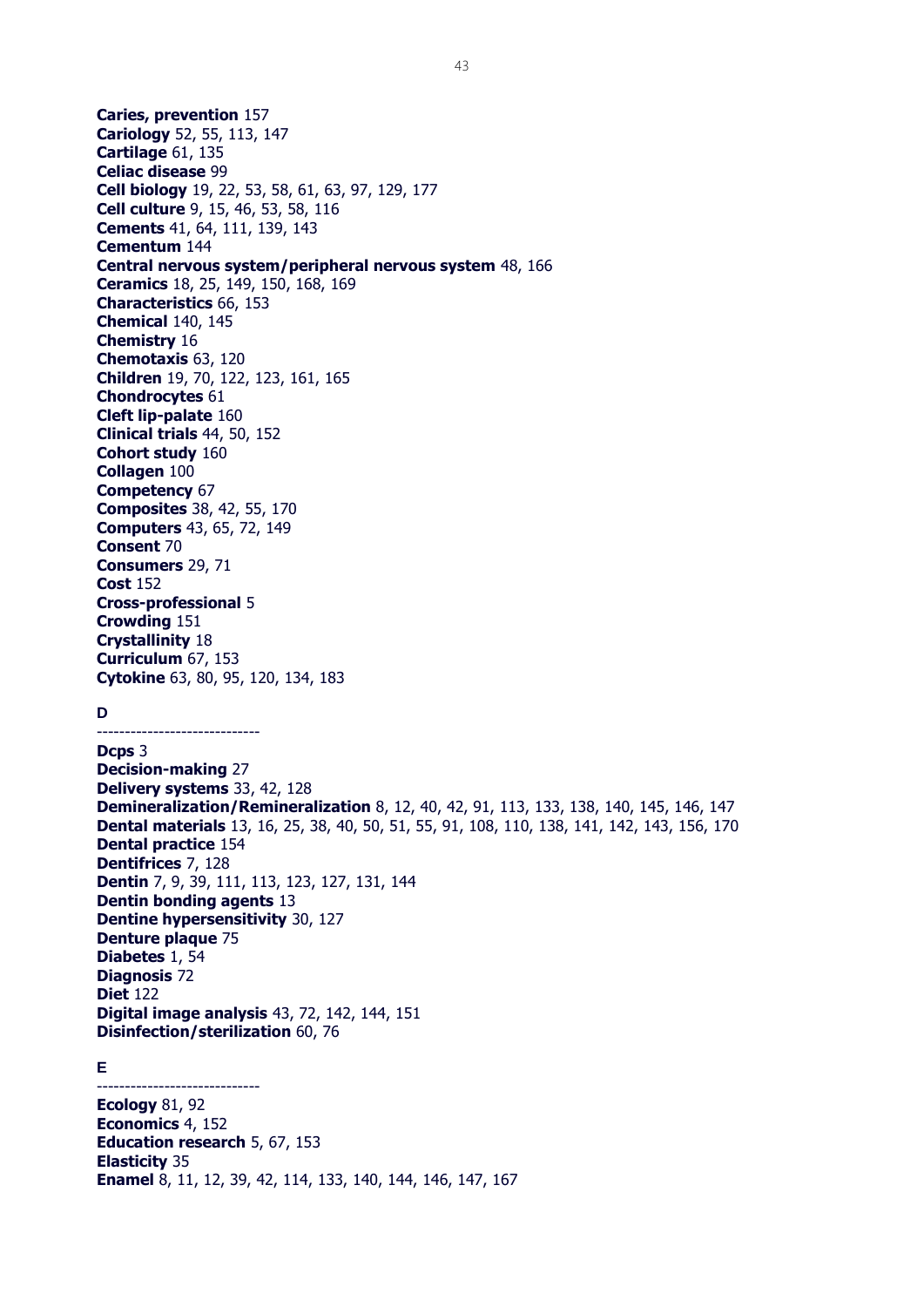**Endodontic organisms** 85 **Endodontics** 10, 85, 86, 88, 148 **Enzymes** 37, 87, 100, 112 **Epidemiology** 69, 70, 74, 123, 160, 163, 164, 165 **Epithelial biology** 183, 184 **Epithelium/epithelial** 97, 129, 177, 184 **Erosion** 8, 12, 114, 185 **Evaluation** 66, 67 **Extracellular matrix molecules** 100

#### **F**

#### ----------------------------- **Fea** 150

**Fiber-reinforced composites** 13 **Fibroblasts** 49, 58, 60, 83, 129, 134, 177, 184 **Fluorescence lifetime** 111 **Fluoride** 40, 75, 91, 109, 110, 115, 128, 138 **Fluorine-containing** 7 **Formation** 77, 127 **Ftir** 109 **Fungi** 36

#### **G**

----------------------------- **Gene expression** 9, 19, 21, 46, 57, 77, 89, 105, 126, 130, 175 **Genetics** 11, 160 **Gerontology** 28 **Glass ionomers** 138, 139, 141, 142, 143 **Graduate-entry** 66 **Growth & development** 20, 181

#### **H**

-----------------------------

-----------------------------

**Halitosis** 78 **Hardness** 8, 140, 147 **Health services research** 1, 2, 4, 55, 68, 71, 72, 74, 122, 155, 156, 158, 161 **Histology - ultrastructure** 39 **Hormones and growth factors** 23 **Host-microbial interactions** 32, 45, 83, 107, 121, 174, 175, 176, 183 **Human** 53, 64, 105, 117 **Hydroxyapatite chitosan** 47 **Hydroxyapatite, mas-nmr** 91 **Hypodontia** 31

#### **I**

**Igf/osteogenesis** 21 **Immune response** 88, 99, 107, 117, 118 **Immunology** 63, 80, 166, 180, 183 **Implantology** 16, 54, 110 **Implants** 110, 169 **Impression materials** 28, 50 **Infants** 27 **Infection** 33, 36, 78, 84, 88, 89, 121 **Inflammation** 38, 63, 93, 96, 99, 102, 107, 116, 118, 148, 171, 172, 180 **Inflammatory mediators** 49, 83, 94, 95, 96, 112, 171, 180 **Interdisciplinary** 31 **Ivory dentine** 13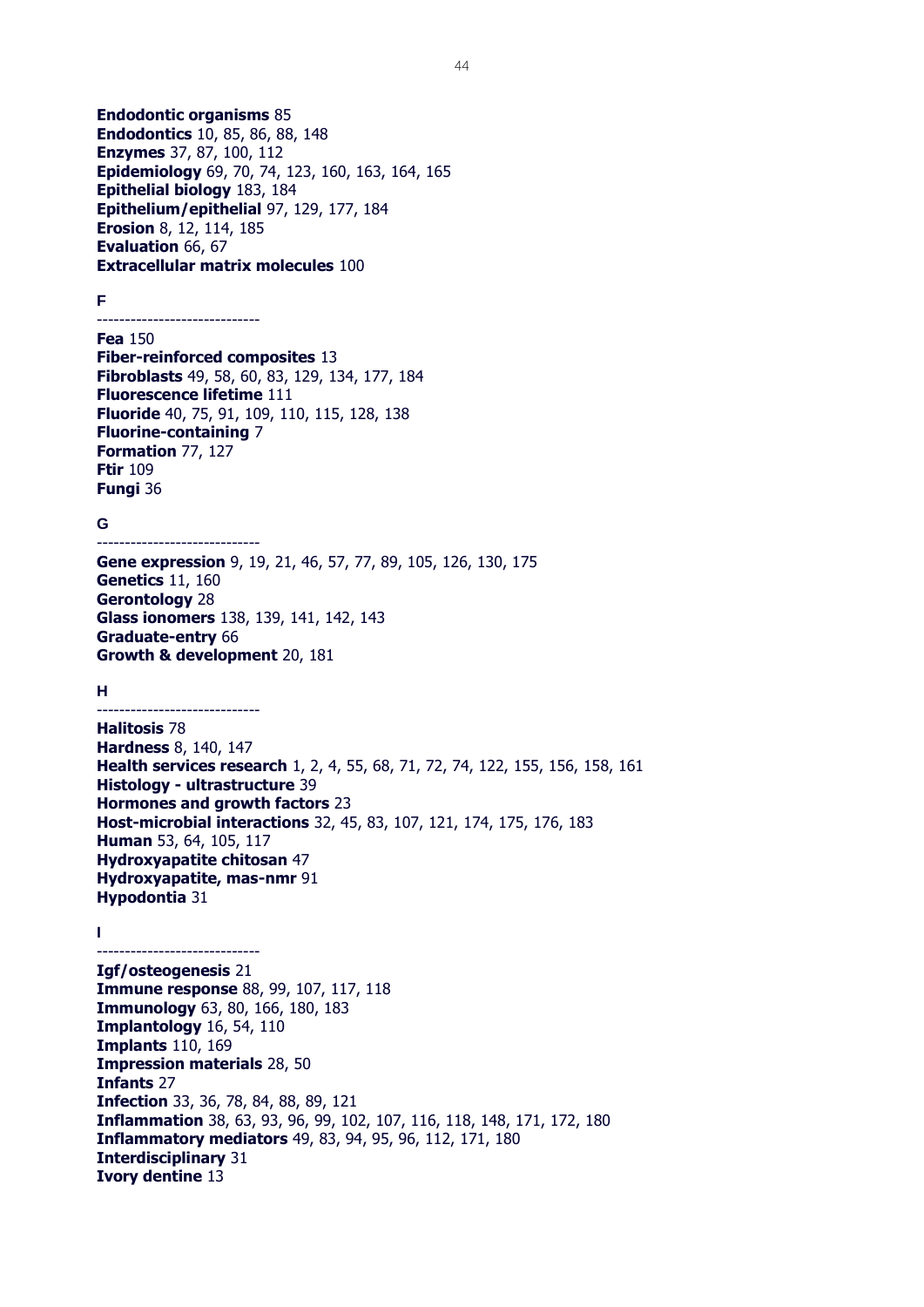**L**

-----------------------------

**Lead** 123 **Learning** 65, 153 **Leptin** 49

#### **M**

----------------------------- **Magazines** 122 **Malocclusion** 44, 151 **Mas-nmr, leucite** 18 **Mental images** 26 **Metabolism** 24 **Metals** 169 **Methodology** 124, 153 **Microbiology** 32, 33, 34, 36, 78, 79, 80, 81, 84, 85, 86, 87, 90, 92, 121, 173, 175, 176 **Microrna** 134 **Micrornas** 121 **Mineralization** 10, 11, 54, 90, 111, 126, 144, 185 **Mir-196a** 46 **Molecular biology** 46, 78, 106 **Motivation** 26, 162 **Mucins** 35, 136 **Mucosal diseases** 62, 98, 183 **Muscle** 58

#### **N**

-----------------------------

-----------------------------

**Nanoparticles** 16 **Nanotechnologies** 131 **Neoplasia** 125, 164, 184 **Neuronal** 22, 94, 95 **Neuroscience** 22, 48, 93, 94, 95, 96, 99, 166 **Neutrophils** 118, 120 **Nosocomial disease** 81 **Nucleic acids** 177 **Nutrition** 122

#### **O**

**Occlusion** 7, 43, 127 **Oct** 114 **Odontoblasts** 148 **Oligosaccharide nanomedicines** 136 **Oral biology** 20, 24, 167 **Oral hygiene** 27, 102, 103, 104, 162 **Oral mucosa** 38, 58, 59, 125, 164, 178 **Oral surgery** 56, 154 **Orthodontics** 31, 42, 44, 115, 151, 162, 170 **Osteoblasts/osteoclasts** 21, 60, 115, 116 **Outcome (Health)** 4, 31, 68, 102, 152, 155, 156, 163 **Outcomes (Educational)** 5, 65

#### **P**

**Pain** 48, 93, 94, 95, 96, 148, 158, 166 **Palate** 181

-----------------------------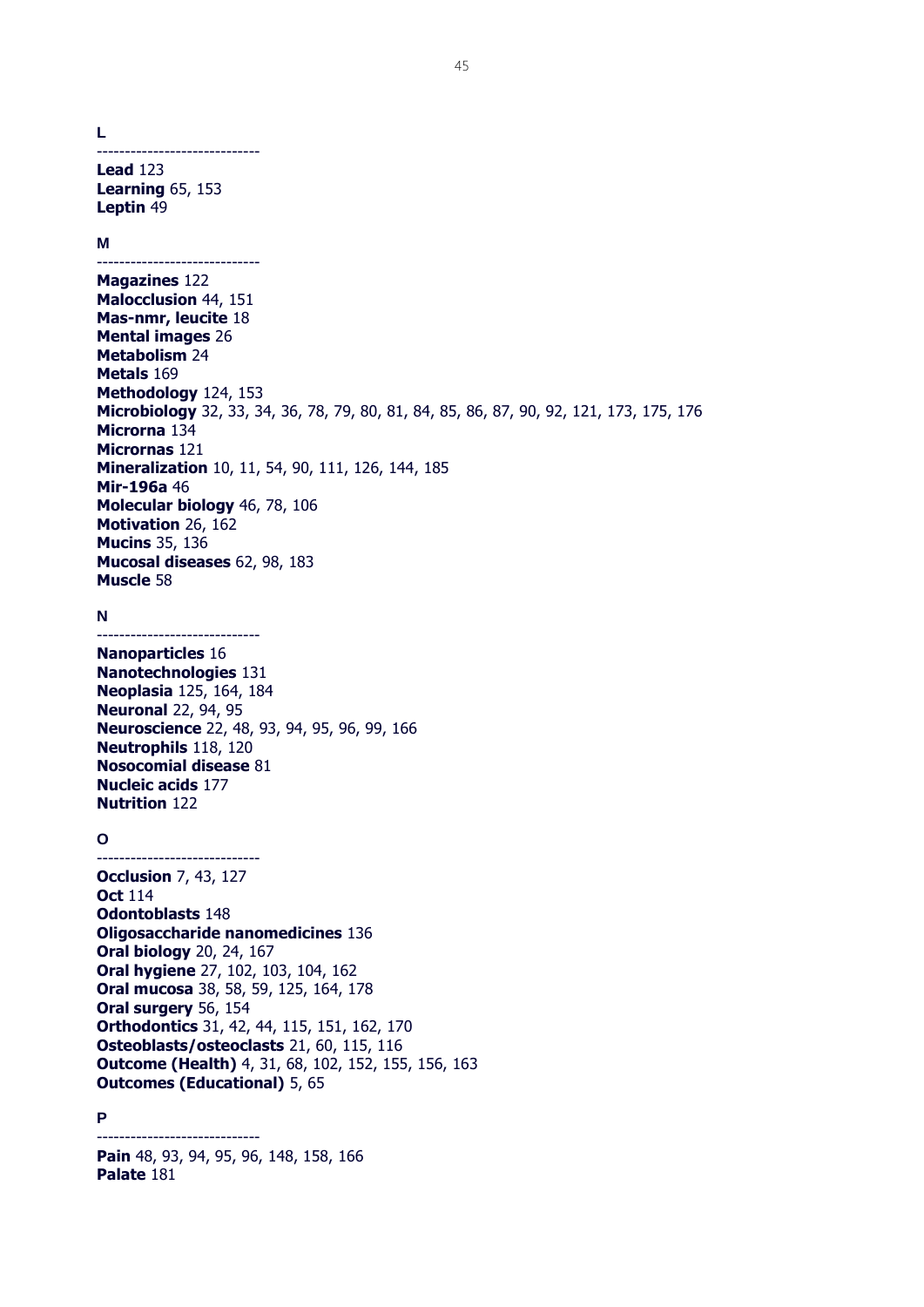**Pathogenic streptococci** 79 **Pathogenicity** 45, 84 **Pathology** 62, 125, 178, 182, 184 **Patient-centred care** 155 **Pellicle** 167 **Periodontal disease** 47, 78, 83, 87, 102, 117, 118, 120, 124, 171, 172, 176, 180 **Periodontal ligament** 106 **Periodontal organisms** 82, 92, 107, 121, 172, 173, 174, 175 **Periodontics** 23, 47, 83, 102, 106, 116, 124, 130, 171 **Periodontium-gingiva** 47, 49, 119 **Phosphoproteomics** 107 **Physical** 60 **Physiology and biochemistry** 173 **Plaque** 35, 81, 103, 104 **Platelet** 45 **Policy** 2, 69, 156, 157 **Polymerisation shrinkage-exotherm** 17 **Polymerization** 143 **Polymers** 15, 17, 55, 75, 108, 143 **Preventive dentistry** 37, 133 **Primary care** 158 **Primary cilia** 181 **Priority setting** 71 **Profilometry** 146 **Prostheses** 28, 73, 149, 150 **Prosthodontics** 50, 73 **Protease** 49, 97, 129 **Proteins** 45, 62 **Proteoglycans** 54 **Providers** 3, 69, 157 **Psychology** 6, 26, 27, 29, 157, 160 **Psychosocial factors** 132 **Pulp** 10, 19, 21, 22, 24, 53, 64, 86, 88, 93, 96 **Pulpal disease** 148 **Q** ----------------------------- **Quality** 4, 29, 72, 155, 156 **Quality of life** 28, 30, 31, 50, 132, 152 **R** ----------------------------- **Radiopacity** 142 **Regeneration** 9, 10, 14, 15, 22, 48, 56, 64, 119, 126, 130, 131, 135 **Remineralisation, apatite** 139 **Remodeling** 44, 105, 112 **Resorption** 115 **Root** 90 **Root canal fillings** 137 **S** ----------------------------- **Saliva** 62, 82, 98, 117, 124, 145, 167, 185 **Scanning microradiography** 145 **Screening** 1 **Secretion** 34, 112 **Serum-plasma** 98, 171 **Smart phones** 65

**Socioeconomic circumstances** 163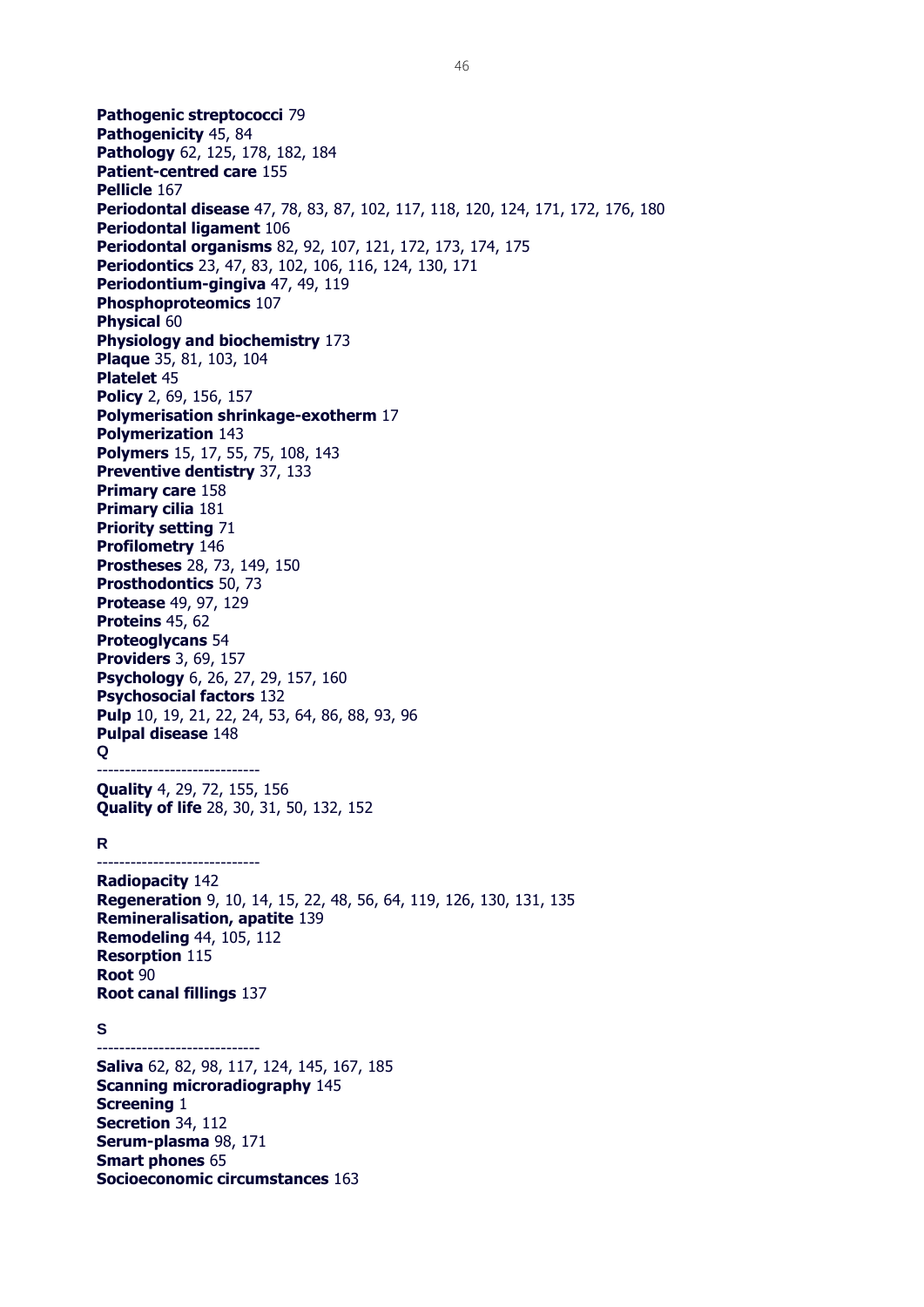**Sprouty 2** 126 **Stem cell** 23, 59 **Stem cells** 20, 53 **Sterelisation** 147 **Streptococci** 34 **Stress** 105 **Strontium bioglass** 57 **Structure** 18 **Sugars** 173 **Surfaces** 114, 146, 169 **Surgery** 154 **Systematic review** 4, 52, 71, 155, 162

-----------------------------

**T**

**Technology** 65, 149 **Teeth** 20, 37, 90, 123, 150 **Telomere** 64 **Tetracycline** 111, 116 **Therapeutics** 60, 86, 158 **Tissue engineering** 15, 19, 25, 61, 86, 130, 135, 168 **Tissue or organ culture** 23, 88, 115, 119, 125 **TMJ and masticatory muscles** 43 **Tobacco** 164 **Toll-like receptor** 166 **Toothbrushes** 12, 103, 104, 108 **Trauma-fracture** 56

**U**

----------------------------- **Utilization/demand** 69

**W**

----------------------------- **Waterlines** 76 **Wear** 12, 104, 108 **Workforce** 2 **Wound healing** 10, 14, 94, 112, 178

**X**

-----------------------------

**X-ray microtomography** 137

-----------------------------

**Z**

**Zinc** 133 **Zinc, bioglass** 128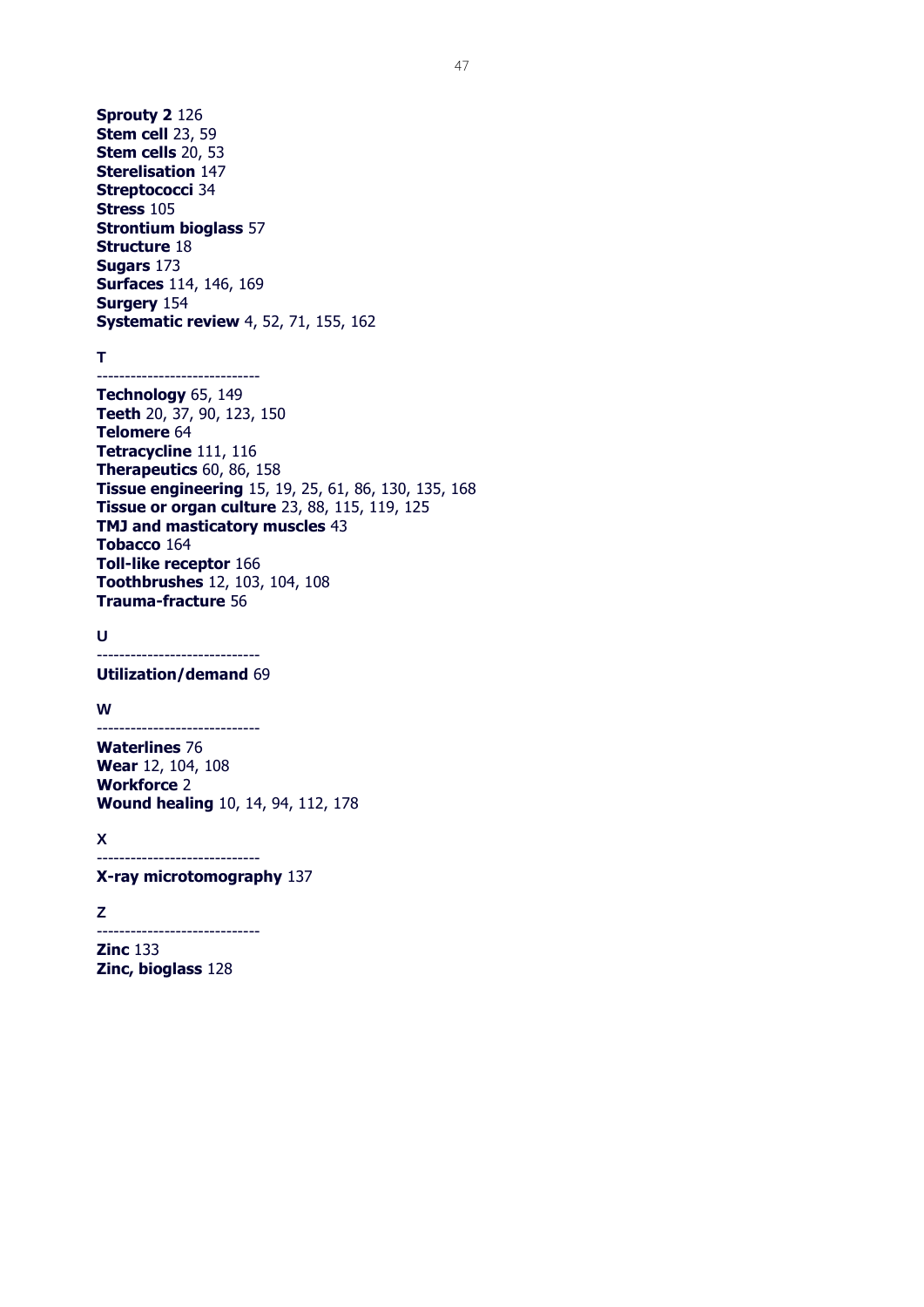### **AUTHOR INDEX**

-----------------------------

#### **A**

ABDULHAMED, D. 146 ABDULLAH, A. **147** ABDULLAH, H. 106 ABDULMOHSEN, B. **17** ABU KASIM, N. H. 41 ACKBAR, R. 25 ADAMCZYK, M. **112** ADAMOWSKA, A. **77** ADEN, A. **114** ADKINS, A. 19 ADUSE -OPOKU, J. 176 AESCHLIMANN, D. 61, 99, 100, 112 AESCHLIMANN, P. 99 AGHA, A. **143** AHMAD, A. A. 184 AKRAM, A. **31** AL MARZA, R. S. **149** AL -AFIFI, N. 41 AL -HILOU, A. **110** AL -JAWAD, M. 11, 145, 146 AL -MOUALLAD, A. **56** AL -SAMMARRAIE, S. **7 5** AL -SHAMMAA, A. F. 138 ALAMMARI, M. **73** ALAWFI, S. 89 ALBESHTI, R. **139** ALHODHODI, A. **105** ALI, S. **98** ALJABAA, A. **162** ALKHAROBI, H. **21** ALLAKER, R. 78 ALMUHAMADI, J. **18** ALOTAIBI, D. **130** ANDERSON, P. 133, 145, **146** ANDRADE, J. 26, 29 ARCHER, C. 61 ARDU, S. 20 ASH, A. **167** ASHWORTH, E. **113** ASPIRAS, M. 37 ATKINS, S. **94** ATMEH, A. 111 AUSTIN, R. 12 AZZOPARDI, E. 33

#### **B**

----------------------------- BACK, C. R. **32** BAFAIL, A. 85 BAKER, S. R. 30, 132 BANERJEE, A. 51 BANERJEE, A. 140 BARBER, M. **93**, 96 BARBOUR, M. 16, 147 BARDSLEY, K. **135** BARLOW, A. 30 BARTLETT, D. 12 BAUER, L. **100** BEATTIE, J. 21 BELFIELD, L. **183** BENNETT, J. 166, 183 BERRY, M. 22 BESSUDNOVA, N. **131** BILLINGTON, R. **141**, 142 BINGLE, L. 62, 101 BINTI ABDULLAH, M. 41 BIRD, E. 94, **96** BLACK, J. 96 BLAIN, E. 61 BLEWITT, N. 69 BLOCKER, A. 34 BOARD -DAVIES, E. **59** BOISSONADE, F. 48, 93, 94, 96 BONASS, W. 64 BONASS, W. A. 105 BONETTI, D. 157 BRADSHAW, D. J. 78 BRENNER, D. 164 BREWSTER, D. 163 BRIERLEY, D. **178** BROCKLEHURST, P. 4 BROOK, I. 135 BROWN, N. 1 BROWN, S. 50 BRUNTON, P. A. 28, 43, 50, 152 BURKE, F. J. T. 156 BURNETT, G. 78, 114, 167 BUSHBY, A. 139 BUTTERWORTH, L. 66

### **C**

----------------------------- CATTELL, M. 18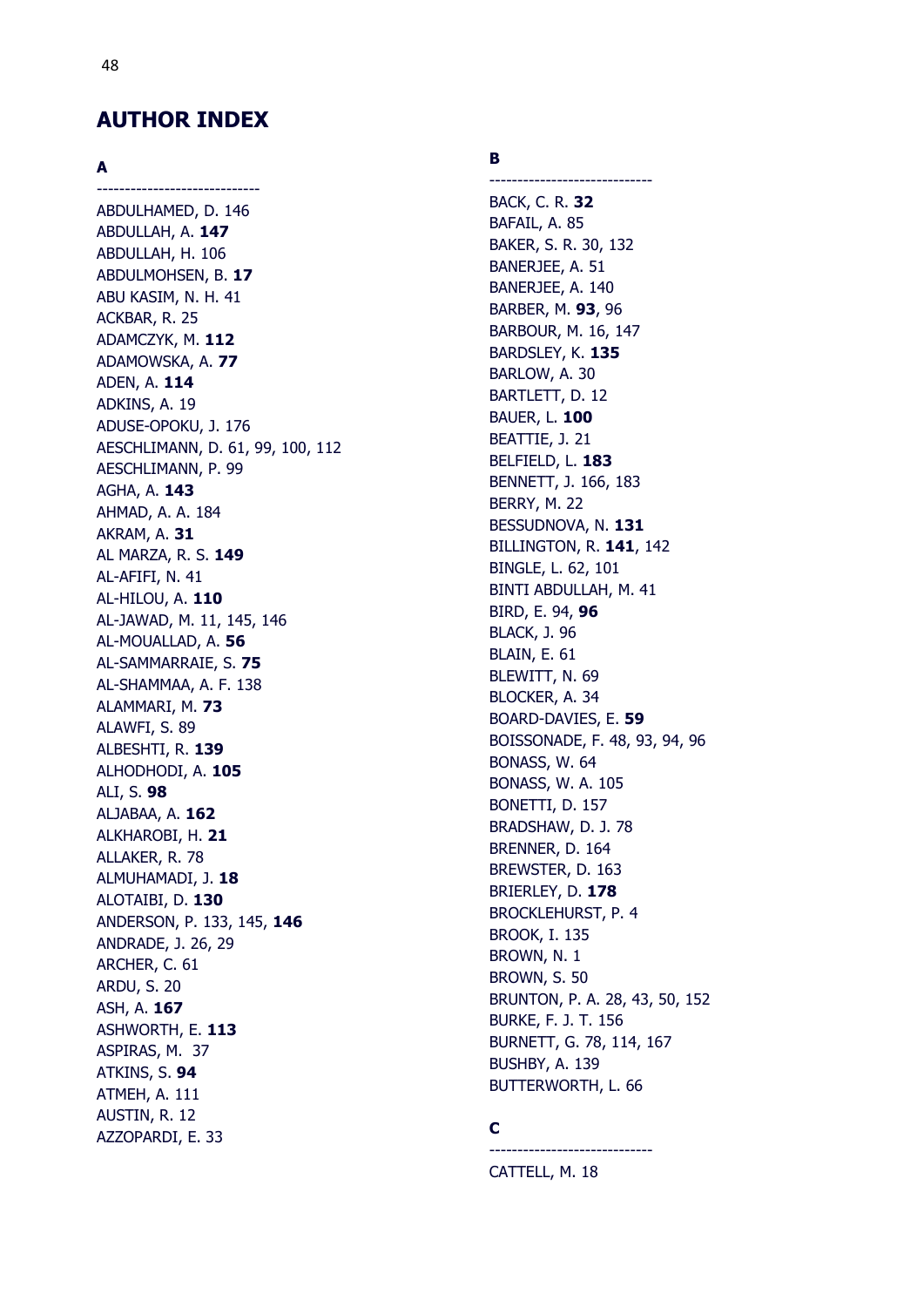CATTO, J. W. 177 CHADWICK, B. 55 CHALLACOMBE, S. 98 CHAMBERLAIN, G. 63 CHAMBERS, C. **42**, 170 CHANG, S. R. 110 CHAPMAN, K. **122** CHAPPLE, I. 118, 120 CHEN, X. **40** CHEN, X. **91** CHENG, W. C. **172** CHESTNUTT, I. 27 CHESTNUTT, I. G. 69, 158 CHRISTMAS, C. 48 CLAEYSSENS, F. 48 CLARKSON, B. H. 110 COCKER, D. 185 COLLINSON, I. 34 CONNOLLY, M. 174 CONWAY, D. 163 CONWAY, D. I. 157, **164** COOK, V. 153 COOPER, C. 155 COOPER, P. 10 COOPER, P. 118 COPE, A. **158** CORRÊA, M. E. 62 COULTER, W. A. 83 CRADDOCK, H. 28, 50, 152 CRAWFORD, A. 25, 57, 130, 135 CREAN, S. 19, 76 CREANOR, S. **1**, 1, **66**, 66 CRUMP, M. 32 CURRAN, N. 185 CURTIS, M. **176** CURTIS, T. 148 CZAJKA-JAKUBOWSKA, A. 110

#### **D** -----------------------------

DARDA, L. **46** DALBY, M. 169 DAVENPORT, E. S. 153 DAVIES, L. 59 DAVIES, L. 4 DAVIES, L. C. 58 DAVIS, G. 11, 138, **144** DAVIS, G. R. 137 DAVIS, S. 16 DEERY, C. 113

DELAINE-SMITH, R. 47 DEMAINE, A. 1 DENNIS, C. **24** DENYER, S. 88 DENYER, S. P. 86 DEVINE, D. 21 DEWHIRST, F. 92 DEWITT, S. 112 DO, T. 110 DORRI, M. **52** DOUGLAS, C. W. I. 87, 107, 121, 173, 174, 175. DOULL, I. 136 DROUIN, H. **15** DUKANOVIC, G. 28 DUMMER, P. 85 DUNBAR, E. 68 DUNNE, S. 52 DUTTON, L. **89** DYER, T. A. **4** DYMOCK, D. **82**

#### **E**

----------------------------- EARL, J. 7 EL KARIM, I. 106, **148** EL-GENDY, R. 21, **119** EL-HOSSARY, W. 105 ELSON, K. 119 EMANUEL, C. 36 EVANS, H. G. 172 EVANS, L. 55

-----------------------------

### **F**

FAHEY, T. **115** FATIMA, M. 14 FERGUSON, E. **33** FERGUSON, M. 48 FERNANDEZ, C. 28, 50, 152 FESTY, F. 111 FLEMING, G. 38 FLEMING, P. **44** FONSECA, F. **101** FRANCIS, N. 158 FRANCO, B. 181 FREY, A. **87** FROST, J. 155 FROST, P. **154**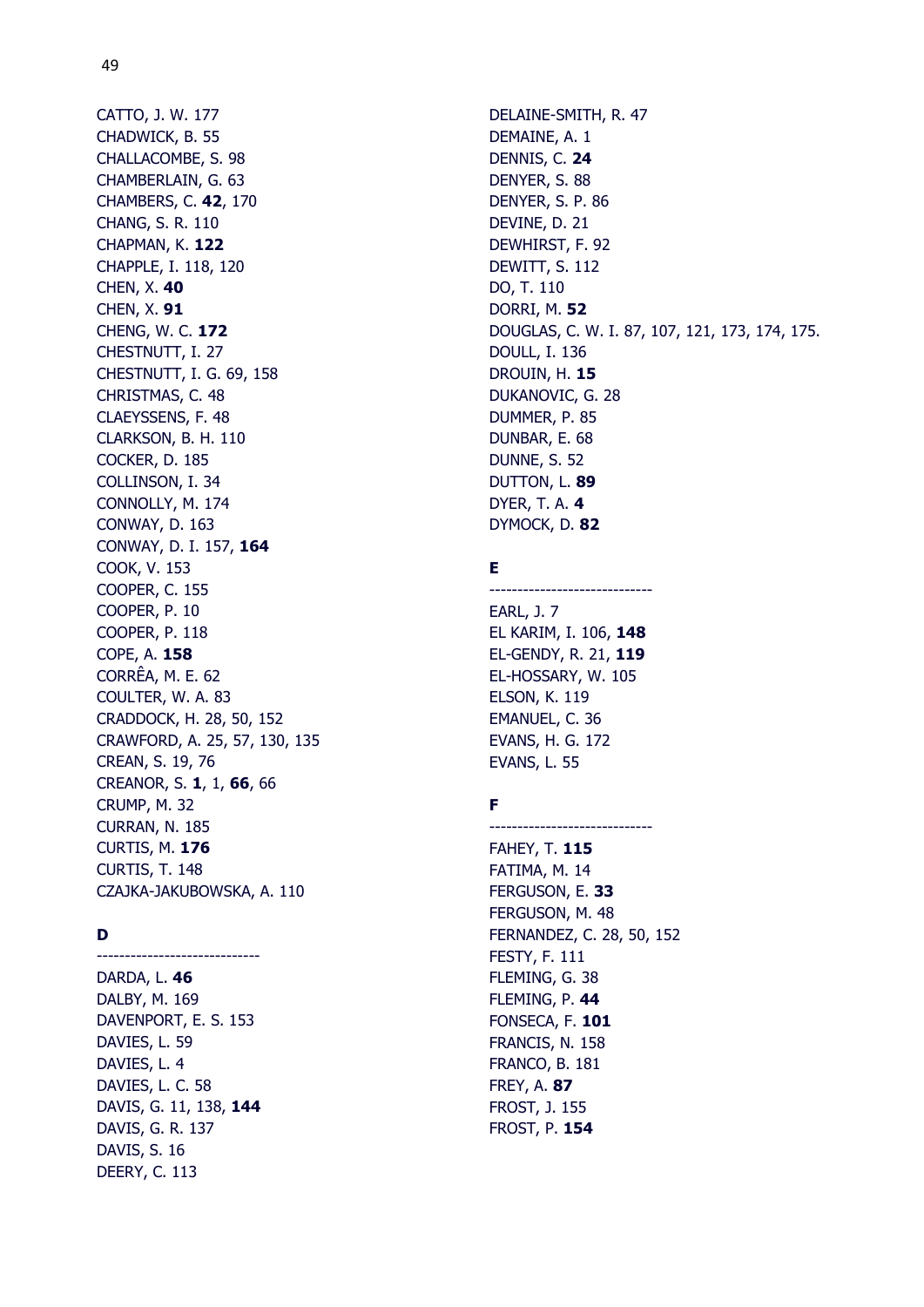#### **G**

----------------------------- GALE, T. 67 GENEVER, P. 15 GENTILE, P. 15, **168** GERMAN, M. 75, 109 GHAFOOR, S. **181** GHARIB, I. **137** GHARIBI, B. 23, 124, 126 GHASSEMIEH, E. 150 GHUMAN, M. S. **23**, 106 GILLAM, D. G. 7, 91, 128 GILMOUR, A. 9 GLEESON,\$H. 9 GLENNY, A. M. 4 GNICH, W. **157** GODFREY, M. **28**, 50, 152 GRANT, M. 120 GRAY, J. 28, 50, 552 GRIFFITHS, G. 130 GUPTA, E. **132** GUTTERIDGE, L. 64

-----------------------------

#### **H**

HADJIVASSILIOU, M. 99 HALL, R. 119 HARDING, A. **185** HARLE, J. 60 HARRIS, P. **118** HASHEM, D. **51** HASHIM, A. 176 HATTON, P.V. 14, 15, **25**, 57, 130, 135, 168 HAWKINS, K. 136 HAWORTH, J. **45** HAYCOCK, J. 48 HAYWOOD, S. 81 HEASMAN, P. 102 HEIL, A. **61**, 100 HELLEY, M. **166** HILL, K. **36**, 65, 136 HILL, R. 7, 18, 40, 91, 128, **138,** HINSLEY, E. E. **129**, 177 HOGGARD, N. 99 HOLLIDAY, R. **102** HOLT, R. 43 HONEY, N. **67** HOSEY, M. T. 108 HU, B. **20** HUGHES, F. J. 23, 124, 126, 172

HULME, C. 28, 50, **152** HUMPHRIES, K. **160** HUNT, S. 129 HUNTER, K. 46, 125, 178 HYDE, T. P. 28, **50**, 152

-----------------------------

#### **I**

IBRAHIM, M. 41 INGHAM, E. 119 INHANCE CONSORTIUM, 164 IRELAND, A. 31, 147, 161, 165, 170 IRELAND, T. 42 IRWIN, C. 83, 106, 148 ISMAIL, H. **109** ISSAC, A. 4

#### **J**

----------------------------- JACKSON, S. 166 JACKSON, S. K. 183 JAEDICKE, K. **117** JAKUBOVICS, N. S. 75 JAVAHERI, H. 71 JAYAWEERA BANDARA, M. **34** JAAN-YVES MAILLARD, J. Y. 88 JEGQNDO DOS REIS, A. **99** JENKINSON, H. 34, 79, 82, 89 JENKINSON, H. F. 16, 32, 45 JEPSON, M. 89 JOHAL, A. 44 JOHNSON, I. **6** JONES, E. 130 JOSEPH, N. **145** JOWETT, A. **5** JUNAID, S. 119

#### **K** -----------------------------

KABIR, T. D. **134** KALVERDA, A. 24 KANG, J. 24 KAOSAL, T. 103, 104 KARIM, B. 124 KARPUKHINA, N. 18, 40, 91, 128, 139 KASSIM, Z. 60 KATSIKOGIANNI, M. 110 KAY, E. J. 74, 155 KEE, F. 171 KEELING, A. **43**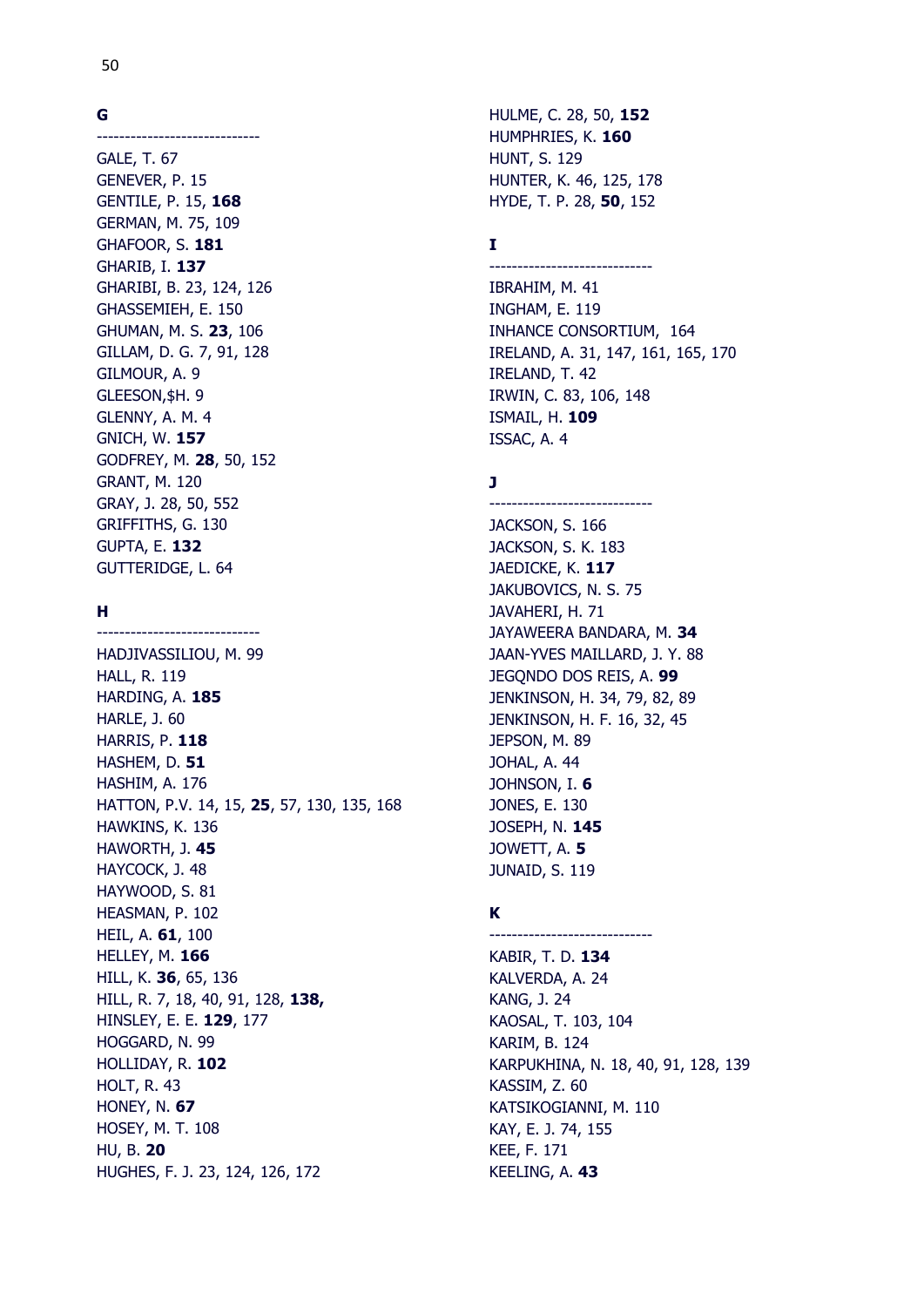# KEHOE, O. 180 KELLY, C. 98

51

KELLY, D. 173 KERDVONGBUNDIT, V. **103**, 104 KERRIGAN, S. 45 KHAN, S. 36 KHATOON, B. **65** KHURRAM, S. 178 KING, S. 180 KIRKHAM, J. 24, 119 KLINKENBERG, G. 36 KNÄUPER, V. 97, 100, 112 KORSUNSKY, A. 10, 39 KRASUSKA, M. **30** KREJCI, I. 20 KUPHASUK, Y. 103, 104

-----------------------------

### **L**

LAM, S. 119 LAMBE, P. 74 LAMBERT, D. W. 46, **107**, 121, 125, 129, 134, 175, 177, 178, 184 LANDINI, G. 39 LANGFORD, R. 7 LAPPIN, M. J. 83 LAW, H. 102 LAX, A. 77 LEADBEATER, W. 22 LEE, R. 44 LEGERLOTZ, K. 130 LEWIS, M. A. 80, 81, 84, 85 LEWIS, P. 136 LIAQAT, S. **13** LINDEN, G. 148 LINDEN, G. 106, **171** LING, M. 120 LING, M. 118 LIU, J. 110 LOCKE, M. **58** LOESCHER, A. 48, 93, 96 LOGAN, A. 22 LONGSON, T. **72** LOPES, V. 53 LUCAROTTI, S. **156** LUMLEY, P. 10, 39 LUNDY, F. **106**, 148, 171 LYNCH, C. **55**, 86, 88 LYNCH, C. D. 9 LYNCH, R. J. M. 133

#### **M**

----------------------------- MACGILLIVRAY, S. 3 MACPHERSON, L. M. 157, 164 MAHMOUD, O. **41** MAILLARD, J. Y. 86 MALIK, A. 165 MANOHARAN, A. 108 MARINHO, V. 44 MARINO, P. J. **81** MARSH, L. L. 86 MARTIN, N. 72, 113, 149, 150 MARTINS, M. 101 MARYA, C. M. 132 MASON, S. 30 MCCRUDDEN, M. T. C. 148, 106 MCDONALD, A. 60 MCDONALD, F. 162 MCFALL, C. A. 171 MCGINLEY, E. L. **38** MCMAHON, A. D. 163, 164 MCNAMARA, L. 169 MEAD, B. 22 MELLING, G. E. 129, **177** MENZIES, G. 136 MIDDLETON, A. M. 87 MIDDLETON, J. **63**, **180** MILLER, C. 168 MILLER, C. A. 14, 15, 25, **57**, 113 MILLS, I. 74, **155** MILLWARD, B. A. 1 MILLY, H. **140** MILWARD, M. 118 MIRZAKOUCHAKI, B. 150 MISTRY, M. **12** MNEIMNE, M. **7**, 128 MOAZZEZ, R. 12, 92 MOEBUS, G. 14 MOHAMMED, N. R. **133** MOLES, D. 29, 67, 155 MOLES, D. R. 26 MONAGHAN, N. 70 MOORE, S. 27 MOOREHEAD, R. 168 MORGAN, M. **70**, 122 MORGAN, R. 46 MOSELEY, R. 54 MOTAMEDI, M. 52 MUNRO, C. 89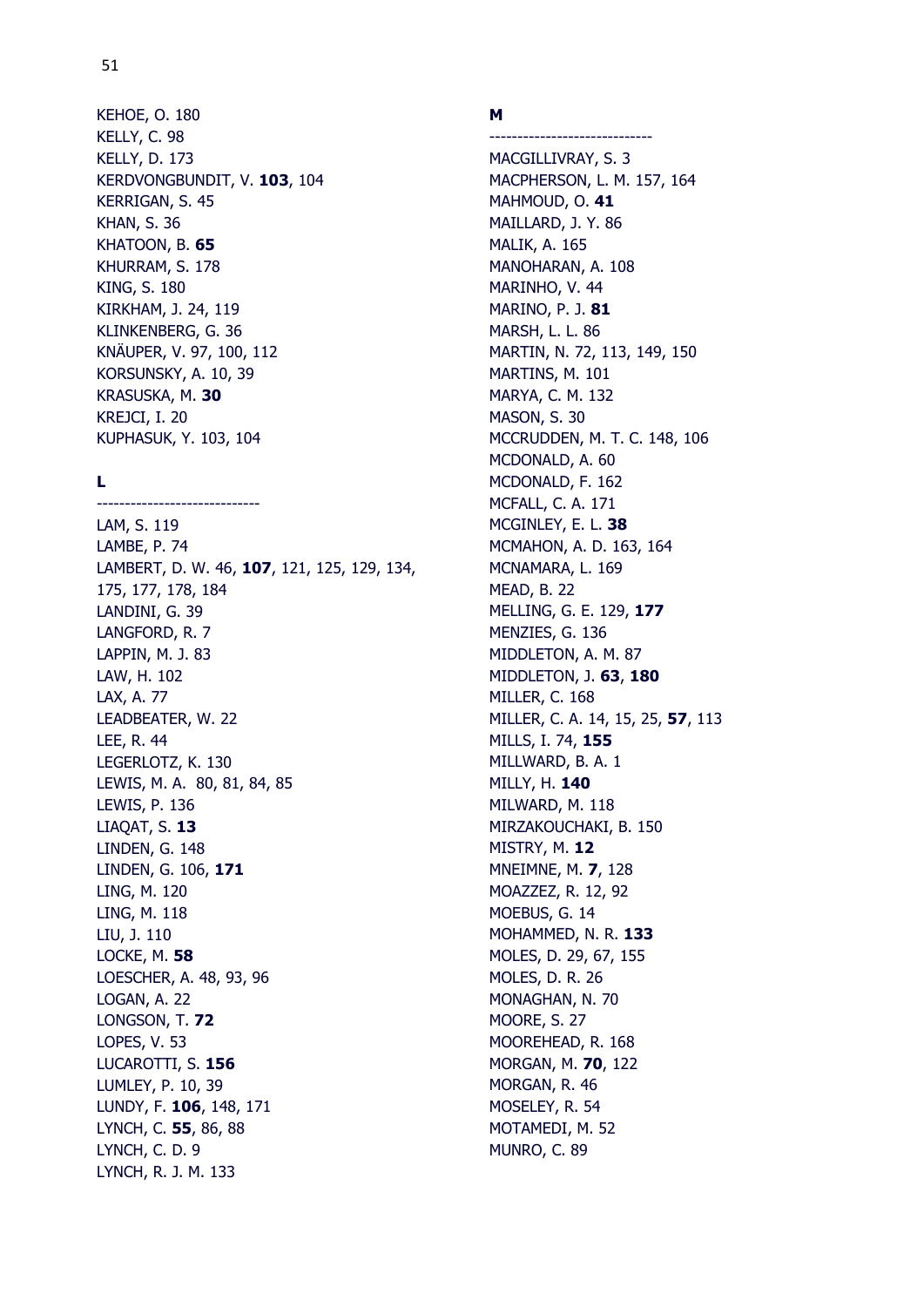MURDOCH, C. 46, 87, 174 MYRVOLD, R. 36

#### **N**

-----------------------------

NASSANI, M. 74 NASSER, M. **71** NATARAJAN, M. 86, **88** NAYLOR, K. **174** NAZAM, N. 90 NESS, A. 161, 165 NEWTON, J. T. 162 NOBBS, A. 32, 45, 79, 89

#### **O**

----------------------------- O'CARROLL, A. 38 O'CONNOR, N. **53** O'DONNELL, H. 76 O'SULLIVAN, D. 16, 52 OEUR, V. 103, 104 OGDEN, G. R. 68 OHAZAMA, A. 181 OLLEY, R. 154 ONSØYEN, E. 36, 136

-----------------------------

#### **P**

PAHL, S. 29 PARKER, S. 143 PARSONS, M. 5 PATEL, J. **123** PATEL, M. 17 PATEL, M. P. 143 PATEL, N. 87 PATEMAN, C. 48 PATHMANANTHAN, E. **127** PATTEM, J. **8** PAVITT, S. 28, 50, 152 PAYNE, M. 176 PEARCE, M. **76** PECHEVA, E. **90** PERSSON, M. 160, 161, 165 PETERSEN, H. 45 PHAM, K. 107 PHANSOPA, C. **173** PHANSOPA, C. 87 PICKLES, T. **69** PILECKI, P. 108 PINNOCK, A. 175

PLATT, C. **19** POGHOSYAN, Z. 97 POWELL, L. 36, 136 POWER, R. **165** POWIS, R. 94 PRATTEN, J. 87 PRESHAW, P. 49, 102, 117 PRICE, L. 1 PRITCHARD, M. 36, **136**

#### **Q**

QASIM, S. **47**

-----------------------------

-----------------------------

#### **R**

RAAB, G. 163 RACE, P. 32, 79 RAFFERTY, J. 173 RAIF, E. M. 105 RANAUTA, A. **153** RANGEL, A. L. 101 RAWLINSON, A. 47 REANEY, I. 57 REGO, S. **79** REZAPOUR, M. **64** RILEY, G. 130 RMAILE, A. **37** ROBERTS, H. **120** ROBERTS, J. **86**, 88 ROBINSON, J. P. 90 ROBINSON, P. 48 ROBINSON, P. G. 4, 30, 132 RODD, H. D. 93, 96 ROGERS, H. **80** ROLLAND, S. L. 75, 109 ROMANO, D. 72 ROSS, M. 2 ROWAN, D. 49 RUMSEY, N. 160 RUSHFORTH, J. 5 RYABENKOVA, Y. 14, 168 RYBALKA, A. 92 RYE, P. 36

#### **S**

-----------------------------

SADAGHIANI, L. **9** SAJINI, S. **111** SALIH, V. **60**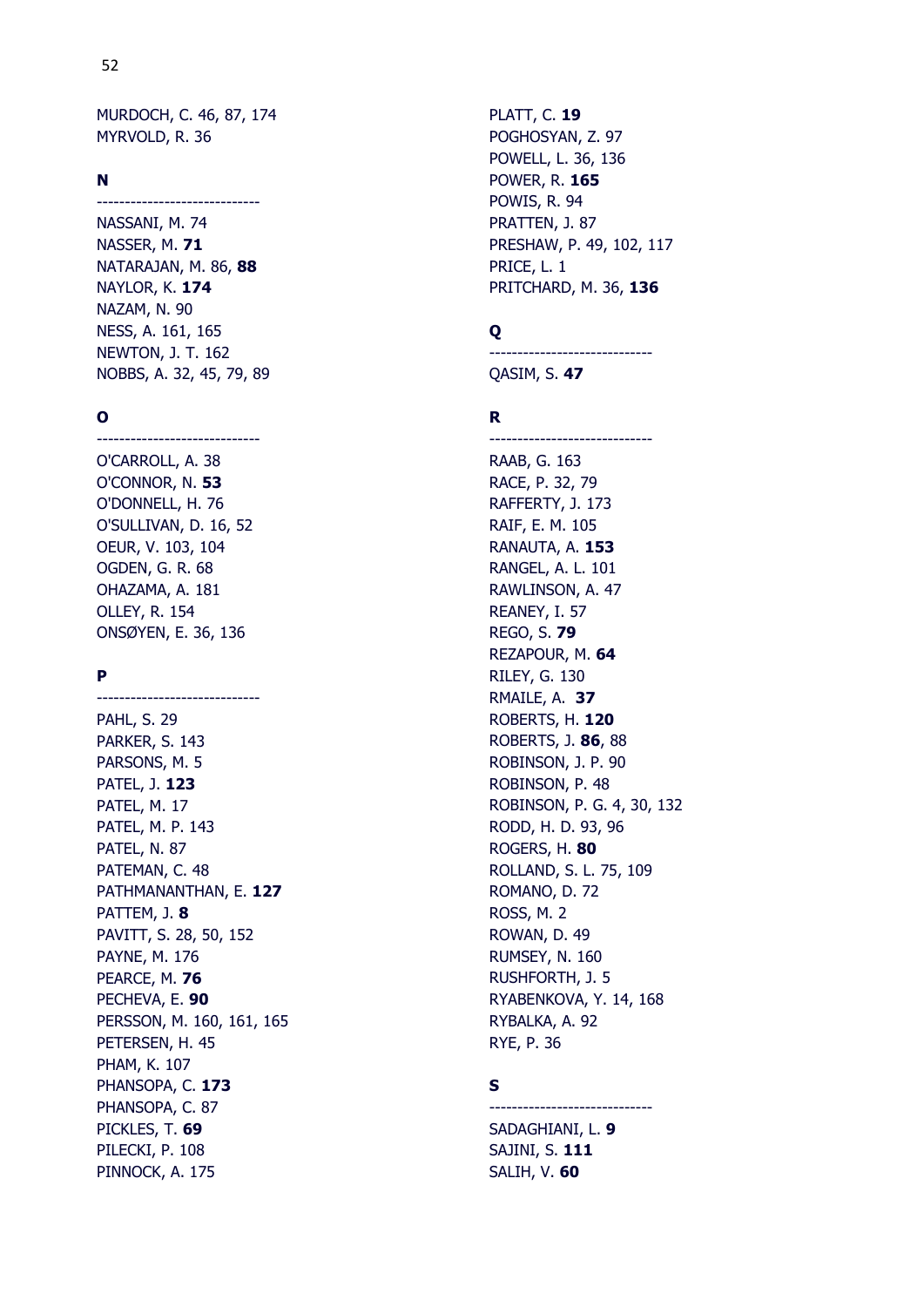SAMARAWICKRAMA, D. 17 SAMMONS, R. 90 SAMSUDIN, N. A. **108** SANDERS, D. 99 SANDHOLZER, M. 10, **39** SANDS, K. **84** SANDY, J. 31, 42, 147, 160, **161**, 165, 170 SANTOCILDES ROMERO, M. E. 57 SCHEVEN, B. A. **22** SCHNEIDER, A. **126** SCHNEIDER, A. **26** SETTERFIELD, J. 98 SHAH, I. 105 SHAH, P. **128** SHAHARBAF, S. 149 SHAHID, S. 141, **142** SHAHRBAF, S. **150** SHARMA, S. 157 SHARPE, K. **163** SHARPE, P. 181 SHELBURNE, C. 83 SHEPHERD, S. **68** SHERRIFF, A. 157 SHORE, R. C. 105 SIDDIQUI, S. **11** SILVA, A. 62 SIMPSON, J. 19 SINGER, D. 20 SINGH, N. 96 SINGHRAO, S. 76 SJOSTROM, T. 169 SLETTA, H. 36 SLOAN, A. 9, 56, 59, 88 SLOAN, A. J. 54, 86 SLOAN, A. J. 115 SMITH, A. 10 SMITH, A. P. 6 SMITH, H. 63 SMITH, W. 1 SOORY, M. **116** SORO, V. 82 SPEIGHT, P. M. 101, 134 ST POURCAIN, B. 165 ST.POURCAIN, B. 160 STAFFORD, G. 173 STAFFORD, G. 14, 87, 107, 121, 174 STAFFORD, P. 107, **121**, 174 STEPHEN, A. **78** STEPHENS, P. 58 STEPHENS, P. 59

```
STEPHENSON, P. 115
STEWART, S. 42, 170
STOCK, N. 160
STOKES, C. 72
STOODLEY, P. 37
SU, B. 42, 169, 170
SUFI, F. 30
SUI, T. 10, 39
```
#### **T**

----------------------------- TAAMS, L. 172 TANJA-DIJKSTRA, K. 26, **29** TAYLOR, J. 49, 117 TEANCHAI, C. 104 TEBBUTT, J. **124** TEEKAARIYAPARK, P. 103, **104** THOMAS, D. 33 THOMAS, D. 36, 136 THOMPSON, H. 92 THOMPSON, I. 140 THOMPSON, S. W. 166 TICKLE, M. 4 TILAKARATNE, A. 116 TILLEY, D. 45 TIPPER, J. 119 TOMLINS, P. 114 TOMLINSON, M. 24 TOMSON, P. L. **10** TØNDERVIK, A. 36 TRAVERS, P. 53 TREASURE, E. 6 TREDWIN, C. J. **74** TRINER, J. C. **95** TRIPATHEE, S. 3 TRUBEY, R. **27** TURNER, S. **3** TURNER, S. **2**

#### **U**

UR-REHMAN, I. 47

-----------------------------

#### **V**

----------------------------- VAN NOORT, R. 150 VARGAS, P. 101 VARGAS, P. A. **62**